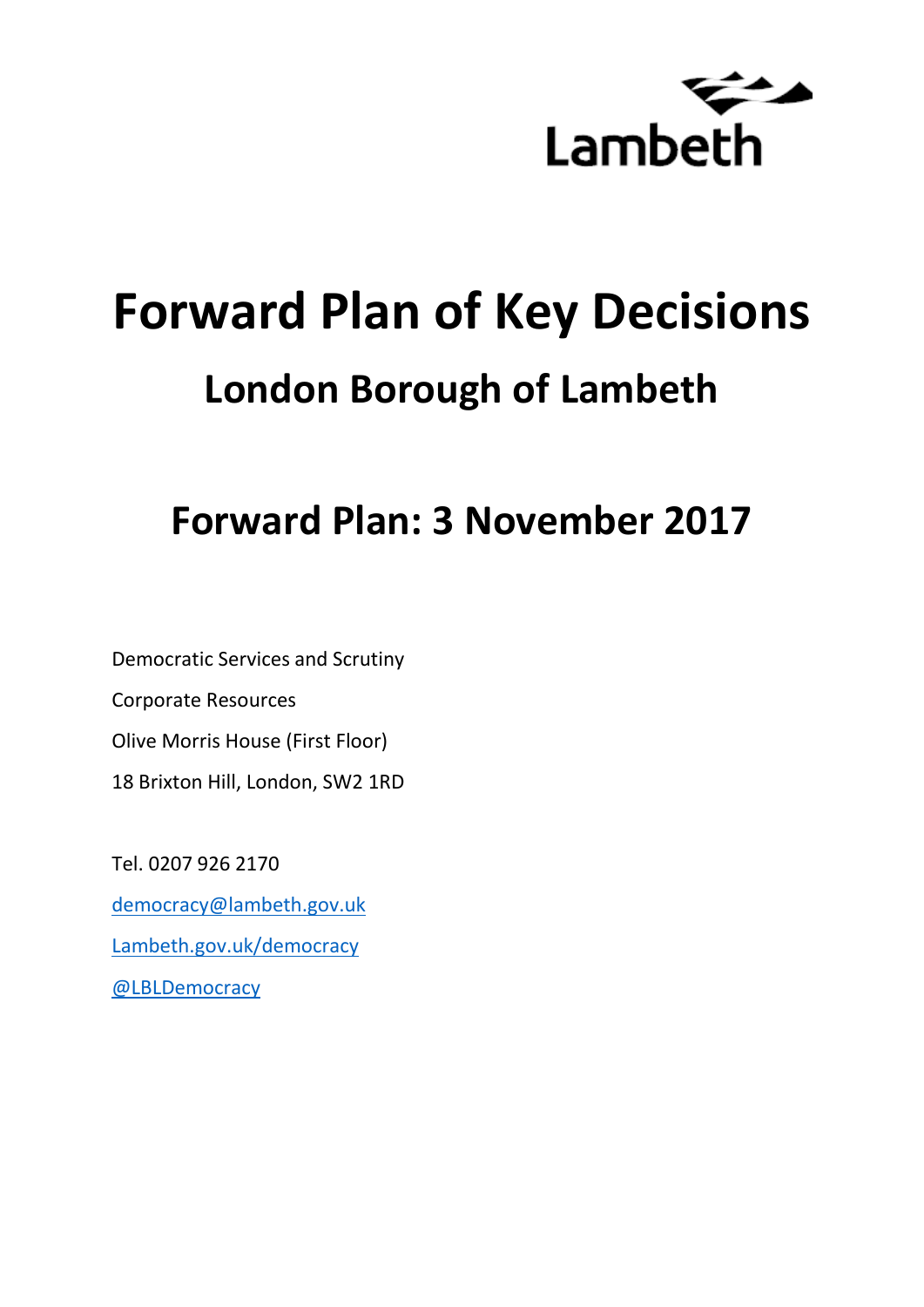#### **Notice of forthcoming Key Decisions**

Local authorities are required by law to give 28 days' notice of any key decisions to be made. The Forward Plan sets out information about the key decisions that Cabinet, individual Cabinet Members, Health and Wellbeing Board and the Better Places Joint Committee intend to make in forthcoming months. It ensures public notice of all key decisions is provided at least 28 days' in advance of the decision date.

The Forward Plan contains information about each forthcoming key decision and is published to the Council website every week, usually on a Friday.

#### **What is a Key Decision?**

The Lambeth Council Constitution defines a key decision as an executive decision that:

- 1) Requires an amendment to the Community Plan Outcomes Framework or requires a recommendation to Full Council to amend the Budget and Policy Framework.
- 2) Results in the local authority incurring expenditure, raising income or the making of savings in excess of £500,000.
- 3) Has a significant impact on:
	- a) communities living or working in an area comprising two or more wards in Lambeth;
	- b) the wellbeing of the community or the quality of service provided to a significant number of people living or working in an area; or,
	- c) Communities of interest.

The majority of key decisions are taken by the Cabinet or individual Cabinet Members (the Executive). Each Key Decision will be communicated via a comprehensive report which must be published at least five clear days before the decision is taken. Published reports can be accessed through [Decisions Online.](http://moderngov.lambeth.gov.uk/mgDelegatedDecisions.aspx?bcr=1&DM=0&DS=2&K=0&DR=&V=0) Cabinet reports will also be available in [Cabinet agenda](https://moderngov.lambeth.gov.uk/ieListMeetings.aspx?CommitteeId=225)  [packs,](https://moderngov.lambeth.gov.uk/ieListMeetings.aspx?CommitteeId=225) which are published five clear days before the meeting.

The Executive cannot consider key decisions that have not been included on the Forward Plan. However, the Council Constitution sets out procedures that can be used if a decision that has not been advertised on the Forward Plan must be taken immediately. Urgency procedures can only be used in exceptional circumstances. For further information on Access to Information procedure rules please see Part 3, Section 2 of the [Council](http://moderngov.lambeth.gov.uk/ieListMeetings.aspx?CId=738&info=1&MD=Constitution)  [Constitution](http://moderngov.lambeth.gov.uk/ieListMeetings.aspx?CId=738&info=1&MD=Constitution) or contact Democratic Services.

#### **What information is included on the Forward Plan?**

The Forward Plan gives information about:

- key decisions that are likely to be considered in forthcoming months
- the earliest date a key decision can be taken
- who will make a decision
- what consultation will be undertaken
- whether the forthcoming report is likely to include exempt or confidential information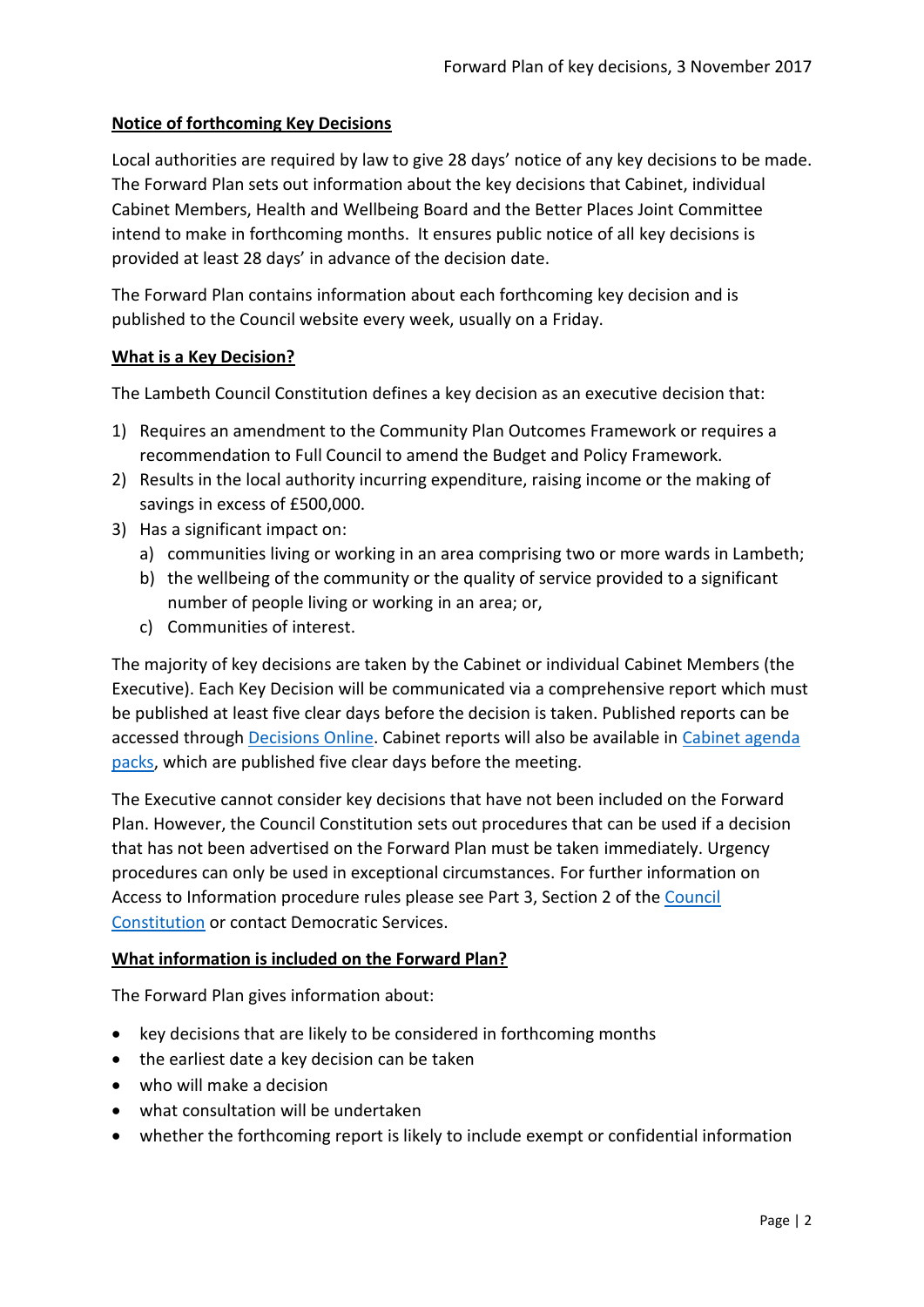- A list of background documents to be submitted to the decision maker for consideration in relation to the forthcoming decision
- who you can contact for further information

#### **Public representations and further information**

Each Forward Plan entry gives the name of the relevant officer to contact about that particular decision. Where possible, a contact name, e-mail address and telephone number are provided.

Members of the public can make representations about forthcoming decisions by:

- Contacting the Lead Officer responsible for the report
- Contacting the decision maker or relevant Cabinet Member (details can be found on the [council website\)](http://moderngov.lambeth.gov.uk/mgMemberIndex.aspx?bcr=1)
- Contacting Democratic Services

Any document listed in the Forward Plan can be requested via the Lead Officer or by contacting Democratic Services. The reader is encouraged to access any such documents electronically, however copies or extracts may be made available at the following address on request: Olive Morris House, 18 Brixton Hill, SW2 1RD.

When making representations, members of the public may submit to the decision maker any further documents relevant to the decision.

All decision dates given in the Forward Plan are subject to change. Therefore please ensure that you *always consult the latest version of the Forward Plan* for the most up to date information. Any further queries can be directed to Democratic Services.

#### **Notice of decisions likely to contain confidential or exempt information**

Local authorities are required to specify 28 days in advance of a Cabinet meeting all the reports that are likely to contain confidential or exempt information. Should this be the case, a private 'Part 2' report will be produced to accompany the main report, but will not be published. The public and press may also be asked to leave the Cabinet meeting for part of the proceedings. Any person is able to make representations if he or she believes the decision should instead be made in the open part of the meeting.

If you wish to make any such representation please contact Democratic Services. All representations will be documented in the relevant agenda a minimum of five clear days before the Cabinet meeting takes place. This will also include any response to the representations and a statement of the reasons why the meeting is be held in private.

For further information about exempt or confidential information please see the Access to Information Procedure Notes in Part 3, Section 2 of the [Council Constitution](http://www.lambeth.gov.uk/sites/default/files/ec-Council-Constitution-2014-15-approved-with-changes-November-2014.pdf) or contact Democratic Services.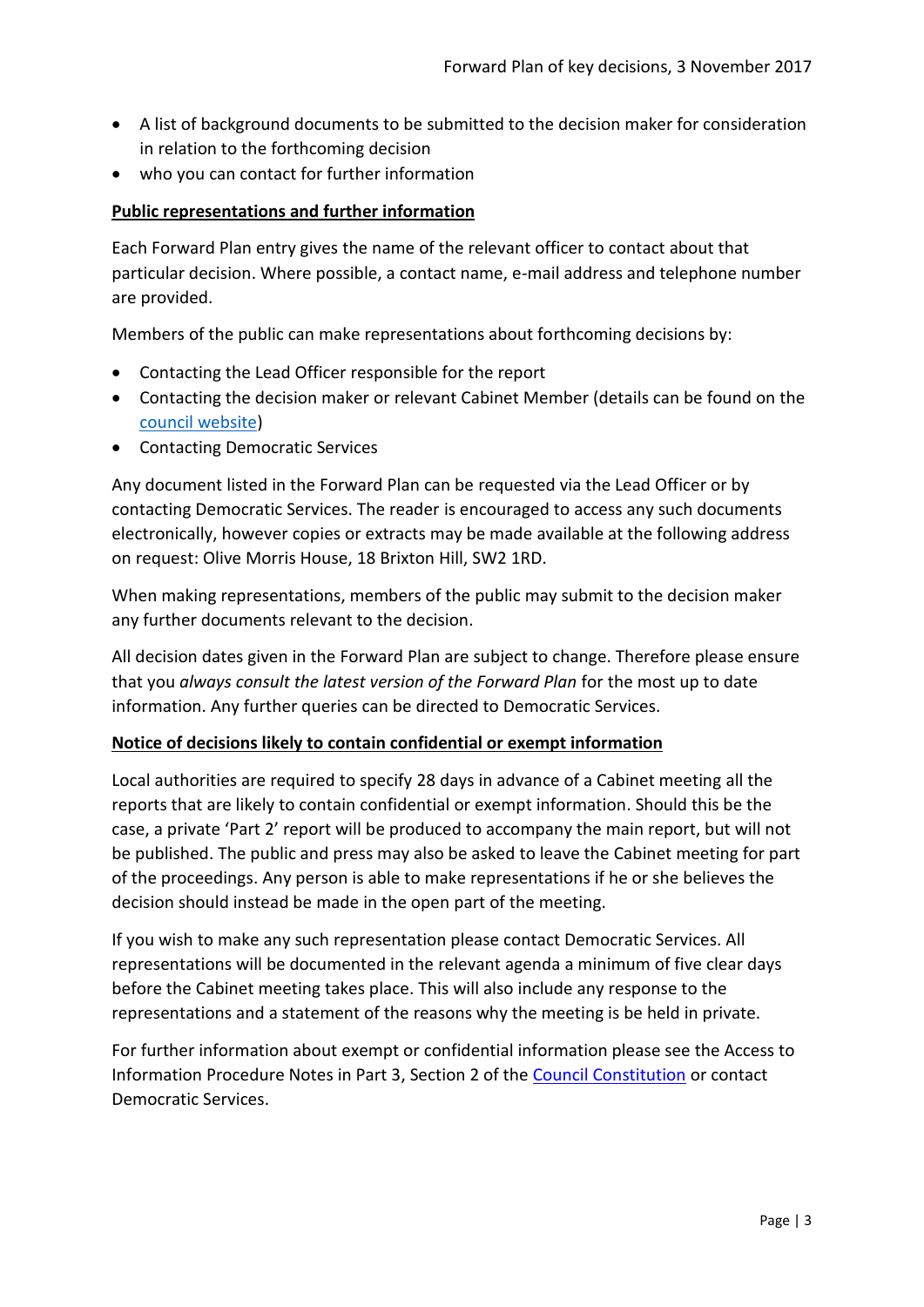| <b>Contents</b>                                                                                             |    |
|-------------------------------------------------------------------------------------------------------------|----|
| Former Lambeth Council Children's Homes: Redress Scheme                                                     | 8  |
| Children and Young People's Plan                                                                            | 9  |
| December Financial Planning Report                                                                          | 10 |
| Adoption of Homes for Lambeth Business Plan                                                                 | 11 |
| Knights Walk Estate - Compulsory Purchase Order                                                             | 12 |
| South Lambeth Estate - Compulsory Purchase Order                                                            | 13 |
| Westbury Estate - Compulsory Purchase Order                                                                 | 14 |
| <b>School Place Planning and Capital Programmes</b>                                                         | 15 |
| Lambeth Communications Framework of Service Providers                                                       | 16 |
| LBL Corporate Property Estate: 2016/17 Essential Building Condition & Lifecycle<br><b>Maintenance Works</b> | 17 |
| Neighbourhood Services Fees and Charges                                                                     | 18 |
| Legal Services Framework                                                                                    | 19 |
| Insurance London Consortium - Insurance Contracts                                                           | 20 |
| Leasehold Building Insurance Contract                                                                       | 21 |
| Server, Storage and Associated Services Contract                                                            | 22 |
| <b>Managed Print Solutions Services</b>                                                                     | 23 |
| Extension of insurance legal services framework to deal with litigated compensation<br>claims and redress   | 24 |
| Development Options Appraisal - Fenwick Estate                                                              | 25 |
| Translation and Interpretation Services Contract                                                            | 26 |
| One Oracle Contract Extension                                                                               | 27 |
| Delivery of Budget                                                                                          | 28 |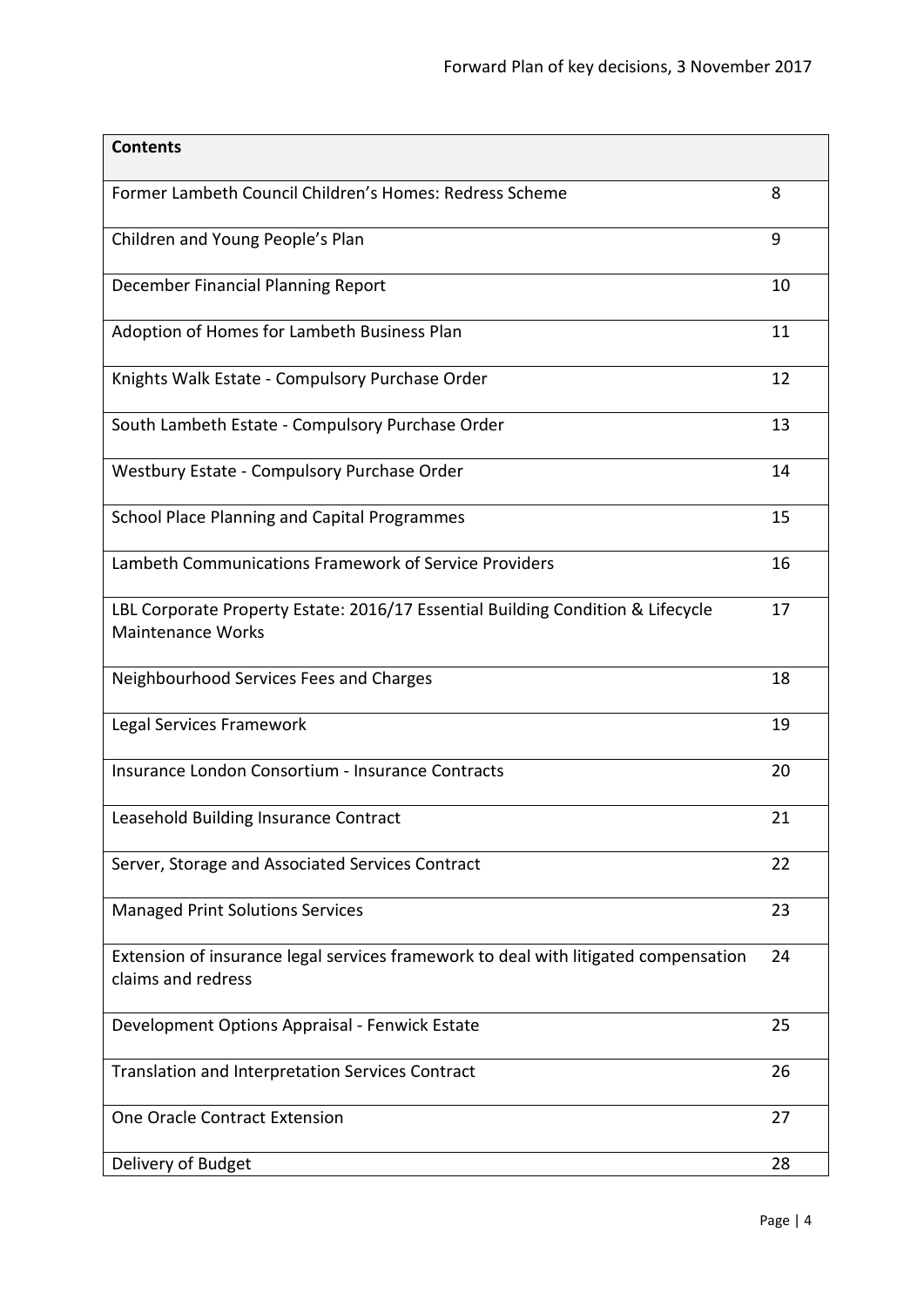| The Nine Elms Vauxhall Development Business Case                                                          | 29 |
|-----------------------------------------------------------------------------------------------------------|----|
| Loughborough Children's Centre, LEAP Programme Leasehold disposal                                         | 30 |
| Liz Atkinson Children's Centre, LEAP Programme Leasehold disposal                                         | 31 |
| Jubilee Children's Centre, LEAP Programme Leasehold disposal                                              | 32 |
| Proposal regarding the site at the former Clapham Old Library                                             | 33 |
| Upper Norwood Joint Library                                                                               | 34 |
| Temporary Accommodation - Modular Construction on Council Owned Hostel Sites                              | 35 |
| Estate Regeneration - Early Buy Back Funding                                                              | 36 |
| Estate Regeneration Programme - Voids Strategy                                                            | 37 |
| Prioritising homeowners for early acquisition in estate regeneration schemes                              | 38 |
| Lollard Street: Approval to dispose of up to 19 homes for sale and project cost<br>review                 | 39 |
| Your New Town Hall Lettings Policy                                                                        | 40 |
| Freehold Disposal of 202 Paulet Road, London SE5 9JF                                                      | 41 |
| Development Managment Team for Central Hill                                                               | 42 |
| Contract extensions and variations for care and support services within Extra Care<br>Housing             | 43 |
| Appointment of Main Contractor for New Resource Centre for Adults with<br>Disabilities at Coburg Crescent | 44 |
| Care and Support at Bankhouse - a Newly Developed Extra Care Scheme                                       | 45 |
| Tenancy Support Service - Single Homeless Project                                                         | 46 |
| Phase 1 of the Lambeth Early Action Partnership (LEAP) Capital Works Programme.                           | 47 |
| <b>Commercial Waste Options</b>                                                                           | 48 |
| Appointment of a contractor to deliver cycle parking in Lambeth                                           | 49 |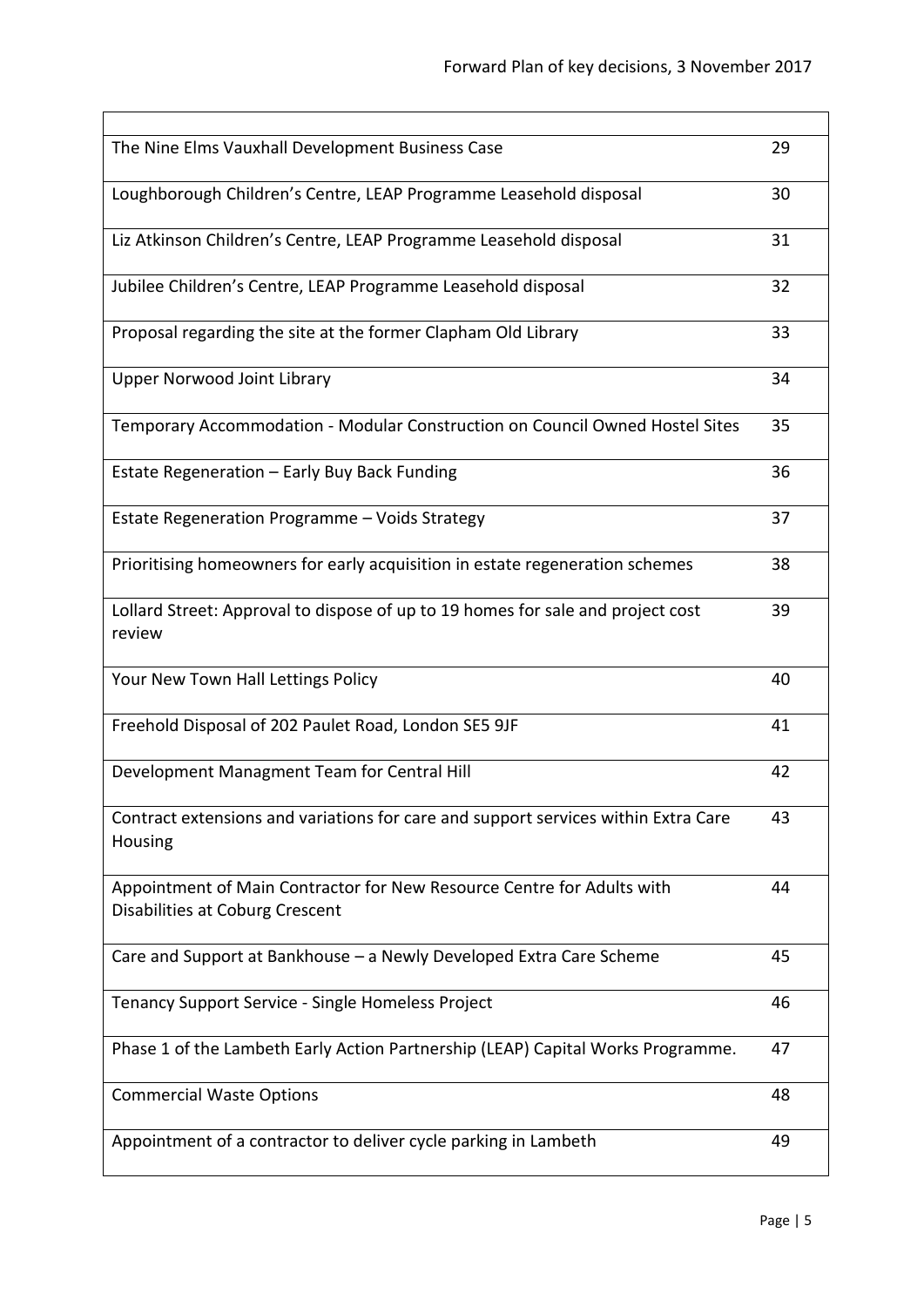| Asbestos Surveys and Removals                                                                                                                           | 50 |
|---------------------------------------------------------------------------------------------------------------------------------------------------------|----|
| Floating car clubs                                                                                                                                      | 51 |
| Hubert Grove Footbridge Refurbishment/Repair Works 2017-19                                                                                              | 52 |
| Commencement of formal consultation on the proposed transfer of Lambeth HRA<br>properties in the London Boroughs of Bromley, Croydon, Merton and Sutton | 53 |
| Quietway 7 - (Elephant & Castle to Crystal Palace)                                                                                                      | 54 |
| Regenter Myatts Field North Settlement Agreement                                                                                                        | 55 |
| London Living Wage and the Environmental Services Contract                                                                                              | 56 |
| Highways Improvement Programme (HIP) 2017-18                                                                                                            | 57 |
| Mental Health Accommodation and Community Support contract.                                                                                             | 58 |
| Extension to pilot level 3 specialist weight management service for children                                                                            | 59 |
| <b>Gateway Mental Health Support Service</b>                                                                                                            | 60 |
| Extension and Variation of s75 partnership agreement with NHS Lambeth CCG                                                                               | 61 |
| Welfare, Employment and Skills - S106 Budget Commitment 2017-20                                                                                         | 62 |
| Recommended CIL Allocation for the Stockwell, Vassall, Larkhall Co-operative Local<br>Investment Plan (CLIP)                                            | 63 |
| Transforming Waterloo - The Waterloo City Hub                                                                                                           | 64 |
| Amendment to Lambeth's Regulation 123 List                                                                                                              | 65 |
| Draft Employment and Skills Supplementary Planning Document - Consultation                                                                              | 66 |
| Redevelopment of 114 - 118 Lower Marsh                                                                                                                  | 67 |
| InStreatham Business Improvement District (BID) Renewal Ballot Proposal                                                                                 | 68 |
| Conversion of Brixton Recreation Centre storage space to work space                                                                                     | 69 |
| Oval and Prince's Co-operative Local Investment Plan                                                                                                    | 70 |
| Gipsy Hill, Knight's Hill and Thurlow Park Co-operative Local Investment Plan                                                                           | 71 |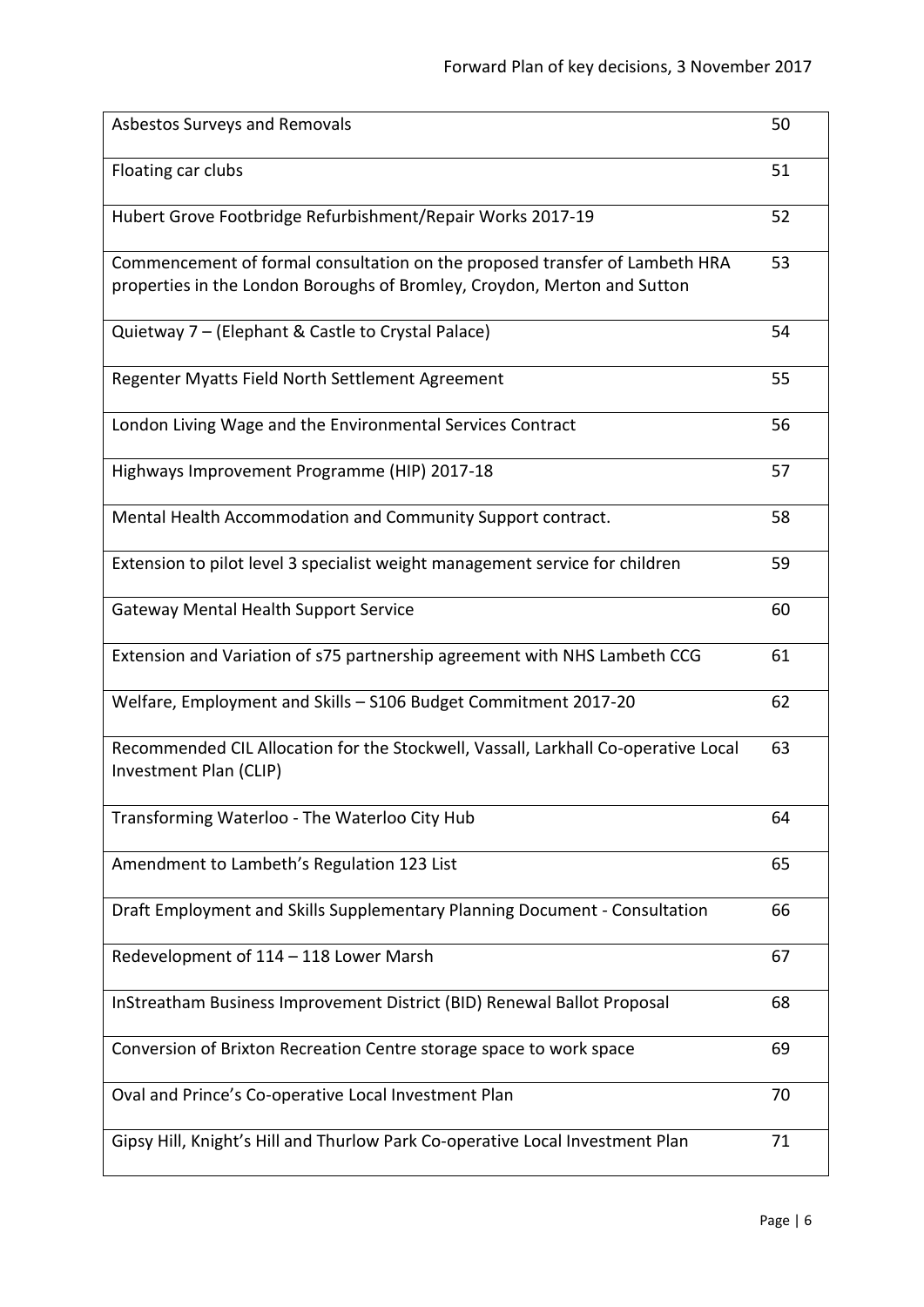| <b>Contract for Mortuary Provision</b>                                                                             | 72 |
|--------------------------------------------------------------------------------------------------------------------|----|
| Advertising / Sponsorship Trial                                                                                    | 73 |
| Establishing an integrated gateway for homeless 16-21 year-olds                                                    | 74 |
| Supported housing for young people aged 16-21                                                                      | 75 |
| Schools Broadband 1st Sept 2017 - 31st August 2020                                                                 | 76 |
| Construction of a SEND resource base at Archbishop Sumner Primary School                                           | 77 |
| Woodmansterne Secondary Enabling Works and Minor Modifications to the Primary<br>School.                           | 78 |
| Telferscot SEN Resource Base works                                                                                 | 79 |
| Expansion of Sudbourne Primary School from 1.5 form entry (FE) to 3 FE on the<br>existing and Mandrell Road sites. | 80 |
| Contract Extension of Children's Independent Fostering Agencies (IFA) and<br>Residential care services             | 81 |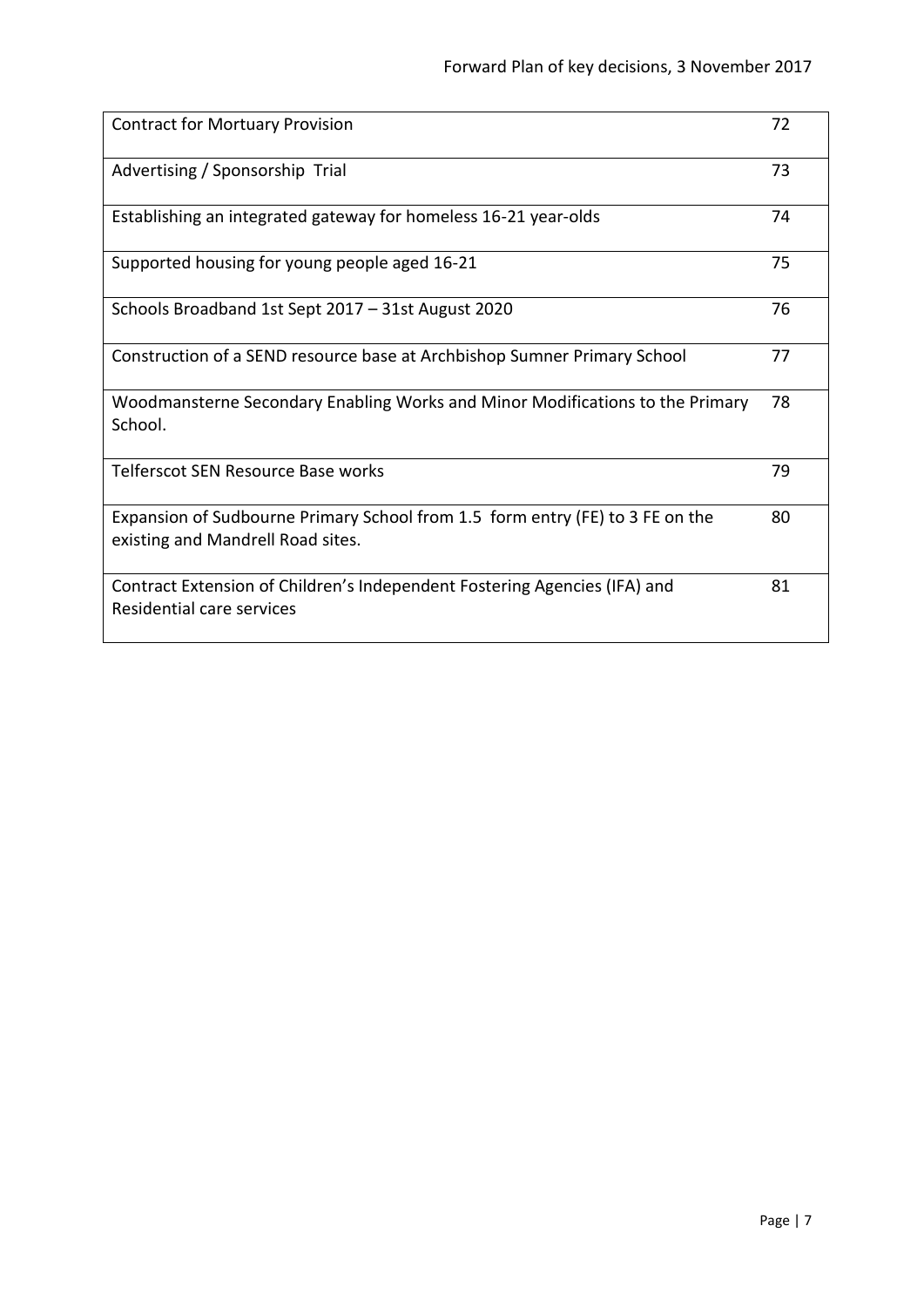#### <span id="page-7-0"></span>Decision: **Former Lambeth Council Children's Homes: Redress Scheme**

Details of proposed Redress Scheme to compensate survivors of historic sexual, physical and psychological abuse in Lambeth Council's former Children's Homes.

| Ward(s) affected: All Wards                                      |                              |  |
|------------------------------------------------------------------|------------------------------|--|
| Exempt or confidential information:                              | <b>Consultation details:</b> |  |
| Decision to be taken by:                                         | Decision date:               |  |
| Cabinet                                                          | Not before 11 Sep 2017       |  |
|                                                                  |                              |  |
| Background documents:                                            |                              |  |
| Former Lambeth Council Children's Homes: Redress Scheme          |                              |  |
| For further information about this key decision, please contact: |                              |  |
| Alison McKane, Director of Legal Services                        |                              |  |
| AMcKane@lambeth.gov.uk                                           |                              |  |
| 7th Floor, Phoenix House<br>Tel: 020 7926 2353                   |                              |  |
|                                                                  |                              |  |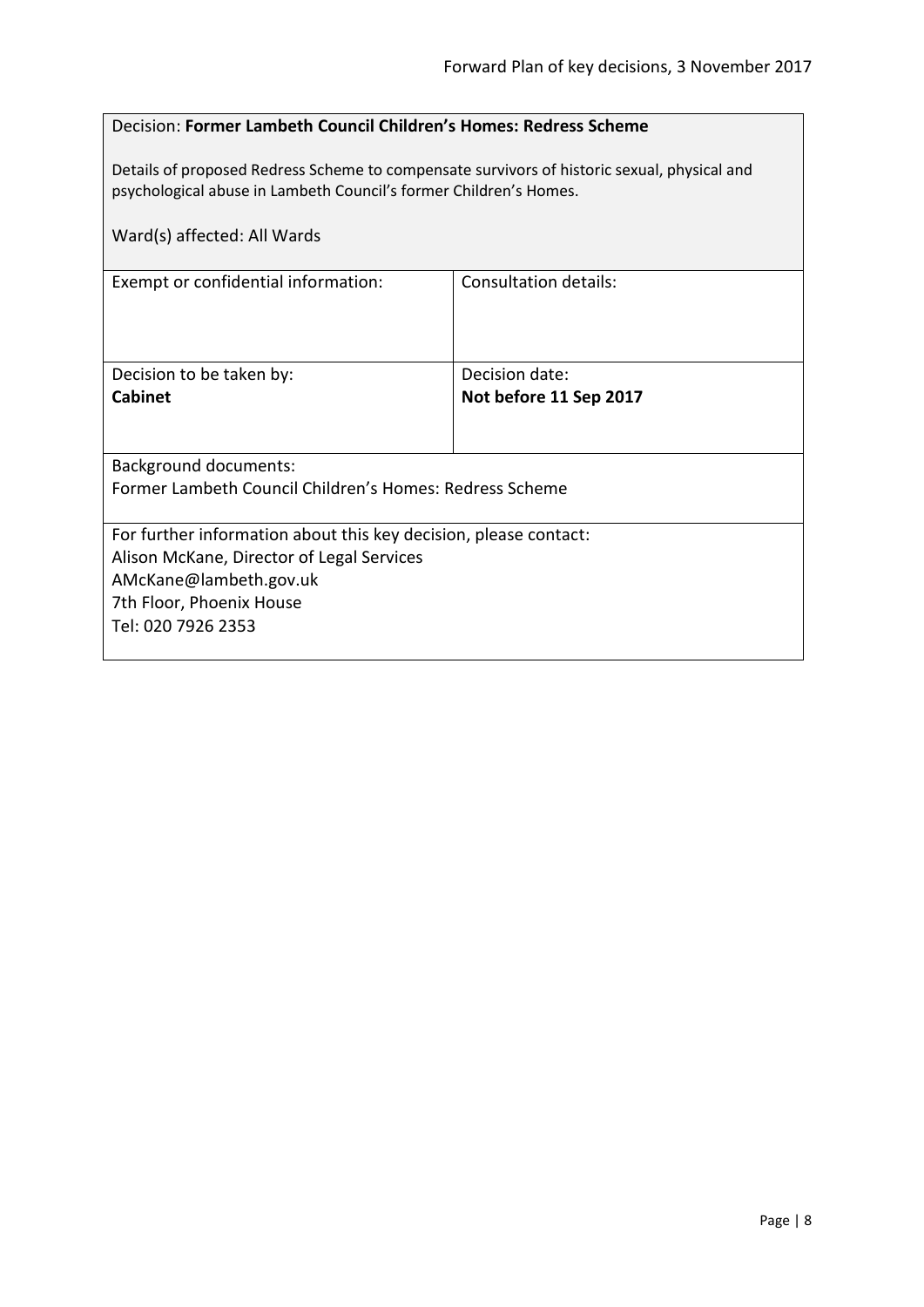<span id="page-8-0"></span>

| Decision: Children and Young People's Plan                                |                       |  |
|---------------------------------------------------------------------------|-----------------------|--|
| Cabinet to endorse the Lambeth Children and Young People's Plan 2017-22.  |                       |  |
| Ward(s) affected: All Wards                                               |                       |  |
| Exempt or confidential information:                                       | Consultation details: |  |
|                                                                           |                       |  |
| Decision to be taken by:                                                  | Decision date:        |  |
| Cabinet                                                                   | 11 Dec 2017           |  |
|                                                                           |                       |  |
| <b>Background documents:</b>                                              |                       |  |
| Children and Young People's Plan                                          |                       |  |
| For further information about this key decision, please contact:          |                       |  |
| Amy Buxton-Jennings, Director of Commissioning & Improvement - Strategy & |                       |  |
| Commissioning, Children                                                   |                       |  |
| ABuxton-Jennings@lambeth.gov.uk                                           |                       |  |
|                                                                           |                       |  |
|                                                                           |                       |  |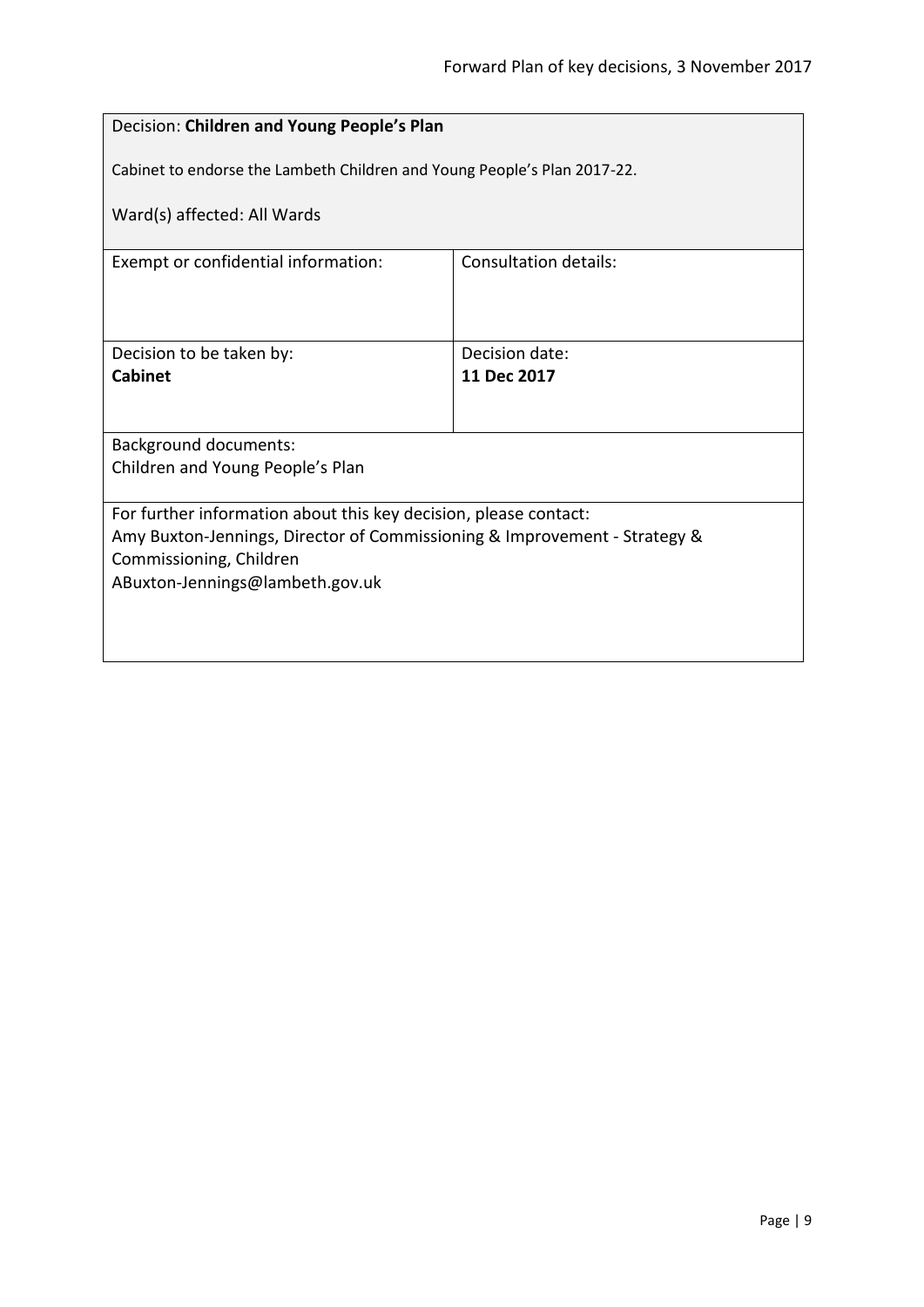#### <span id="page-9-0"></span>Decision: **December Financial Planning Report**

The November Financial Planning Report will provide an update on the economic outlook, risk areas and revenue budget implementations plans for 2018/19 and the Capital investment Programme and Asset Disposals Strategy.

Ward(s) affected:

| Consultation details:                                            |
|------------------------------------------------------------------|
|                                                                  |
|                                                                  |
|                                                                  |
| Decision date:                                                   |
| 11 Dec 2017                                                      |
|                                                                  |
|                                                                  |
|                                                                  |
|                                                                  |
|                                                                  |
| For further information about this key decision, please contact: |
|                                                                  |
|                                                                  |
|                                                                  |
|                                                                  |
|                                                                  |
|                                                                  |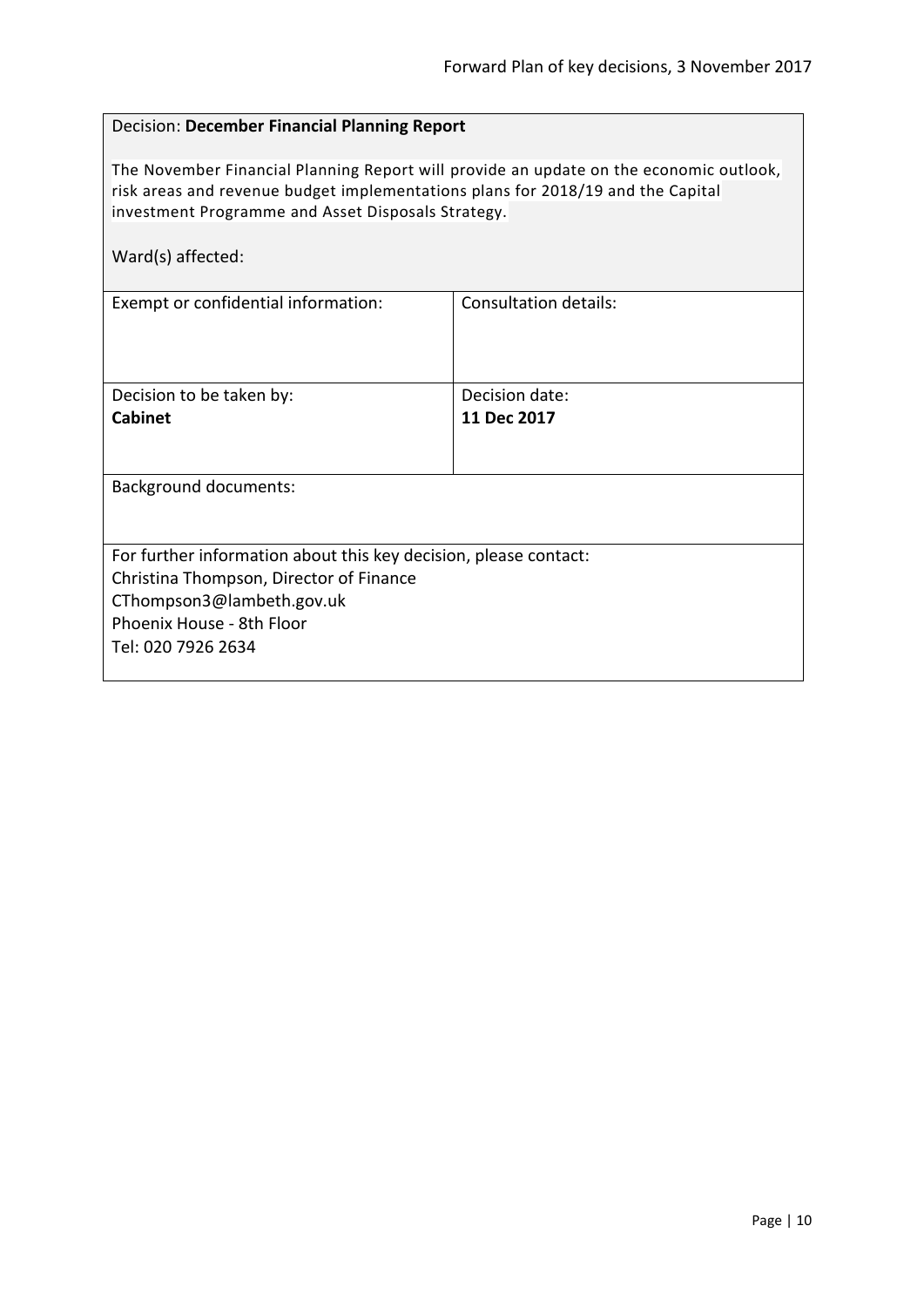<span id="page-10-0"></span>

| Decision: Adoption of Homes for Lambeth Business Plan                                                                                                                                                |                               |  |
|------------------------------------------------------------------------------------------------------------------------------------------------------------------------------------------------------|-------------------------------|--|
| This report will present for adoption the Homes for Lambeth Business Plan for the next 12 to 18<br>months.                                                                                           |                               |  |
| Ward(s) affected: All Wards                                                                                                                                                                          |                               |  |
| Exempt or confidential information:<br>Part exempt<br>Information relating to the financial or<br>business affairs of any particular person<br>(including the authority holding that<br>information) | <b>Consultation details:</b>  |  |
| Decision to be taken by:<br>Cabinet                                                                                                                                                                  | Decision date:<br>11 Dec 2017 |  |
| <b>Background documents:</b><br>Adoption of Homes for Lambeth Business Plan                                                                                                                          |                               |  |
| For further information about this key decision, please contact:<br>Julian Hart, Housing Regeneration Programme Manager<br>jhart@lambeth.gov.uk<br>Tel: 07799 775362                                 |                               |  |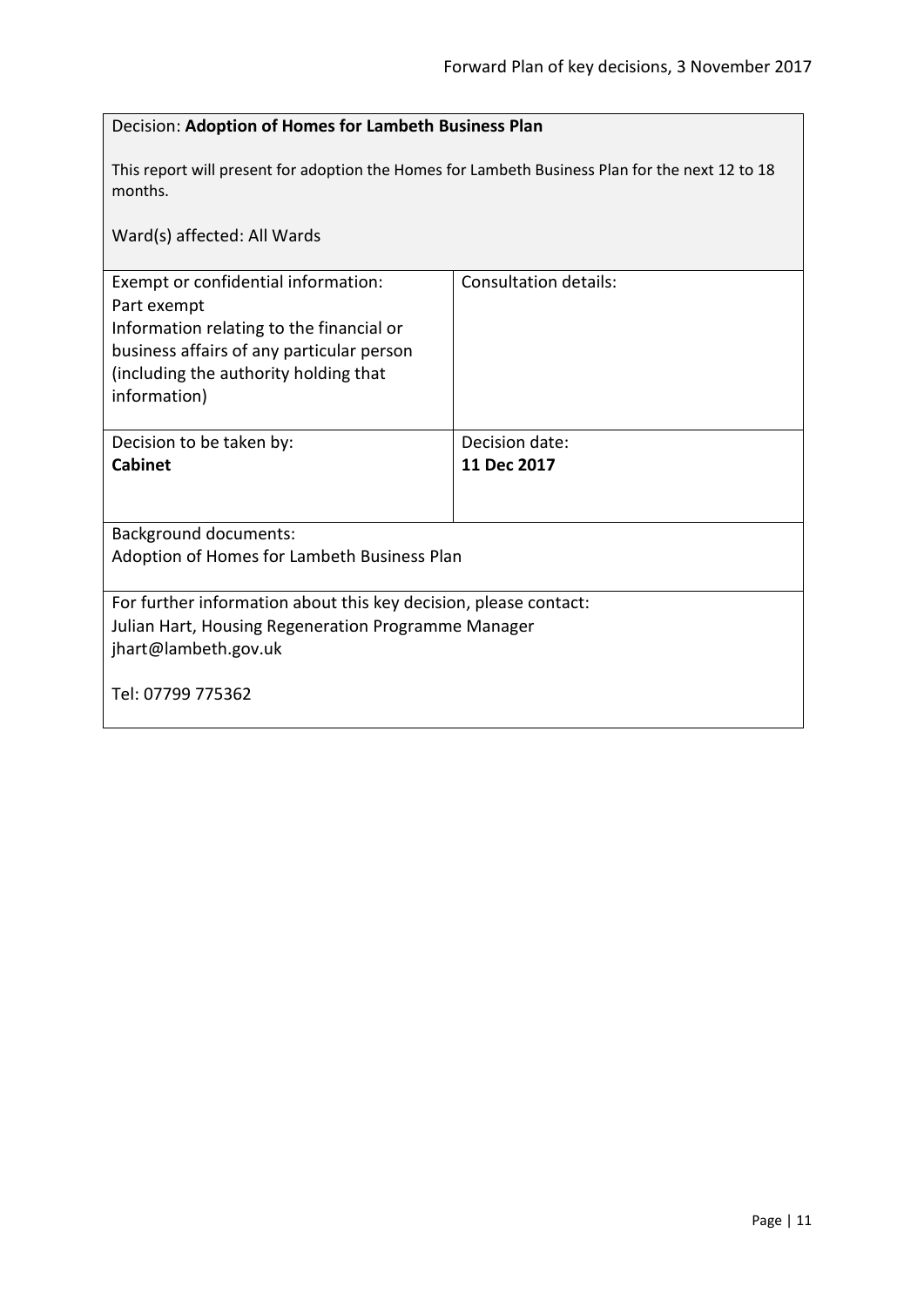#### <span id="page-11-0"></span>Decision: **Knights Walk Estate - Compulsory Purchase Order**

This report will recommend that Cabinet authorises that the council will make use of compulsory purchase order powers in order to progress the redevelopment of the Knight's Walk estate.

| Ward(s) affected: Prince's                                                            |                       |  |
|---------------------------------------------------------------------------------------|-----------------------|--|
| Exempt or confidential information:                                                   | Consultation details: |  |
| Decision to be taken by:                                                              | Decision date:        |  |
| <b>Cabinet</b>                                                                        | 11 Dec 2017           |  |
|                                                                                       |                       |  |
| <b>Background documents:</b>                                                          |                       |  |
| Investing in better neighbourhoods and building the homes we need to house the people |                       |  |
| of Lambeth - Knights Walk - Compulsory Purchase Order                                 |                       |  |
|                                                                                       |                       |  |
| For further information about this key decision, please contact:                      |                       |  |
| Julian Hart, Housing Regeneration Programme Manager                                   |                       |  |
| jhart@lambeth.gov.uk                                                                  |                       |  |
|                                                                                       |                       |  |
| Tel: 07799 775362                                                                     |                       |  |
|                                                                                       |                       |  |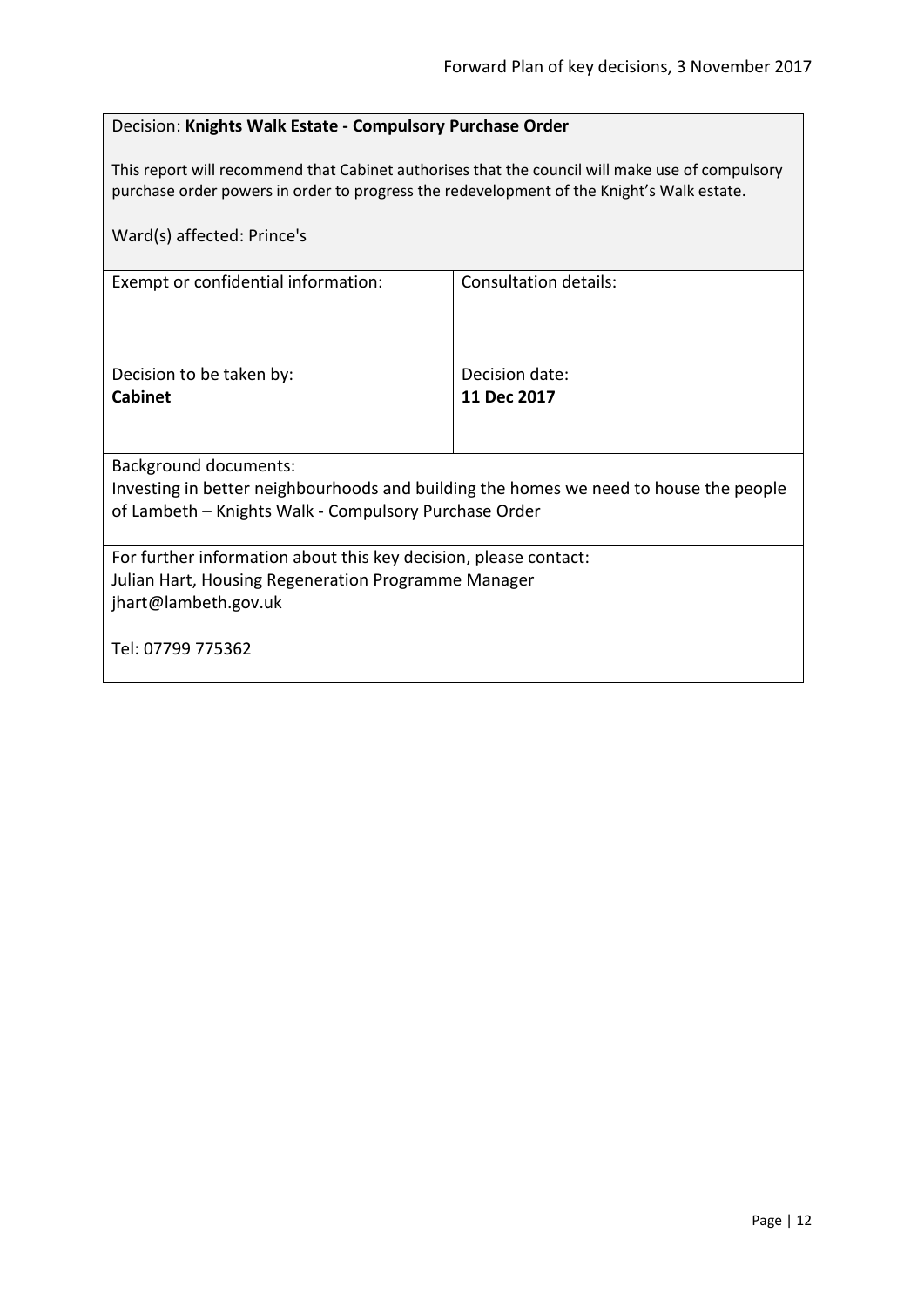#### <span id="page-12-0"></span>Decision: **South Lambeth Estate - Compulsory Purchase Order**

This report will recommend that Cabinet authorises that the council will make use of compulsory purchase order powers in order to progress the redevelopment of the South Lambeth estate.

| Ward(s) affected: Stockwell                                                           |                       |
|---------------------------------------------------------------------------------------|-----------------------|
| Exempt or confidential information:                                                   | Consultation details: |
| Decision to be taken by:                                                              | Decision date:        |
| <b>Cabinet</b>                                                                        | 11 Dec 2017           |
|                                                                                       |                       |
| <b>Background documents:</b>                                                          |                       |
| Investing in better neighbourhoods and building the homes we need to house the people |                       |
| of Lambeth – South Lambeth - Compulsory Purchase Order                                |                       |
| For further information about this key decision, please contact:                      |                       |
| Julian Hart, Housing Regeneration Programme Manager                                   |                       |
| jhart@lambeth.gov.uk                                                                  |                       |
| Tel: 07799 775362                                                                     |                       |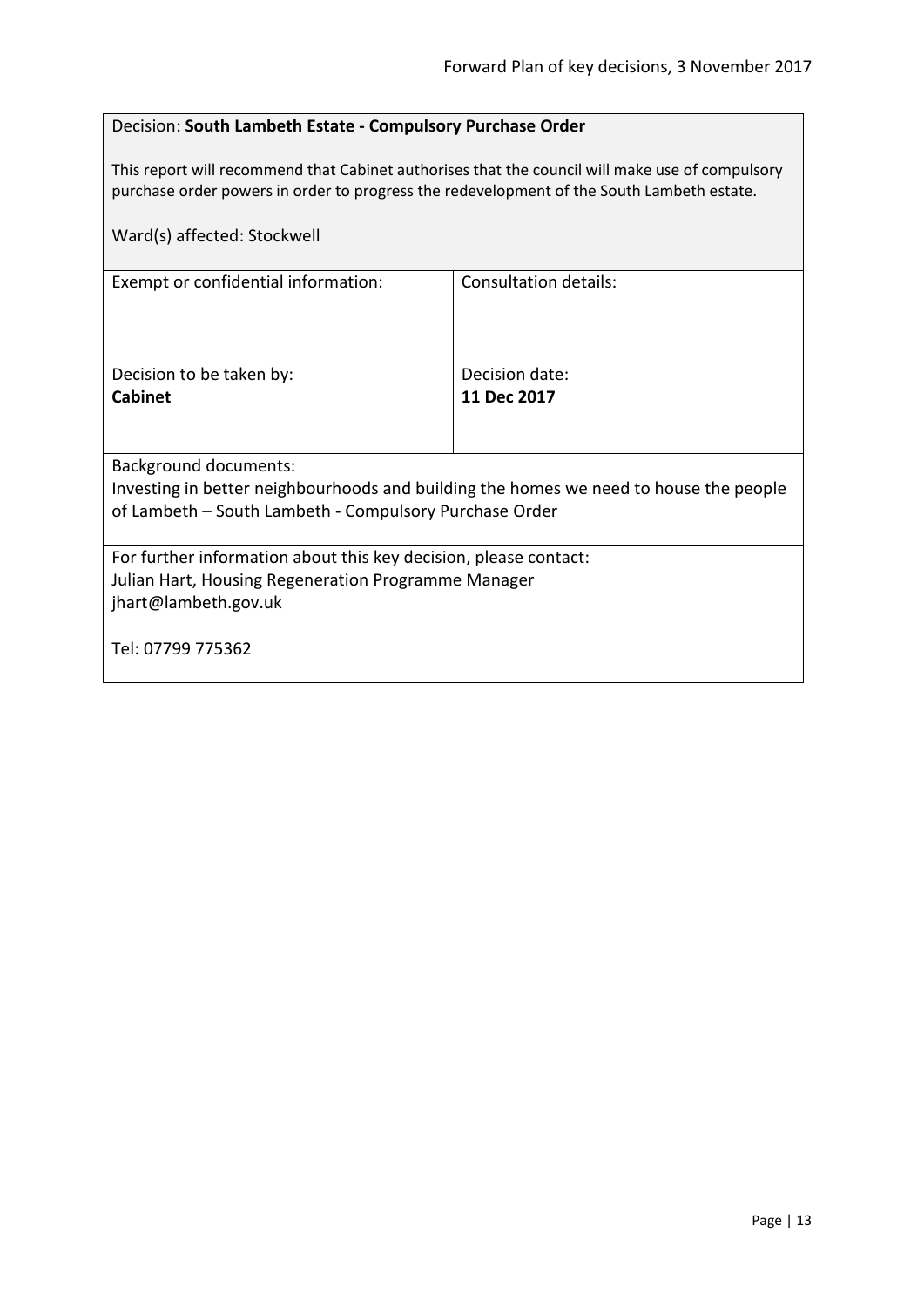#### <span id="page-13-0"></span>Decision: **Westbury Estate - Compulsory Purchase Order**

This report will recommend that Cabinet authorises that the council will make use of compulsory purchase order powers in order to progress the redevelopment of the Westbury estate.

Ward(s) affected: Clapham Town Exempt or confidential information: Consultation details: Decision to be taken by: **Cabinet** Decision date: **11 Dec 2017** Background documents: Investing in better neighbourhoods and building the homes we need to house the people of Lambeth – Westbury - Compulsory Purchase Order For further information about this key decision, please contact: Julian Hart, Housing Regeneration Programme Manager jhart@lambeth.gov.uk Tel: 07799 775362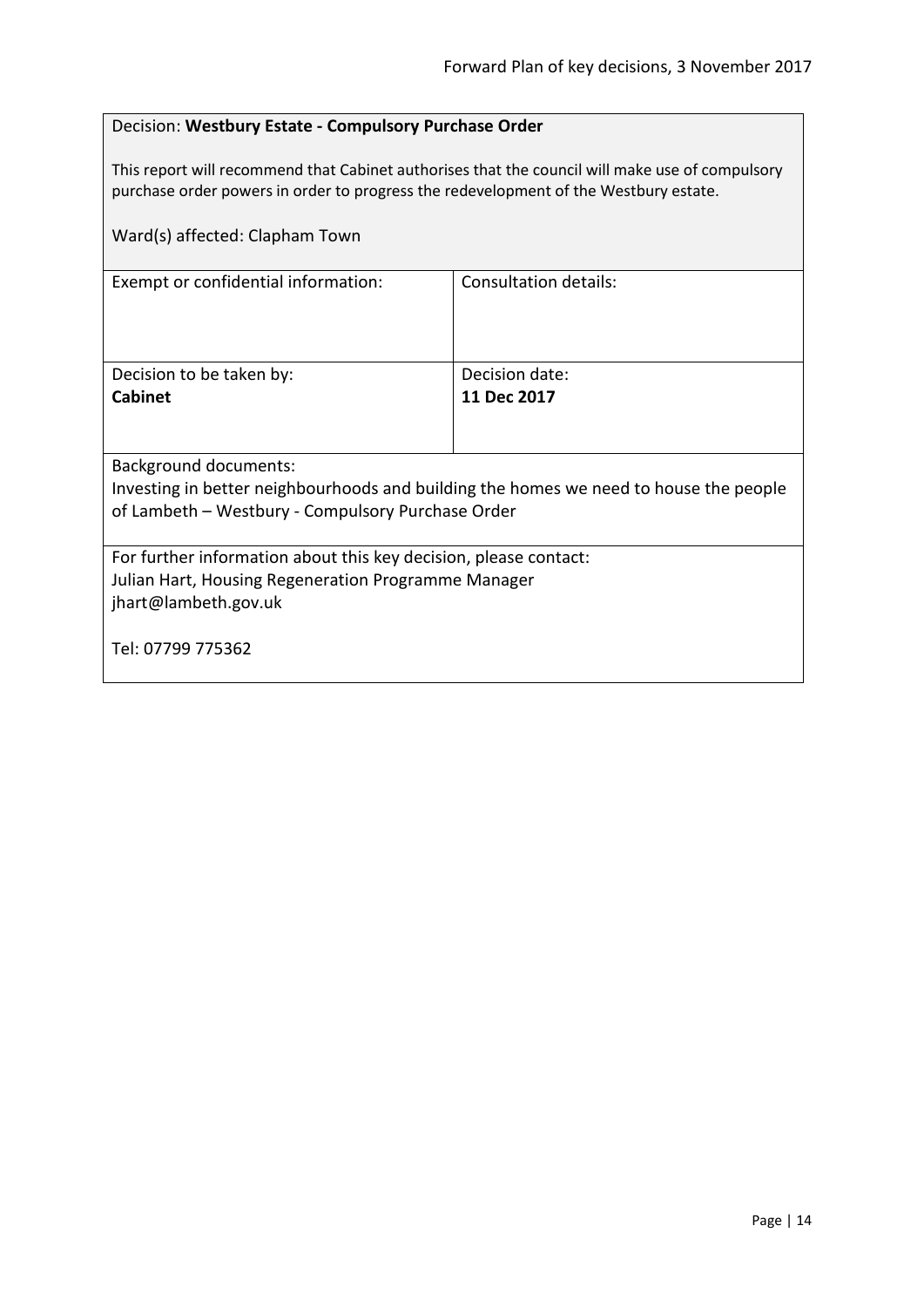#### <span id="page-14-0"></span>Decision: **School Place Planning and Capital Programmes**

To approve officers' projections of anticipated future demand for primary and secondary school places and plans for capital delivery programmes associated with meeting that demand.

| Ward(s) affected: All Wards                                           |                       |
|-----------------------------------------------------------------------|-----------------------|
| Exempt or confidential information:                                   | Consultation details: |
| Decision to be taken by:                                              | Decision date:        |
| <b>Cabinet</b>                                                        | 11 Dec 2017           |
| <b>Background documents:</b>                                          |                       |
| For further information about this key decision, please contact:      |                       |
| Maggie Harriott, Education Strategy Manager                           |                       |
| MHarriott@lambeth.gov.uk                                              |                       |
| 10th Floor, International House, Canterbury Crescent, London, SW9 7QE |                       |
| Tel: 020 7926 2108                                                    |                       |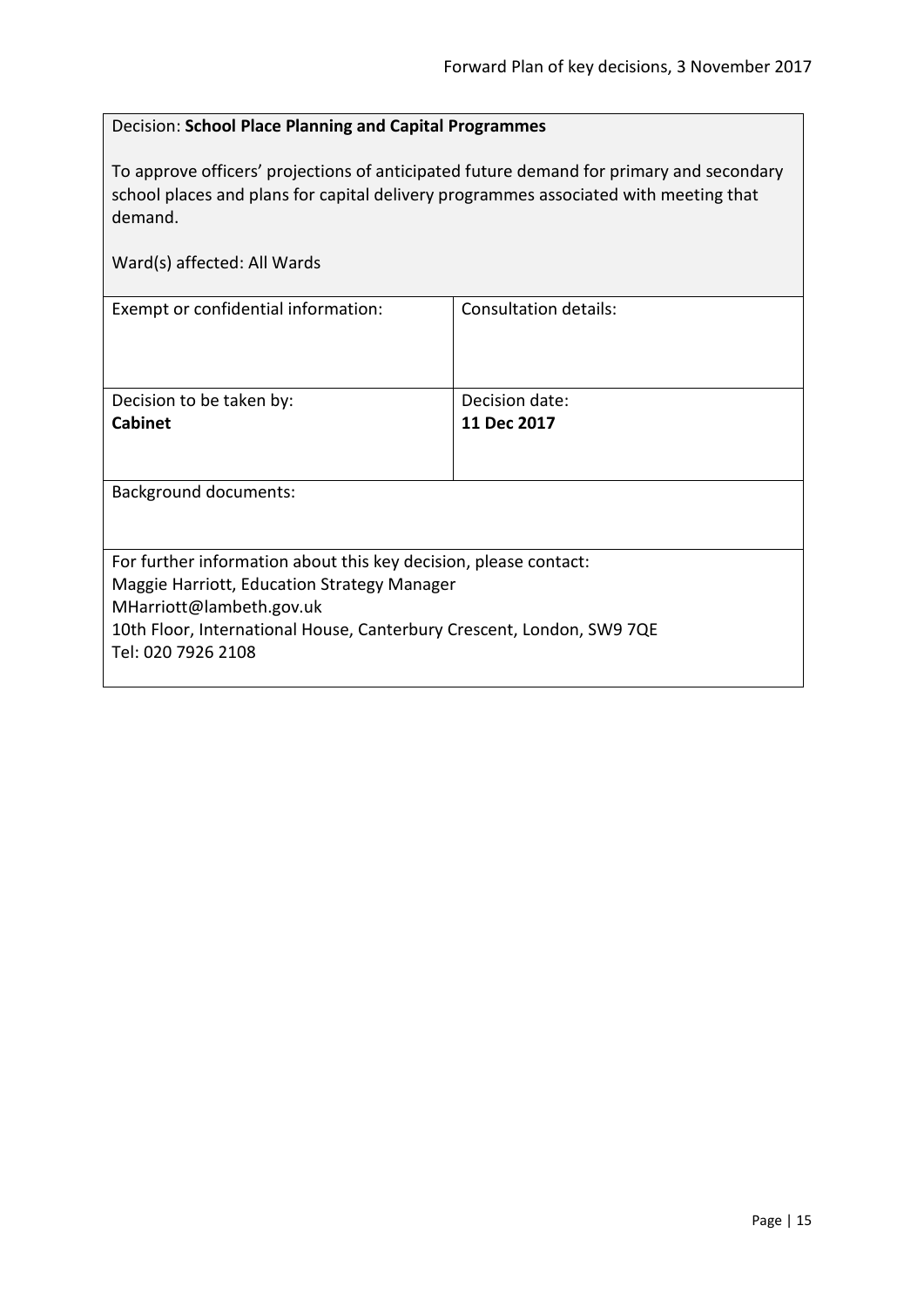<span id="page-15-0"></span>

| Decision: Lambeth Communications Framework of Service Providers                                                                                                                                                                      |                              |  |
|--------------------------------------------------------------------------------------------------------------------------------------------------------------------------------------------------------------------------------------|------------------------------|--|
| Ward(s) affected: All Wards                                                                                                                                                                                                          |                              |  |
| Exempt or confidential information:                                                                                                                                                                                                  | <b>Consultation details:</b> |  |
| Decision to be taken by:                                                                                                                                                                                                             | Decision date:               |  |
| Deputy Leader of the Council (Finance and                                                                                                                                                                                            | 20 Oct 2017                  |  |
| <b>Resources</b> )                                                                                                                                                                                                                   |                              |  |
| Background documents:<br>Lambeth Communications Framework of Service Providers                                                                                                                                                       |                              |  |
| For further information about this key decision, please contact:<br>Paul Morris, Head of Creative and Business Development, Lambeth Communications<br>PMorris1@lambeth.gov.uk<br>3rd Floor, Olive Morris House<br>Tel: 020 7926 9930 |                              |  |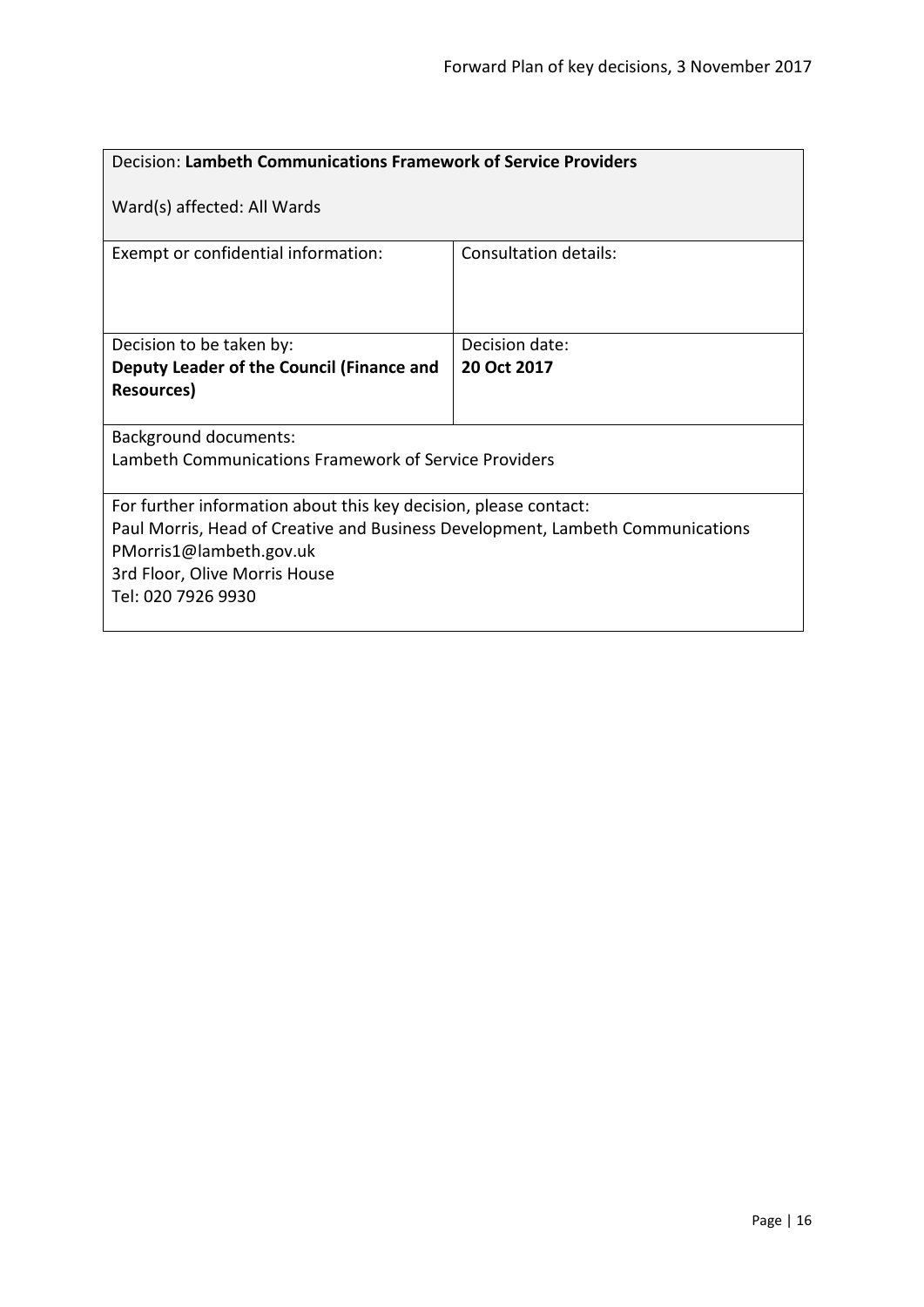<span id="page-16-0"></span>Decision: **LBL Corporate Property Estate: 2016/17 Essential Building Condition & Lifecycle Maintenance Works**

Essential building condition & lifecycle maintenance works to a number of Lambeth owned buildings.

Building condition surveys concluded in 2015 have revealed operational and major repair or replacement requirements across Lambeth's property estate. Failure to carry out this work in the short to medium-term exposes Lambeth to the risk of major failure or breakdown and building possibly becoming inoperable, due to statutory compliance issues or conditions representing a health and safety risk or breach.

A number of the buildings require replacement of building elements or mechanical and electrical services in the short–term. Building condition surveys have revealed problems with the with building envelope (windows/roof etc.), building services (boilers/chillers etc.) in a number of Lambeth's buildings

Essential compliance works in core buildings, four cemeteries, parks and open spaces, housing offices and libraries. Total £526,000.00

| Exempt or confidential information:<br>Part exempt<br>Information relating to the financial or<br>business affairs of any particular person<br>(including the authority holding that<br>information) | Consultation details: |
|------------------------------------------------------------------------------------------------------------------------------------------------------------------------------------------------------|-----------------------|
| Decision to be taken by:                                                                                                                                                                             | Decision date:        |
| Deputy Leader of the Council (Finance and                                                                                                                                                            | Not before 2 May 2017 |
| <b>Resources</b> )                                                                                                                                                                                   |                       |
|                                                                                                                                                                                                      |                       |
| Background documents:                                                                                                                                                                                |                       |
| For further information about this key decision, please contact:                                                                                                                                     |                       |
| Sandra Walters, Property Services Manager                                                                                                                                                            |                       |
| sewalters@lambeth.gov.uk                                                                                                                                                                             |                       |
| 2nd Floor Olive Morris House                                                                                                                                                                         |                       |
| Tel: 020 7926 8468                                                                                                                                                                                   |                       |
|                                                                                                                                                                                                      |                       |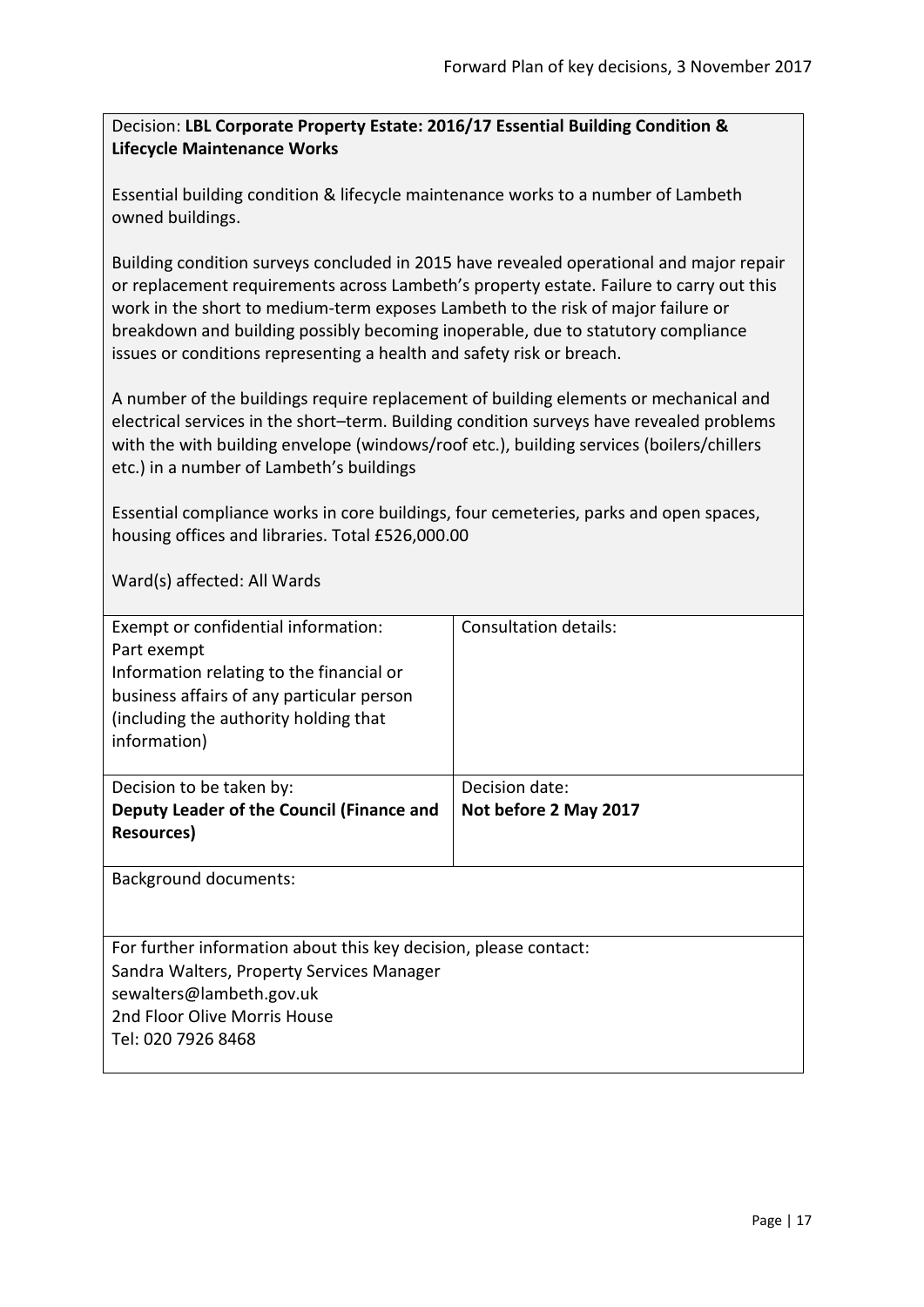#### <span id="page-17-0"></span>Decision: **Neighbourhood Services Fees and Charges**

To approve new fees and charges across Neighbourhood Services (parks, cemeteries and sustainability). It is needed to help ensure these services remain within budget and meet their income targets during 2017/18; and to meet the Council's overall aim to increase income

| Consultation details:                                            |  |
|------------------------------------------------------------------|--|
|                                                                  |  |
|                                                                  |  |
|                                                                  |  |
| Decision date:                                                   |  |
| Not before 29 May 2017                                           |  |
|                                                                  |  |
|                                                                  |  |
|                                                                  |  |
|                                                                  |  |
|                                                                  |  |
| For further information about this key decision, please contact: |  |
| Kevin Crook, Head of Neighbourhoods                              |  |
|                                                                  |  |
|                                                                  |  |
|                                                                  |  |
|                                                                  |  |
|                                                                  |  |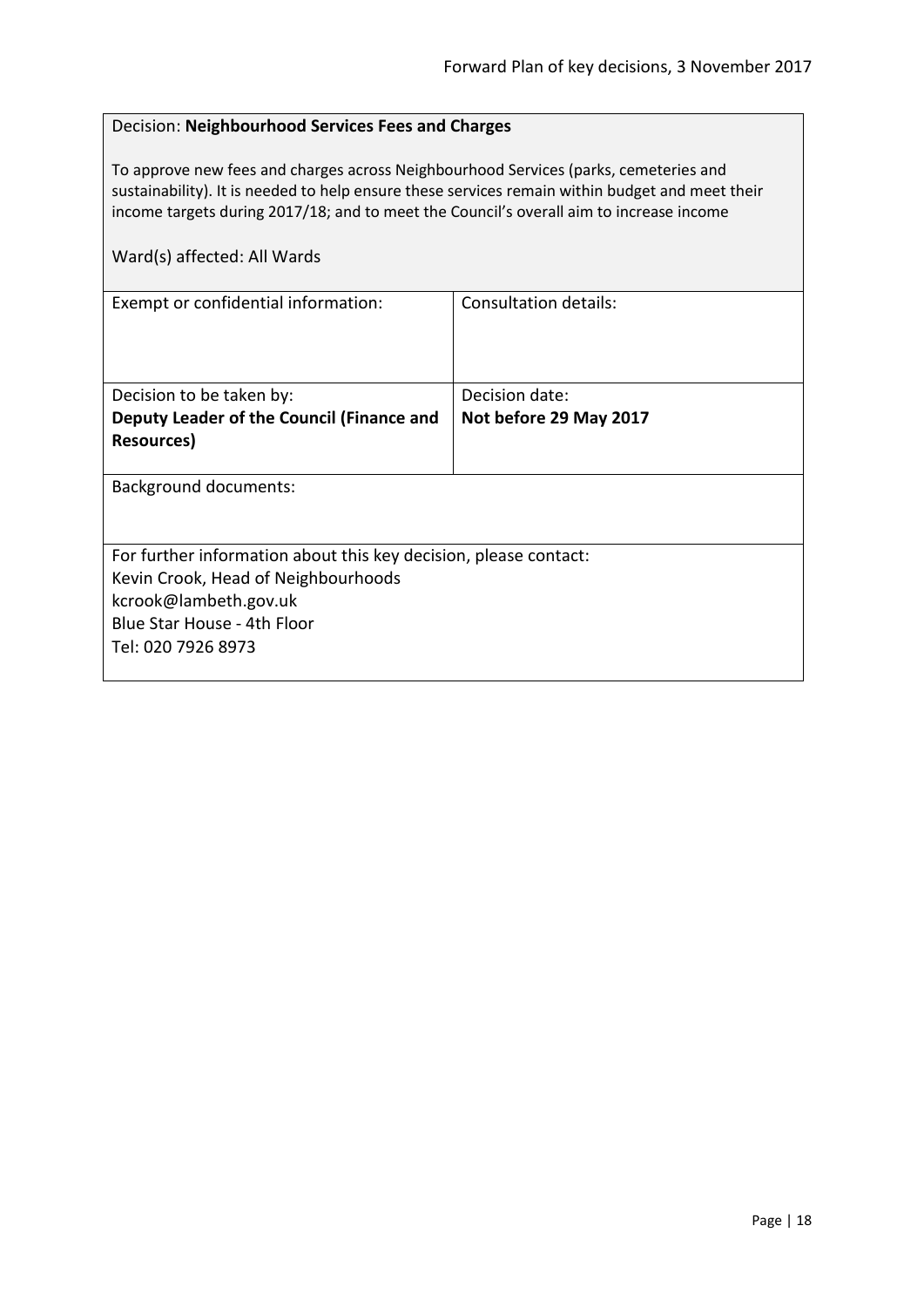## <span id="page-18-0"></span>Decision: **Legal Services Framework** The framework will provide a number of law firms to supplement the in-house provision of legal services to deal with issues of capacity and experience. Ward(s) affected: All Wards Exempt or confidential information: Part exempt Information relating to the financial or business affairs of any particular person (including the authority holding that information) Consultation details: Decision to be taken by: **Deputy Leader of the Council (Finance and Resources)** Decision date: **Not before 11 Jul 2017** Background documents: For further information about this key decision, please contact: Alison McKane, Director of Legal Services AMcKane@lambeth.gov.uk 7th Floor, Phoenix House Tel: 020 7926 2353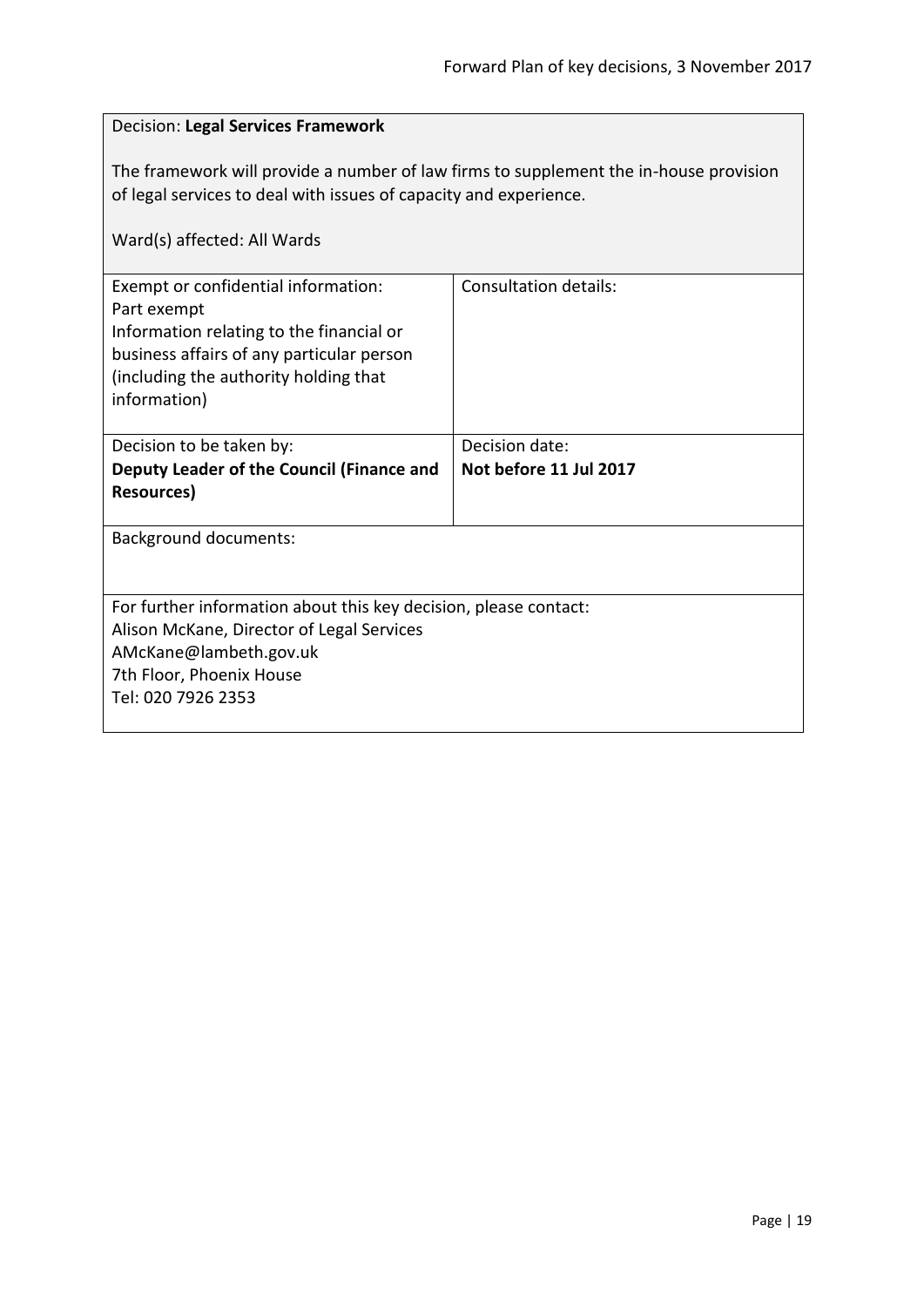## <span id="page-19-0"></span>Decision: **Insurance London Consortium - Insurance Contracts** Lambeth are members of the Insurance London Consortium (ILC). The members of ILC have been very successful in procuring its insurance policies to date. Whilst the Council accepts an element of risk with regards to insurance claims and maintains an insurance fund to cover such eventualities, it also procures for other standalone policies through the insurance market. This is the case for the following policies : Motor Commercial Properties Crime Engineering Inspection & Insurance Business Travel School Journey Ward(s) affected: All Wards Exempt or confidential information: Part exempt Information relating to the financial or business affairs of any particular person (including the authority holding that information) Consultation details: Decision to be taken by: **Deputy Leader of the Council (Finance and Resources)** Decision date: **Not before 11 Jul 2017** Background documents: For further information about this key decision, please contact: Maureen Dennie, Insurance Manager mdennie@lambeth.gov.uk 1st Floor, Olive Morris House Tel: 020 7926 9846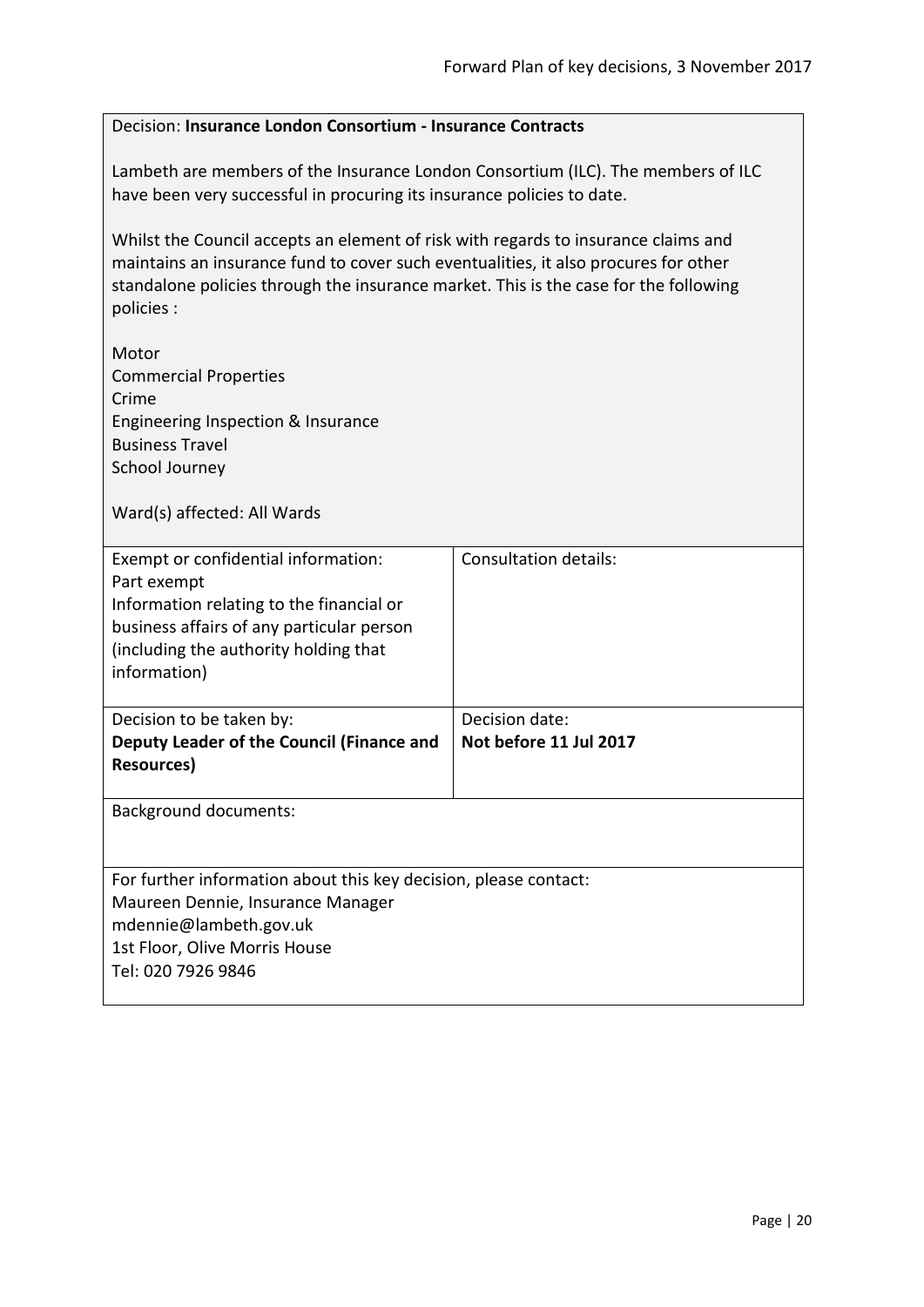#### <span id="page-20-0"></span>Decision: **Leasehold Building Insurance Contract**

Lambeth are members of the Insurance London Consortium (ILC). The members of ILC have been very successful in procuring its insurance policies to date. The leasehold building insurance policy is expiring on 31st March 2018. This procurement will ensure that the council maintains continuity of cover and allow us to have in place an appropriate and comprehensive insurance policy to protect the council's liabilities and properties in accordance with the terms of our Lease.

| Exempt or confidential information:                              | Consultation details:  |
|------------------------------------------------------------------|------------------------|
|                                                                  |                        |
|                                                                  |                        |
| Decision to be taken by:                                         | Decision date:         |
| Deputy Leader of the Council (Finance and                        | Not before 11 Jul 2017 |
| Resources)                                                       |                        |
|                                                                  |                        |
| <b>Background documents:</b>                                     |                        |
|                                                                  |                        |
|                                                                  |                        |
| For further information about this key decision, please contact: |                        |
| Maureen Dennie, Insurance Manager                                |                        |
| mdennie@lambeth.gov.uk                                           |                        |
| 1st Floor, Olive Morris House                                    |                        |
| Tel: 020 7926 9846                                               |                        |
|                                                                  |                        |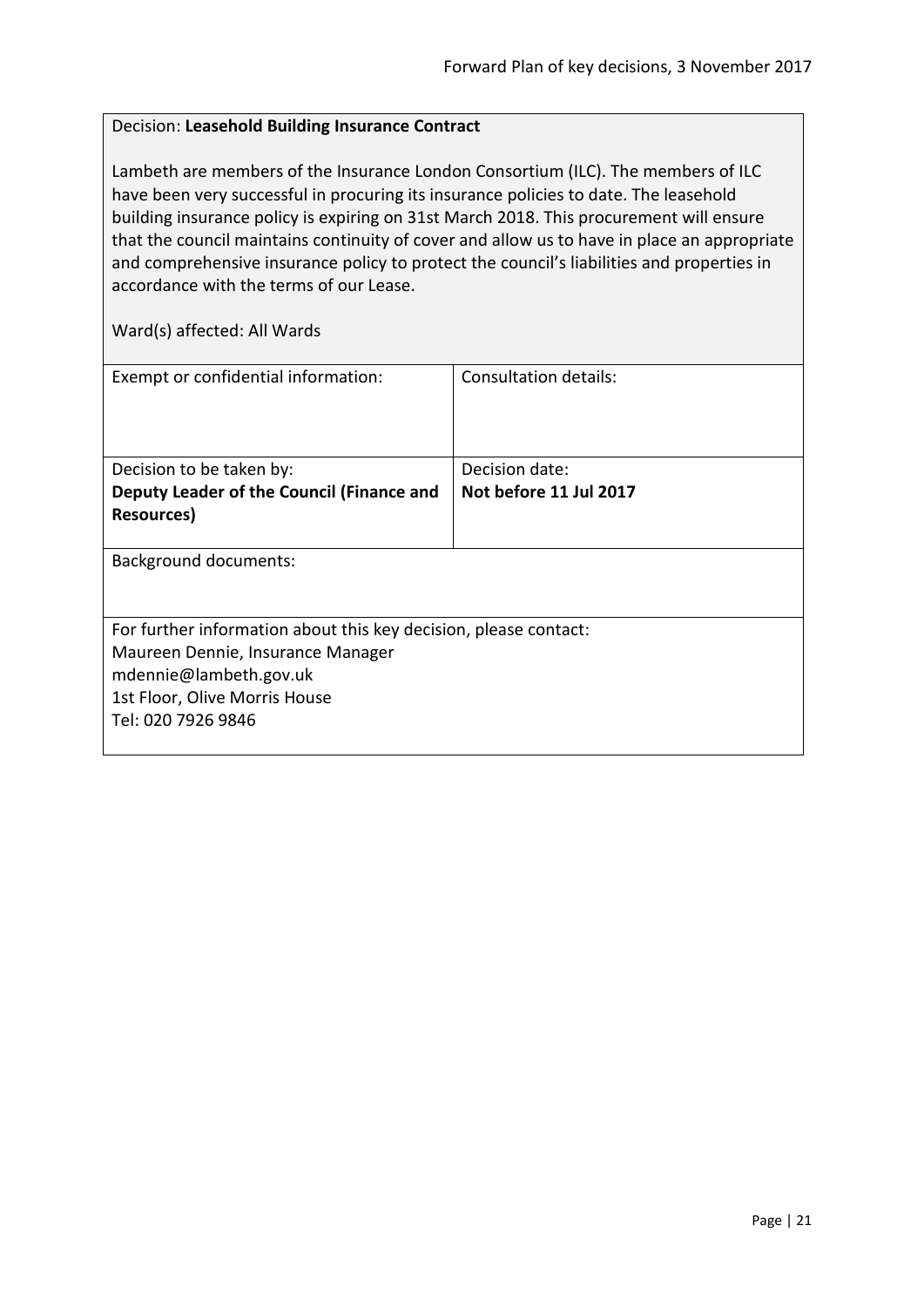#### <span id="page-21-0"></span>Decision: **Server, Storage and Associated Services Contract**

To award new contract for Server, Storage and Associated Services for Lambeth. The Council has an existing investment programme for upgrading server and storage hardware. The key outcome will be to derive value and create a route to market and to support new Lambeth initiatives such as Organisational redesign and move to new Town hall/Civic Suite.

| Exempt or confidential information:<br>Part exempt<br>Information relating to the financial or<br>business affairs of any particular person<br>(including the authority holding that)<br>information) | Consultation details:  |
|-------------------------------------------------------------------------------------------------------------------------------------------------------------------------------------------------------|------------------------|
| Decision to be taken by:                                                                                                                                                                              | Decision date:         |
| Deputy Leader of the Council (Finance and                                                                                                                                                             | Not before 24 Jul 2017 |
| <b>Resources</b> )                                                                                                                                                                                    |                        |
| <b>Background documents:</b>                                                                                                                                                                          |                        |
| For further information about this key decision, please contact:<br>Neeraj Mittra, Senior ICT Officer Contract Management, Business Transformation<br>NMittra@lambeth.gov.uk                          |                        |
| Tel: 020 7926 9274                                                                                                                                                                                    |                        |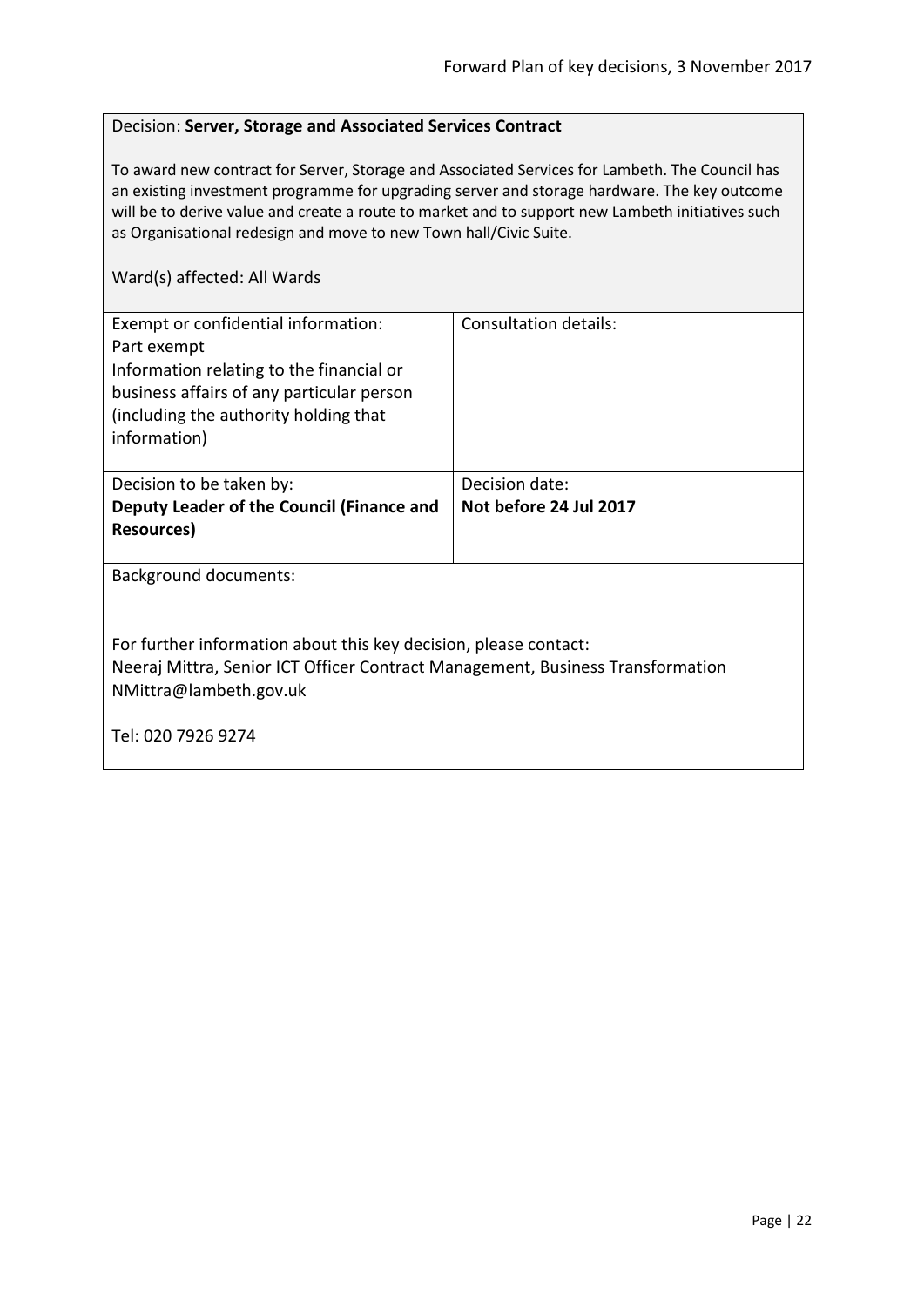<span id="page-22-0"></span>

| <b>Decision: Managed Print Solutions Services</b>                                                                                                                                                    |                       |  |
|------------------------------------------------------------------------------------------------------------------------------------------------------------------------------------------------------|-----------------------|--|
| Ward(s) affected: All Wards                                                                                                                                                                          |                       |  |
| Exempt or confidential information:<br>Part exempt<br>Information relating to the financial or<br>business affairs of any particular person<br>(including the authority holding that<br>information) | Consultation details: |  |
| Decision to be taken by:                                                                                                                                                                             | Decision date:        |  |
| Deputy Leader of the Council (Finance and                                                                                                                                                            | 31 Oct 2017           |  |
| <b>Resources)</b>                                                                                                                                                                                    |                       |  |
| Background documents:                                                                                                                                                                                |                       |  |
|                                                                                                                                                                                                      |                       |  |
| For further information about this key decision, please contact:                                                                                                                                     |                       |  |
| Clive Redington, ICT Manager Contract Management, Business Transformation                                                                                                                            |                       |  |
| credington@lambeth.gov.uk<br>Olive Morris House (2nd Floor)                                                                                                                                          |                       |  |
| Tel: 020 7926 4021                                                                                                                                                                                   |                       |  |
|                                                                                                                                                                                                      |                       |  |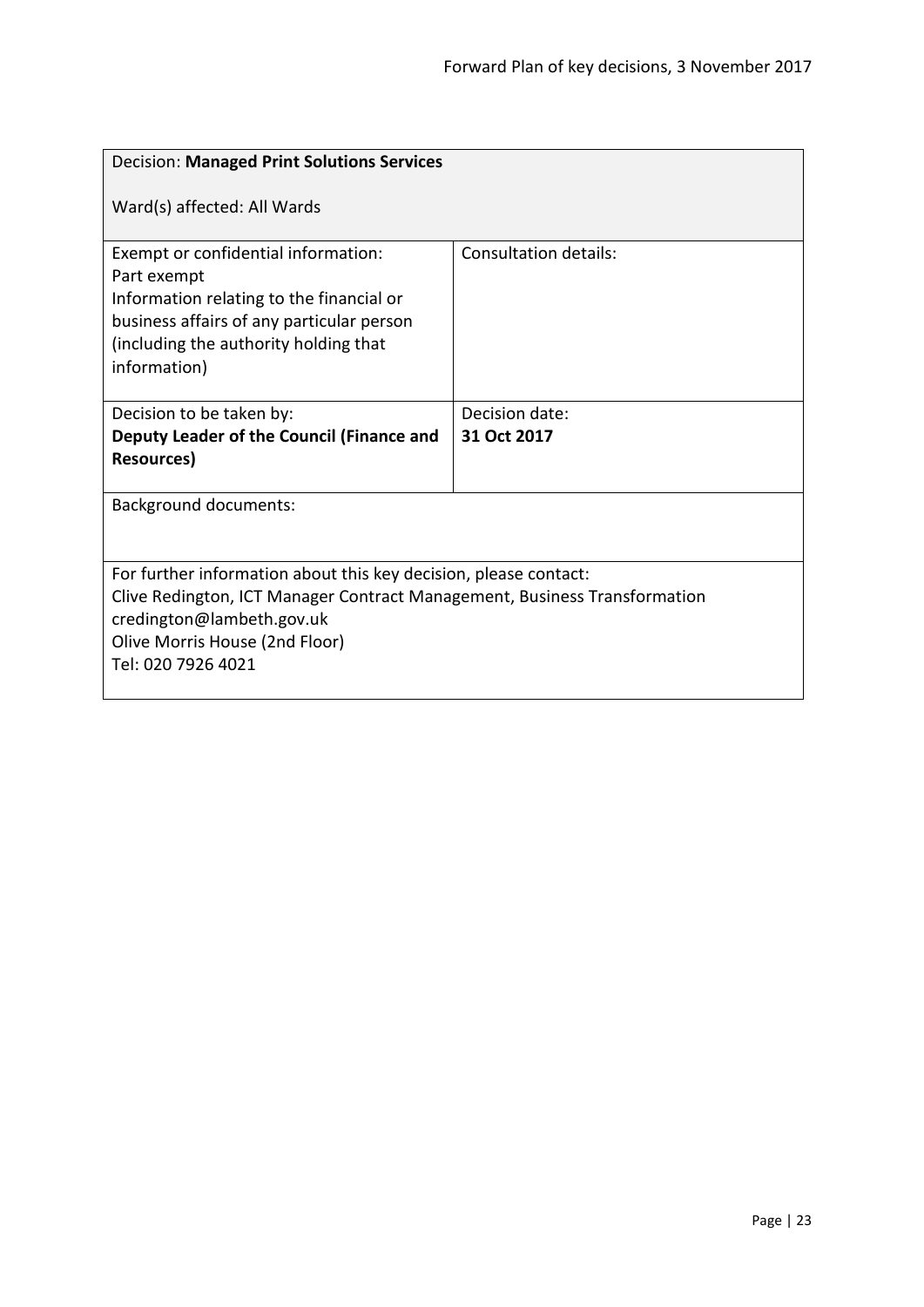<span id="page-23-0"></span>

| Decision: Extension of insurance legal services framework to deal with litigated |
|----------------------------------------------------------------------------------|
| compensation claims and redress                                                  |

To vary the existing insurance legal services framework to increase the overall value and extend by a further two years to allow for the continued handling of civil litigation cases and redress claims submitted to the council.

| Exempt or confidential information:                              | Consultation details:  |
|------------------------------------------------------------------|------------------------|
|                                                                  |                        |
|                                                                  |                        |
| Decision to be taken by:                                         | Decision date:         |
| Deputy Leader of the Council (Finance and                        | Not before 11 Sep 2017 |
| <b>Resources</b> )                                               |                        |
|                                                                  |                        |
| <b>Background documents:</b>                                     |                        |
|                                                                  |                        |
|                                                                  |                        |
| For further information about this key decision, please contact: |                        |
| Mark Nicolson, Head of Risk and Insurance                        |                        |
| mnicolson@lambeth.gov.uk                                         |                        |
| <b>Olive Morris House</b>                                        |                        |
| Tel: 020 7926 9305                                               |                        |
|                                                                  |                        |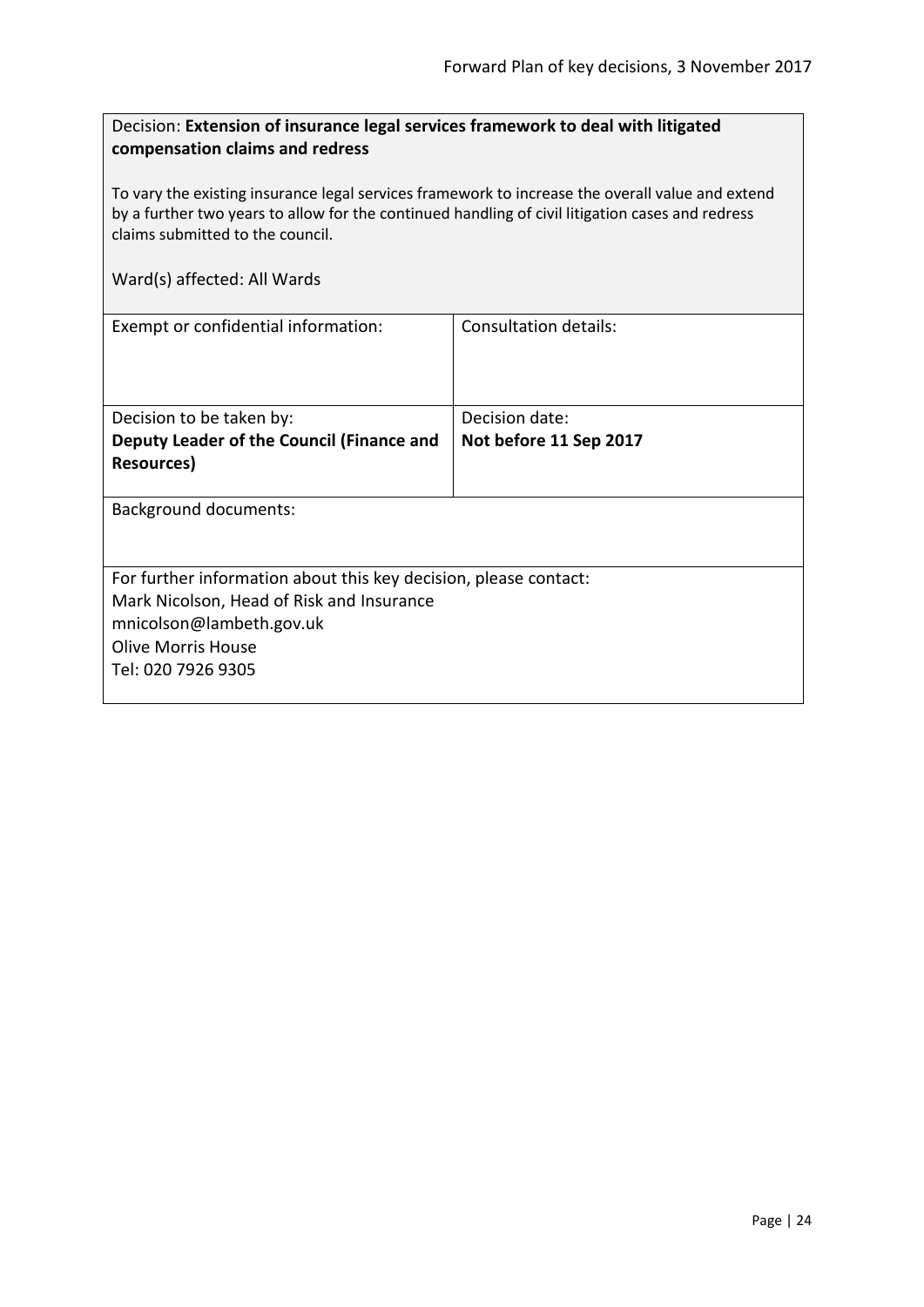<span id="page-24-0"></span>

| Decision: Development Options Appraisal - Fenwick Estate                                                                                                                                                                          |                                                                                                                                                                                                                                                                                                                                            |
|-----------------------------------------------------------------------------------------------------------------------------------------------------------------------------------------------------------------------------------|--------------------------------------------------------------------------------------------------------------------------------------------------------------------------------------------------------------------------------------------------------------------------------------------------------------------------------------------|
| To approve the opportunity sites in Fenwick estate as the location for offsite affordable<br>housing provision by Sainsbury/TfL<br>Ward(s) affected: Larkhall                                                                     |                                                                                                                                                                                                                                                                                                                                            |
| Exempt or confidential information:                                                                                                                                                                                               | <b>Consultation details:</b><br>Resident participation in the project will be<br>designed in close liaison with the TRA. A<br>communications plan will be developed by<br>the project team involving drop in,<br>newsletters, events etc to engage with<br>residents and coproduce a project plan.<br>Local residents and ward councillors |
| Decision to be taken by:                                                                                                                                                                                                          | Decision date:                                                                                                                                                                                                                                                                                                                             |
| Deputy Leader of the Council (Investment<br>and Partnerships)                                                                                                                                                                     | Not before 26 Jun 2015                                                                                                                                                                                                                                                                                                                     |
| <b>Background documents:</b>                                                                                                                                                                                                      |                                                                                                                                                                                                                                                                                                                                            |
| For further information about this key decision, please contact:<br>Lesley Johnson, Consultant, Strategic Housing, Regeneration & Communities<br>Ljohnson3@lambeth.gov.uk<br>International House, 7th Floor<br>Tel: 020 7926 7125 |                                                                                                                                                                                                                                                                                                                                            |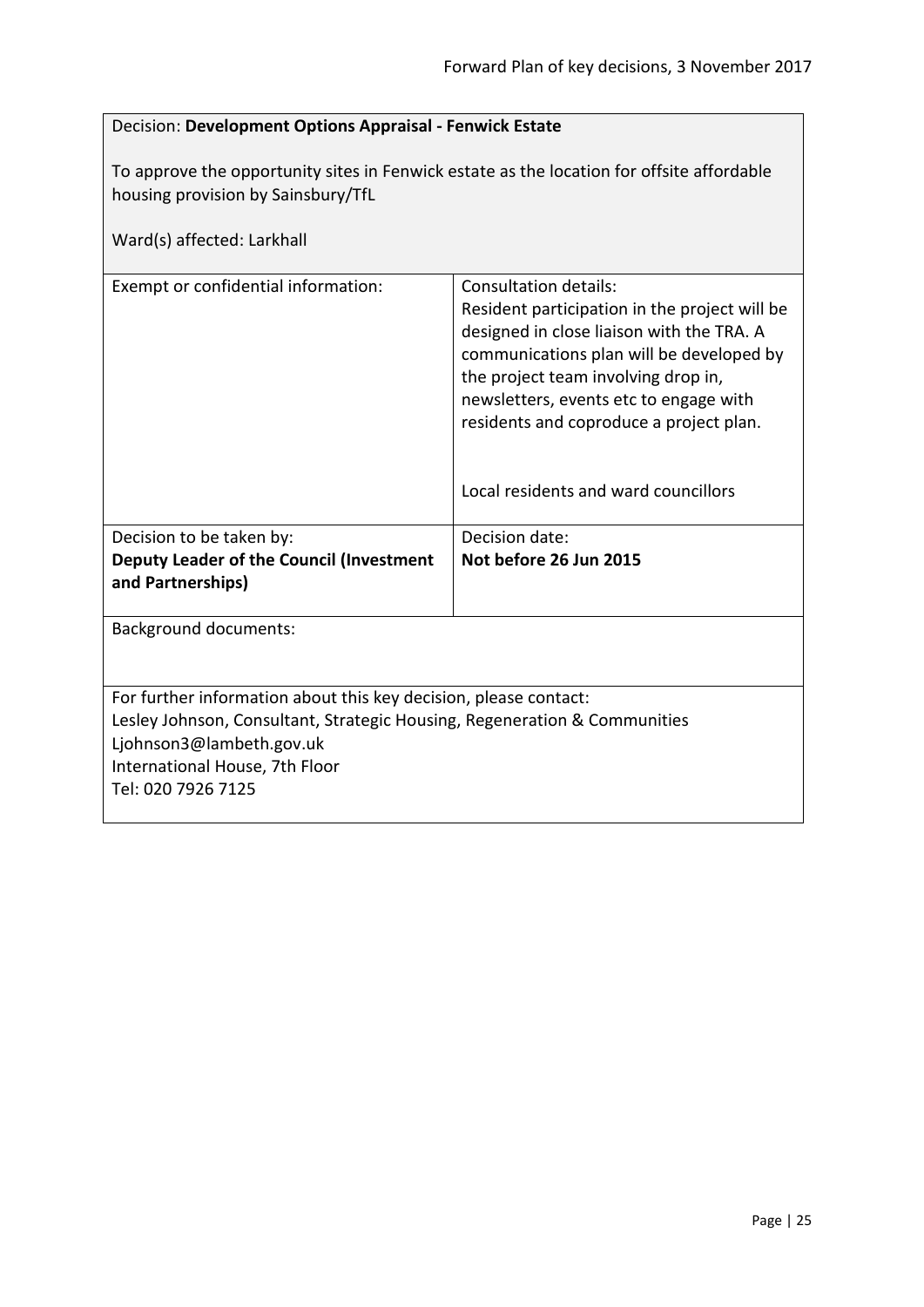<span id="page-25-0"></span>

| Decision: Translation and Interpretation Services Contract                                                                                                                                           |                              |
|------------------------------------------------------------------------------------------------------------------------------------------------------------------------------------------------------|------------------------------|
| Ward(s) affected: All Wards                                                                                                                                                                          |                              |
| Exempt or confidential information:<br>Part exempt<br>Information relating to the financial or<br>business affairs of any particular person<br>(including the authority holding that<br>information) | <b>Consultation details:</b> |
| Decision to be taken by:                                                                                                                                                                             | Decision date:               |
| Deputy Leader of the Council (Finance and                                                                                                                                                            | 8 Nov 2017                   |
| <b>Resources</b> )                                                                                                                                                                                   |                              |
| <b>Background documents:</b>                                                                                                                                                                         |                              |
| <b>Translation Services</b>                                                                                                                                                                          |                              |
|                                                                                                                                                                                                      |                              |
| For further information about this key decision, please contact:                                                                                                                                     |                              |
| David Couldridge, Contract Manager, Business & Customer Services<br>dcouldridge@lambeth.gov.uk                                                                                                       |                              |
| Olive Morris House - 1st Floor                                                                                                                                                                       |                              |
| Tel: 020 7926 1584                                                                                                                                                                                   |                              |
|                                                                                                                                                                                                      |                              |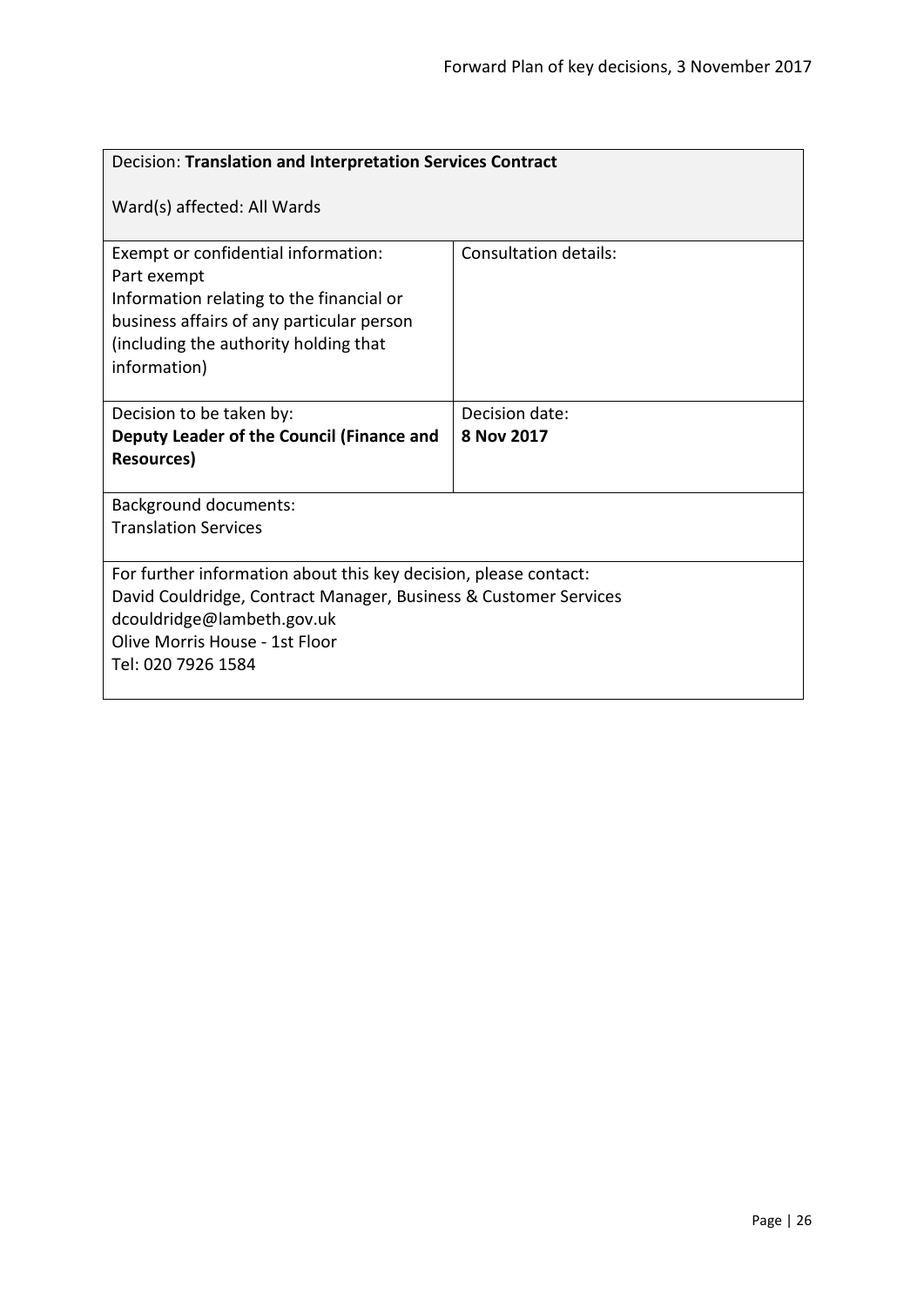<span id="page-26-0"></span>

| <b>Decision: One Oracle Contract Extension</b>                                                                                                                                                                                                      |                        |  |
|-----------------------------------------------------------------------------------------------------------------------------------------------------------------------------------------------------------------------------------------------------|------------------------|--|
| To extend the existing One Oracle support arrangements by a further 2 years. This is<br>necessary to ensure that the Council can maintain its obligations of Paying people, Paying<br>suppliers and Collecting Debt.<br>Ward(s) affected: All Wards |                        |  |
| Exempt or confidential information:                                                                                                                                                                                                                 | Consultation details:  |  |
|                                                                                                                                                                                                                                                     |                        |  |
| Decision to be taken by:                                                                                                                                                                                                                            | Decision date:         |  |
| Deputy Leader of the Council (Investment<br>and Partnerships)                                                                                                                                                                                       | Not before 31 Mar 2016 |  |
| <b>Background documents:</b>                                                                                                                                                                                                                        |                        |  |
|                                                                                                                                                                                                                                                     |                        |  |
| For further information about this key decision, please contact:                                                                                                                                                                                    |                        |  |
| Jason Martin, Technical Project Manager                                                                                                                                                                                                             |                        |  |
| JMartin@lambeth.gov.uk                                                                                                                                                                                                                              |                        |  |
| Olive Morris House - 2nd Floor<br>Tel: 020 7926 6244                                                                                                                                                                                                |                        |  |
|                                                                                                                                                                                                                                                     |                        |  |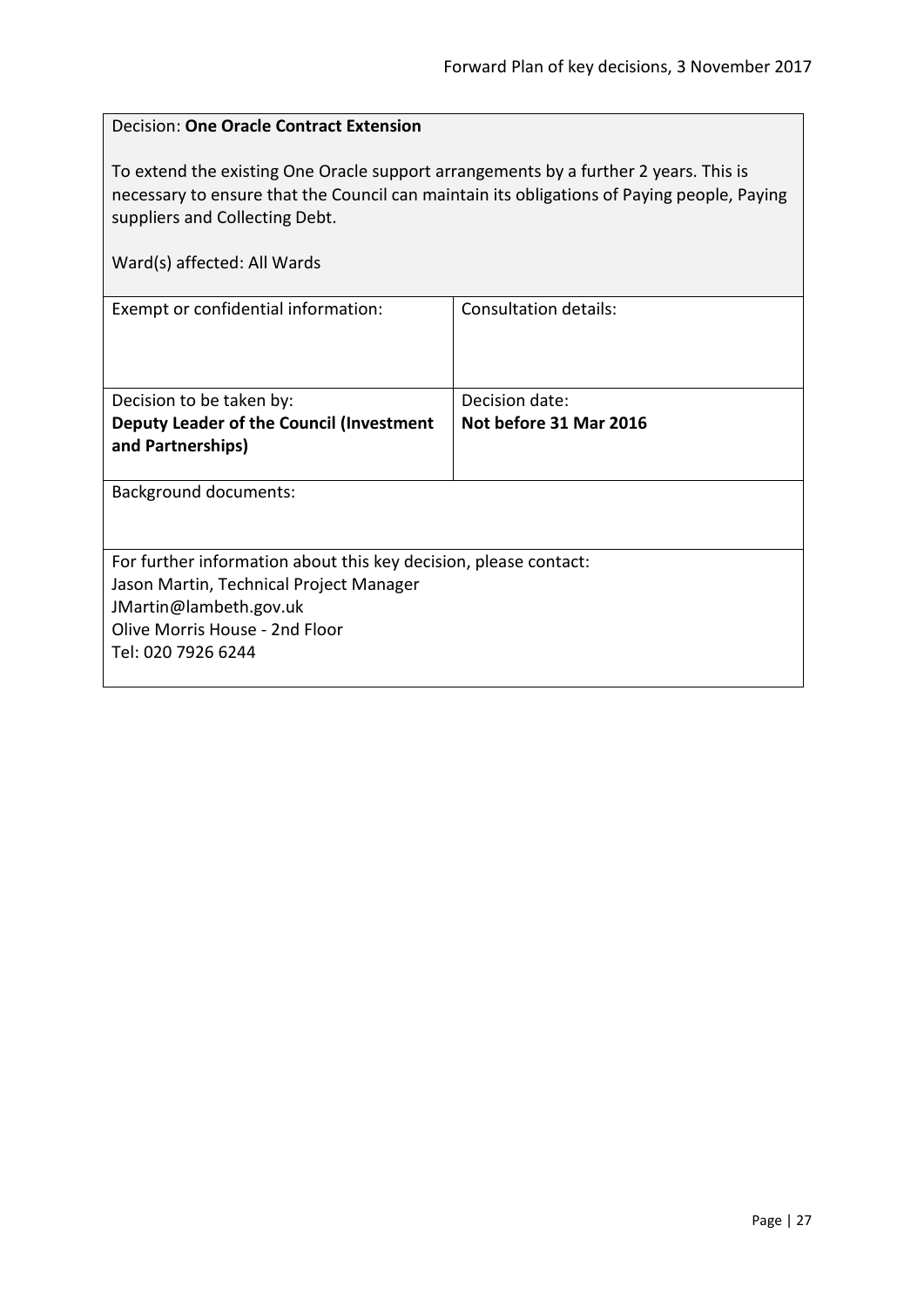<span id="page-27-0"></span>

| Decision: Delivery of Budget                                         |                                         |
|----------------------------------------------------------------------|-----------------------------------------|
| Implementation of budget recommendations                             |                                         |
| Ward(s) affected: All Wards                                          |                                         |
| Exempt or confidential information:                                  | Consultation details:                   |
|                                                                      |                                         |
| Decision to be taken by:<br>Deputy Leader of the Council (Investment | Decision date:<br>Not before 6 Oct 2016 |
| and Partnerships)                                                    |                                         |
| <b>Background documents:</b>                                         |                                         |
|                                                                      |                                         |
| For further information about this key decision, please contact:     |                                         |
| Christina Thompson, Director of Finance<br>CThompson3@lambeth.gov.uk |                                         |
| Phoenix House - 8th Floor                                            |                                         |
| Tel: 020 7926 2634                                                   |                                         |
|                                                                      |                                         |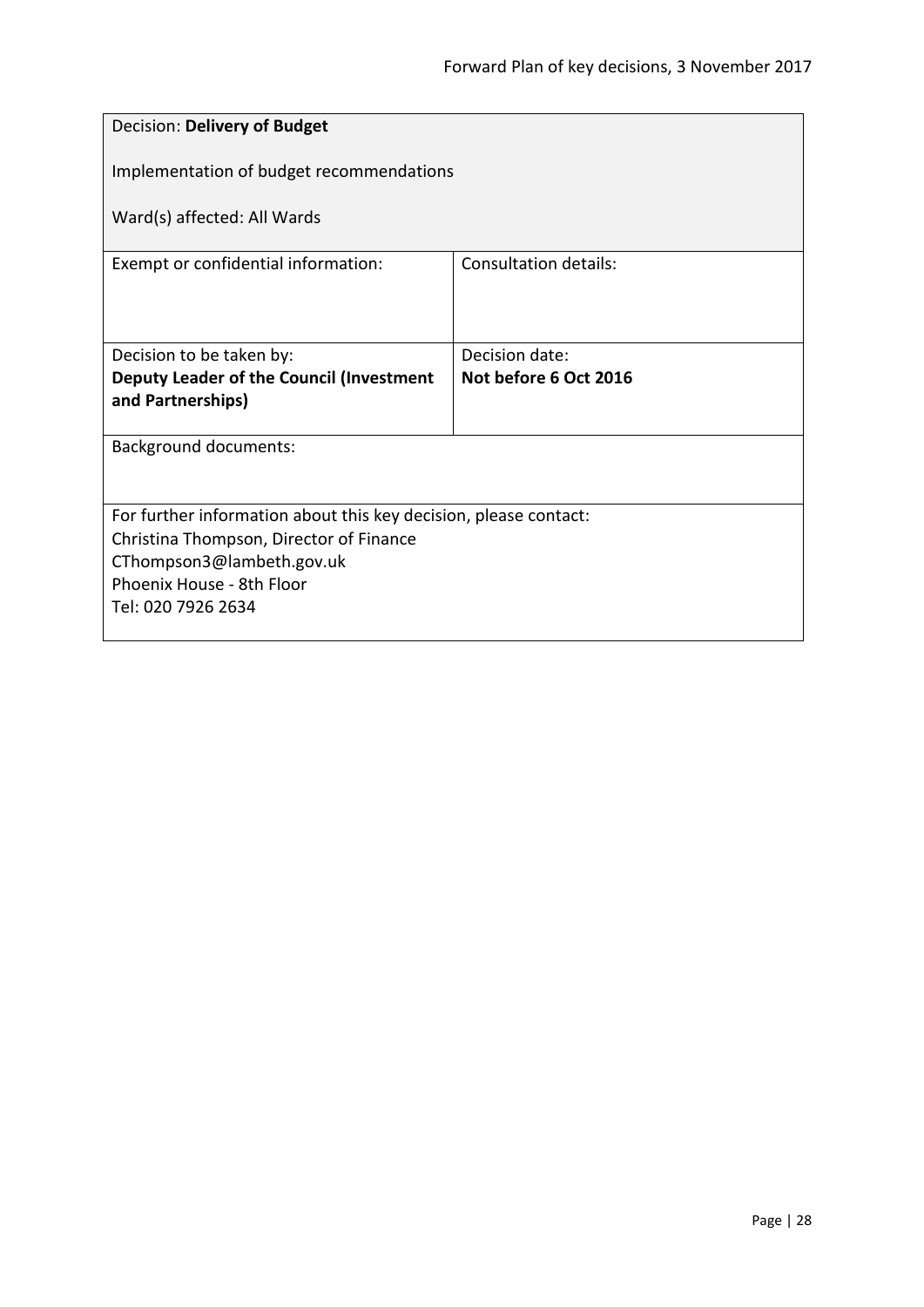<span id="page-28-0"></span>

| Decision: The Nine Elms Vauxhall Development Business Case                                                                                                |                              |
|-----------------------------------------------------------------------------------------------------------------------------------------------------------|------------------------------|
| The approval of £1.986m from s106/Community Infrastructure Levy in Nine Elms Vauxhall<br>for 2017/18.                                                     |                              |
| Ward(s) affected: Oval; Stockwell                                                                                                                         |                              |
| Exempt or confidential information:                                                                                                                       | <b>Consultation details:</b> |
|                                                                                                                                                           |                              |
| Decision to be taken by:                                                                                                                                  | Decision date:               |
| Deputy Leader of the Council (Investment<br>and Partnerships)                                                                                             | Not before 12 Dec 2016       |
| <b>Background documents:</b>                                                                                                                              |                              |
| For further information about this key decision, please contact:<br>Moira McGrath, Director of Strategy and Commissioning Adults<br>moira.mcgrath@nhs.net |                              |
| Tel: 0203 049 4481                                                                                                                                        |                              |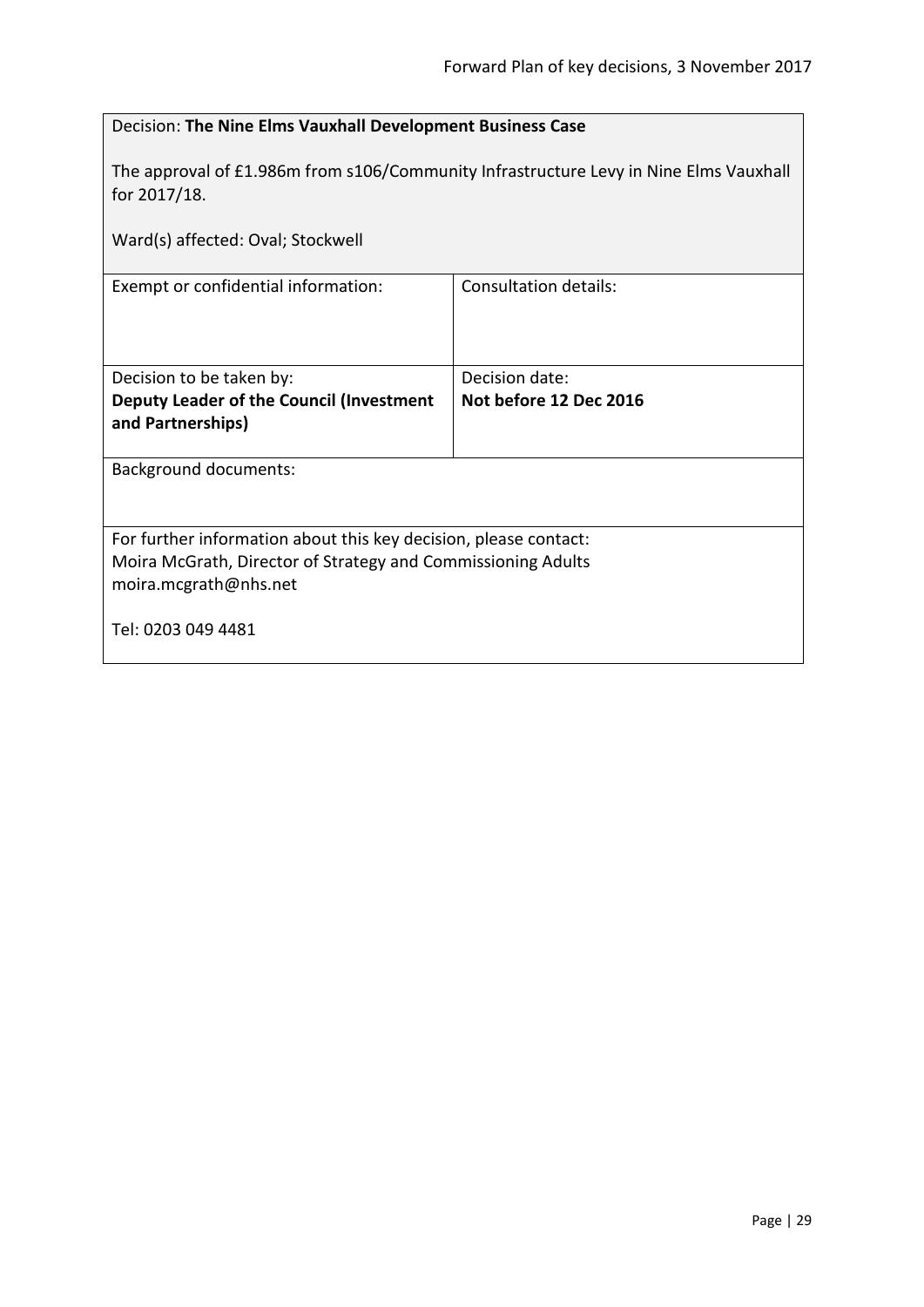#### <span id="page-29-0"></span>Decision: **Loughborough Children's Centre, LEAP Programme Leasehold disposal**

In order to facilitate the LEAP programme:

1) To approve the grant of a lease to the National Chidren's Bureau (NCB) on the terms set out in the report.

2) To approve the leaseback from the NCB to the Council on the same terms.

2) To approve appropriation of part of the site from the HRA to the General Fund

Ward(s) affected: Coldharbour

| Exempt or confidential information:                              | Consultation details:  |
|------------------------------------------------------------------|------------------------|
| Decision to be taken by:                                         | Decision date:         |
| Deputy Leader of the Council (Investment                         | Not before 23 Jan 2017 |
|                                                                  |                        |
| and Partnerships)                                                |                        |
|                                                                  |                        |
| Background documents:                                            |                        |
|                                                                  |                        |
|                                                                  |                        |
| For further information about this key decision, please contact: |                        |
| Sophie Linton, Head of Valuation and Strategic Property Services |                        |
| SLinton@lambeth.gov.uk                                           |                        |
|                                                                  |                        |
| 2nd Floor, Olive Morris House                                    |                        |
| Tel: 020 7926 6954                                               |                        |
|                                                                  |                        |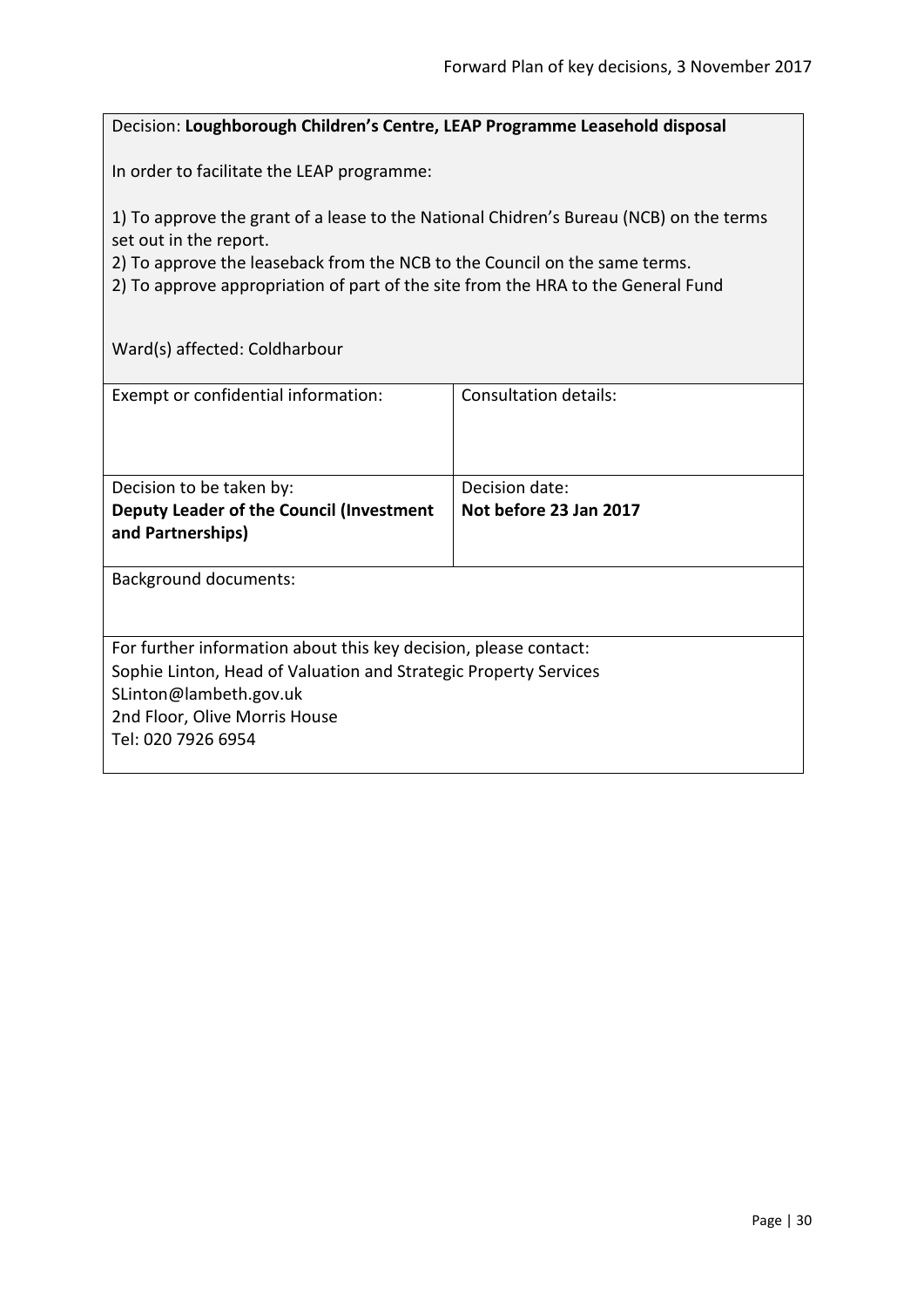#### <span id="page-30-0"></span>Decision: **Liz Atkinson Children's Centre, LEAP Programme Leasehold disposal**

In order to facilitate the LEAP programme:

1) To approve the grant of a lease to the National Children's Bureau (NCB) on the terms set out in the report.

2) To approve the leaseback from the NCB to the Council on the same terms

| Ward(s) affected: Vassall |
|---------------------------|
|---------------------------|

| Exempt or confidential information:                              | Consultation details:  |
|------------------------------------------------------------------|------------------------|
| Decision to be taken by:                                         | Decision date:         |
| Deputy Leader of the Council (Investment                         | Not before 23 Jan 2017 |
| and Partnerships)                                                |                        |
|                                                                  |                        |
| <b>Background documents:</b>                                     |                        |
|                                                                  |                        |
| For further information about this key decision, please contact: |                        |
| Sophie Linton, Head of Valuation and Strategic Property Services |                        |
| SLinton@lambeth.gov.uk                                           |                        |
| 2nd Floor, Olive Morris House                                    |                        |
| Tel: 020 7926 6954                                               |                        |
|                                                                  |                        |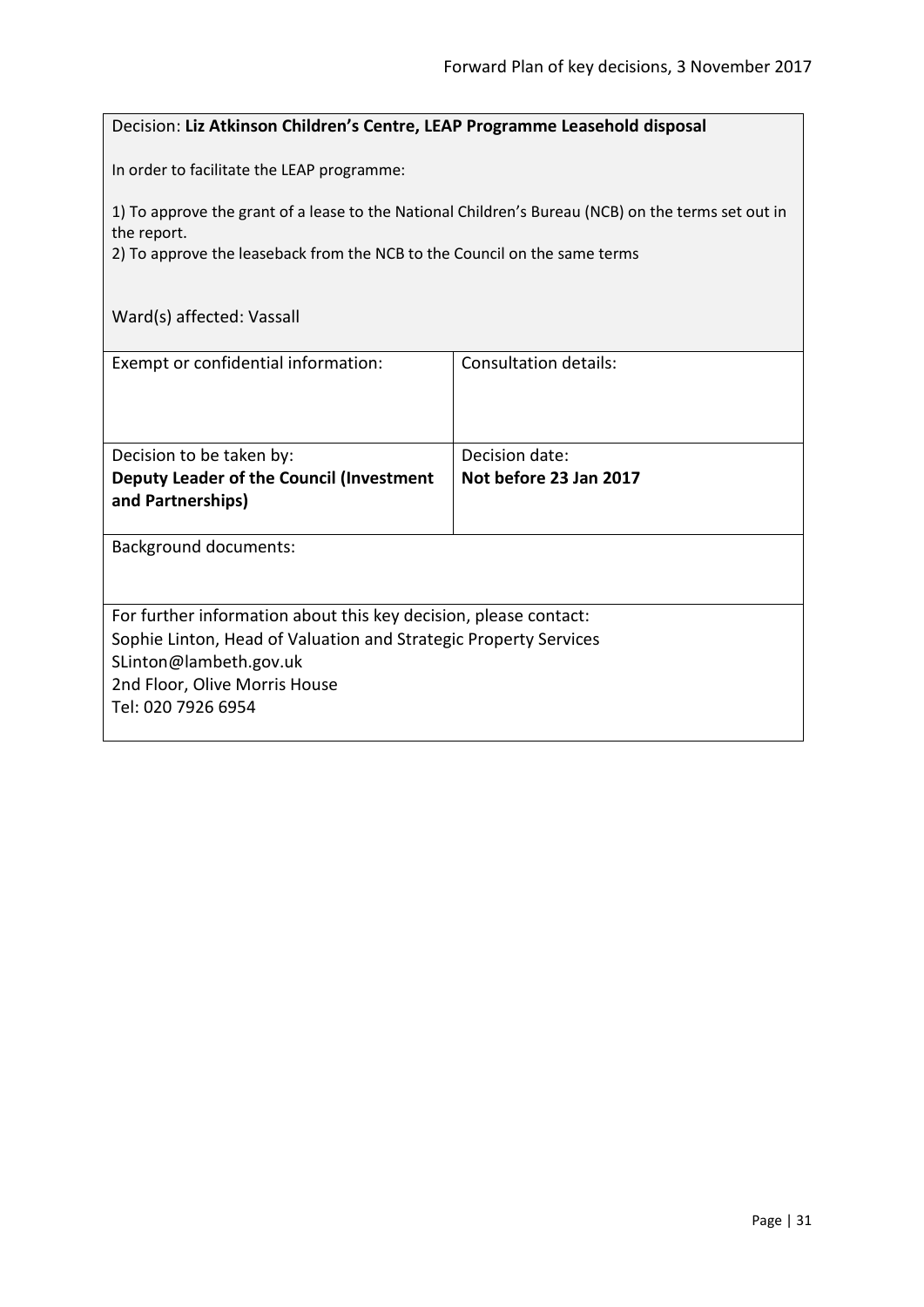#### <span id="page-31-0"></span>Decision: **Jubilee Children's Centre, LEAP Programme Leasehold disposal**

In order to facilitate the LEAP programme:

1) To approve the grant of a lease to the National Children's Bureau (NCB) on the terms set out in the report.

2) To approve the leaseback from the NCB to the Council on the same terms.

|  | Ward(s) affected: Tulse Hill |  |
|--|------------------------------|--|
|--|------------------------------|--|

| Exempt or confidential information:                                                                                                                                                                                   | Consultation details:  |
|-----------------------------------------------------------------------------------------------------------------------------------------------------------------------------------------------------------------------|------------------------|
| Decision to be taken by:                                                                                                                                                                                              | Decision date:         |
| Deputy Leader of the Council (Investment<br>and Partnerships)                                                                                                                                                         | Not before 23 Jan 2017 |
| <b>Background documents:</b>                                                                                                                                                                                          |                        |
| For further information about this key decision, please contact:<br>Sophie Linton, Head of Valuation and Strategic Property Services<br>SLinton@lambeth.gov.uk<br>2nd Floor, Olive Morris House<br>Tel: 020 7926 6954 |                        |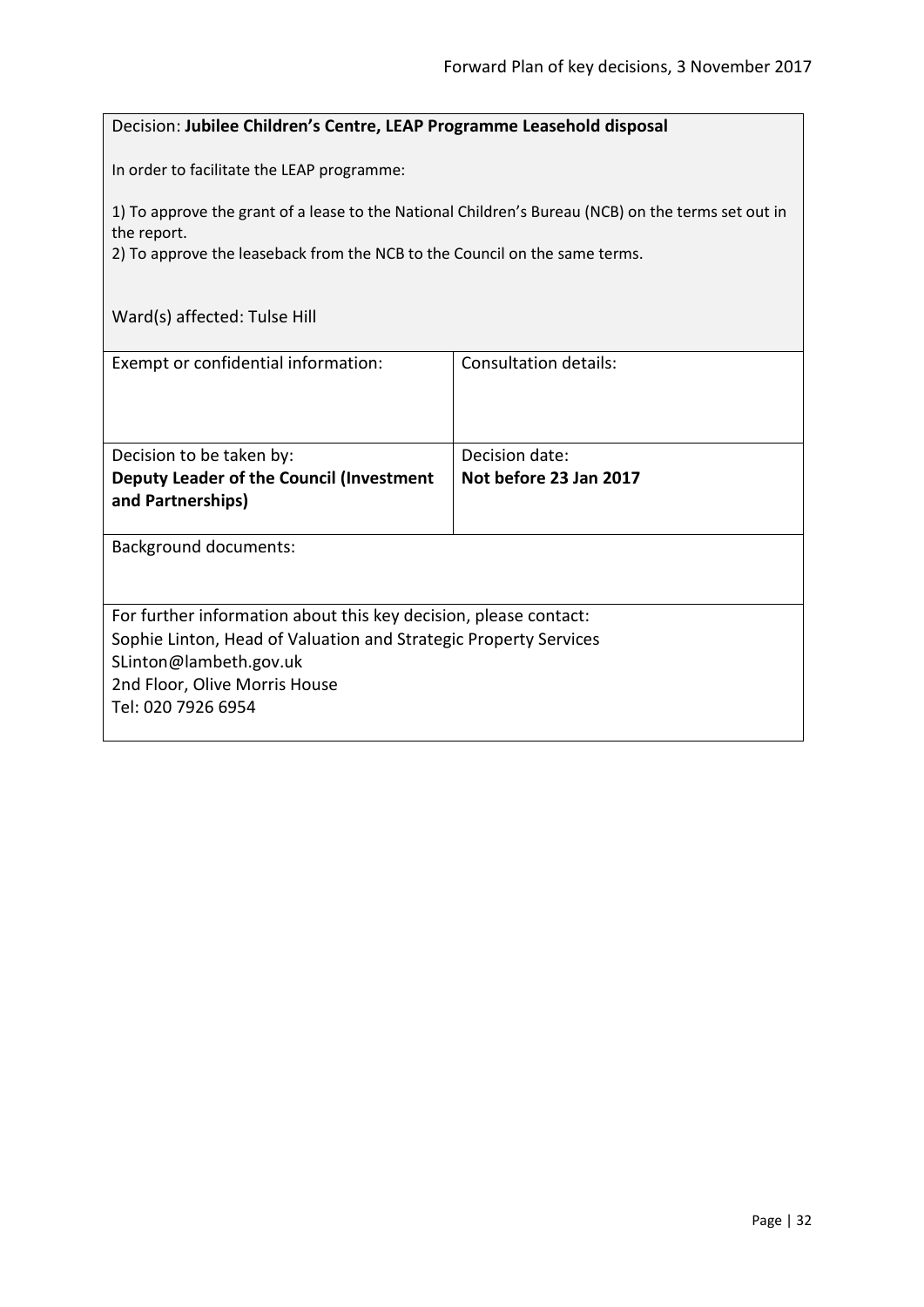#### <span id="page-32-0"></span>Decision: **Proposal regarding the site at the former Clapham Old Library**

Following the acquisition of the property at 60 Orlando Road, the Council is proposing to work with Ipsus Developments and Omnibus Theatre to bring forward plans for a small scale redevelopment of the rear of the site, with the aim of creating a new asset, subject to further discussions with the planning department and formal consent, which will provide a sustainable revenue stream to the parties. The form of this joint venture is being discussed and it is anticipated that any works contracts will be under the OJEU threshold.

The Council wishes to engage with the above parties who will bring the local and commercial expertise to the venture. Ipsus Developments brought the opportunity to the Council and in recognition of their input to the process, it is proposed that the Council continues to utilise their significant local development expertise.

The Council also wishes to continue to work collaboratively with Omnibus to ensure the future of the building as a leading performance arts venue.

Ward(s) affected: Clapham Town

| Exempt or confidential information:                                                                                                                                                                                   | Consultation details:                    |
|-----------------------------------------------------------------------------------------------------------------------------------------------------------------------------------------------------------------------|------------------------------------------|
| Decision to be taken by:<br>Deputy Leader of the Council (Investment<br>and Partnerships)                                                                                                                             | Decision date:<br>Not before 12 Jun 2017 |
| <b>Background documents:</b>                                                                                                                                                                                          |                                          |
| For further information about this key decision, please contact:<br>Sophie Linton, Head of Valuation and Strategic Property Services<br>SLinton@lambeth.gov.uk<br>2nd Floor, Olive Morris House<br>Tel: 020 7926 6954 |                                          |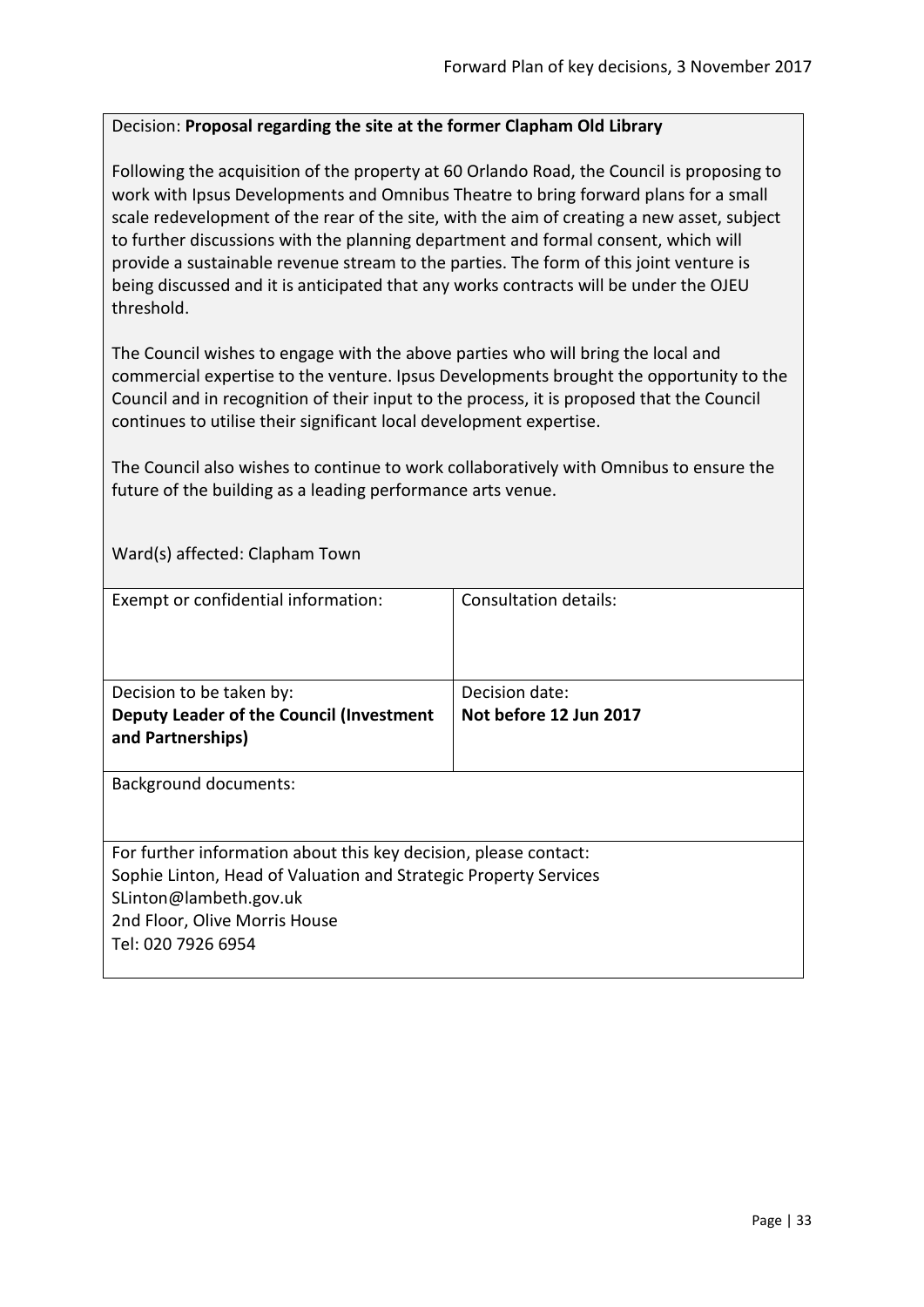<span id="page-33-0"></span>

| Decision: Upper Norwood Joint Library                                           |                        |  |
|---------------------------------------------------------------------------------|------------------------|--|
| To grant a 25 year lease to Upper Norwood Library Trust at a peppercorn rent    |                        |  |
| Ward(s) affected: Gipsy Hill                                                    |                        |  |
| Exempt or confidential information:                                             | Consultation details:  |  |
|                                                                                 |                        |  |
| Decision to be taken by:                                                        | Decision date:         |  |
| Deputy Leader of the Council (Investment                                        | Not before 17 Jul 2017 |  |
| and Partnerships)                                                               |                        |  |
| <b>Background documents:</b>                                                    |                        |  |
|                                                                                 |                        |  |
| For further information about this key decision, please contact:                |                        |  |
| Donna Wiggins, Lead Commissioner, Strategic Housing, Regeneration & Communities |                        |  |
| dwiggins@lambeth.gov.uk<br>Phoenix House - 3rd Floor                            |                        |  |
| Tel: 020 7926 2681                                                              |                        |  |
|                                                                                 |                        |  |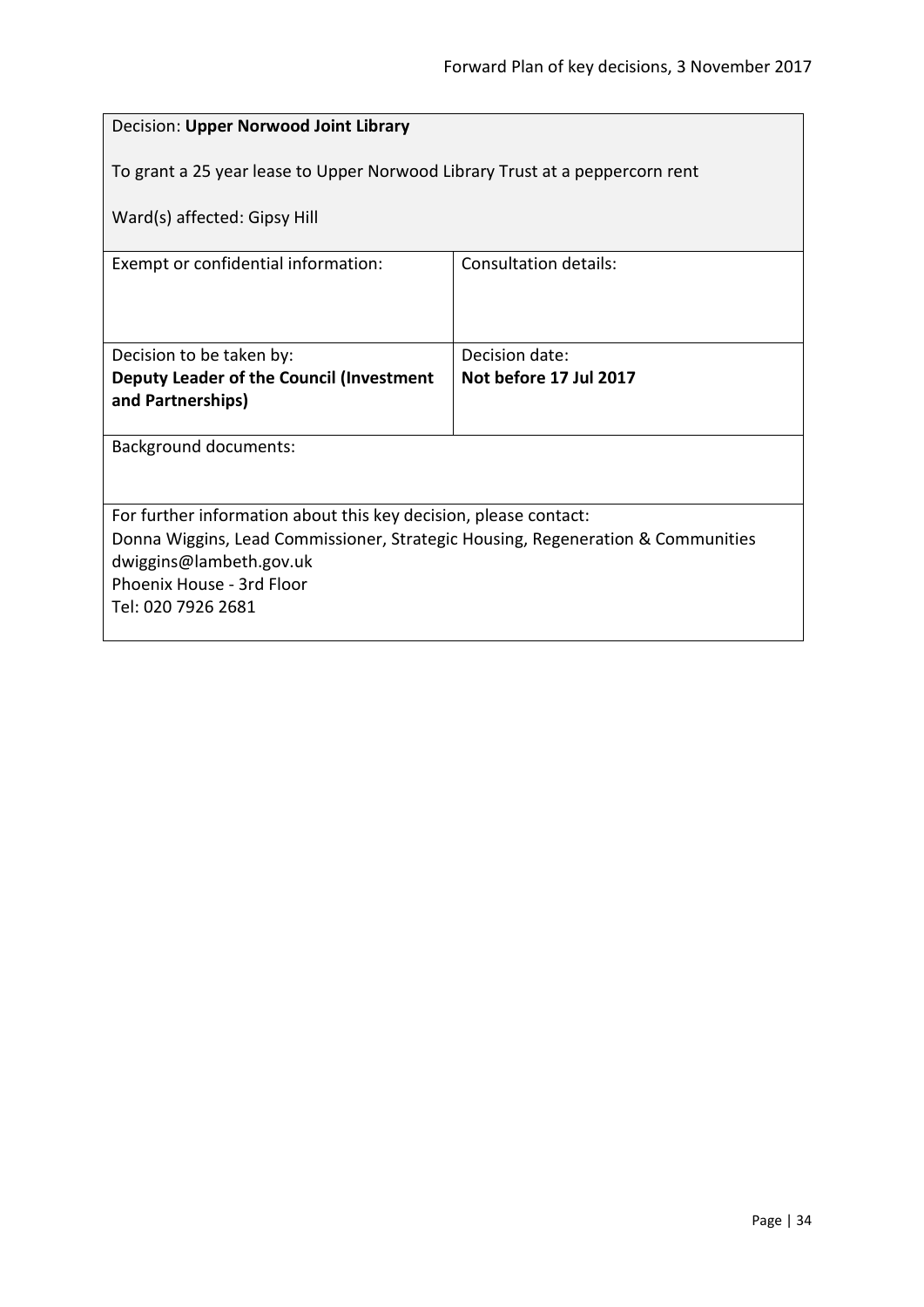<span id="page-34-0"></span>Decision: **Temporary Accommodation - Modular Construction on Council Owned Hostel Sites**

To approve investment of £3,000,000 for the construction of Temporary Accommodation modular type units on two council owned hostel sites for the purpose of providing temporary accommodation to homeless households.

Ward(s) affected: Gipsy Hill; Streatham South

| Exempt or confidential information:                                                | Consultation details:  |
|------------------------------------------------------------------------------------|------------------------|
|                                                                                    |                        |
|                                                                                    |                        |
| Decision to be taken by:                                                           | Decision date:         |
| Deputy Leader of the Council (Investment                                           | Not before 31 Jul 2017 |
| and Partnerships)                                                                  |                        |
|                                                                                    |                        |
| Background documents:                                                              |                        |
|                                                                                    |                        |
|                                                                                    |                        |
| For further information about this key decision, please contact:                   |                        |
| Mandy Green (Associate Director Commissioning), Assistant Director Accommodation & |                        |
| Property                                                                           |                        |
| mgreen3@lambeth.gov.uk                                                             |                        |
|                                                                                    |                        |
| Tel: 02079267020                                                                   |                        |
|                                                                                    |                        |
|                                                                                    |                        |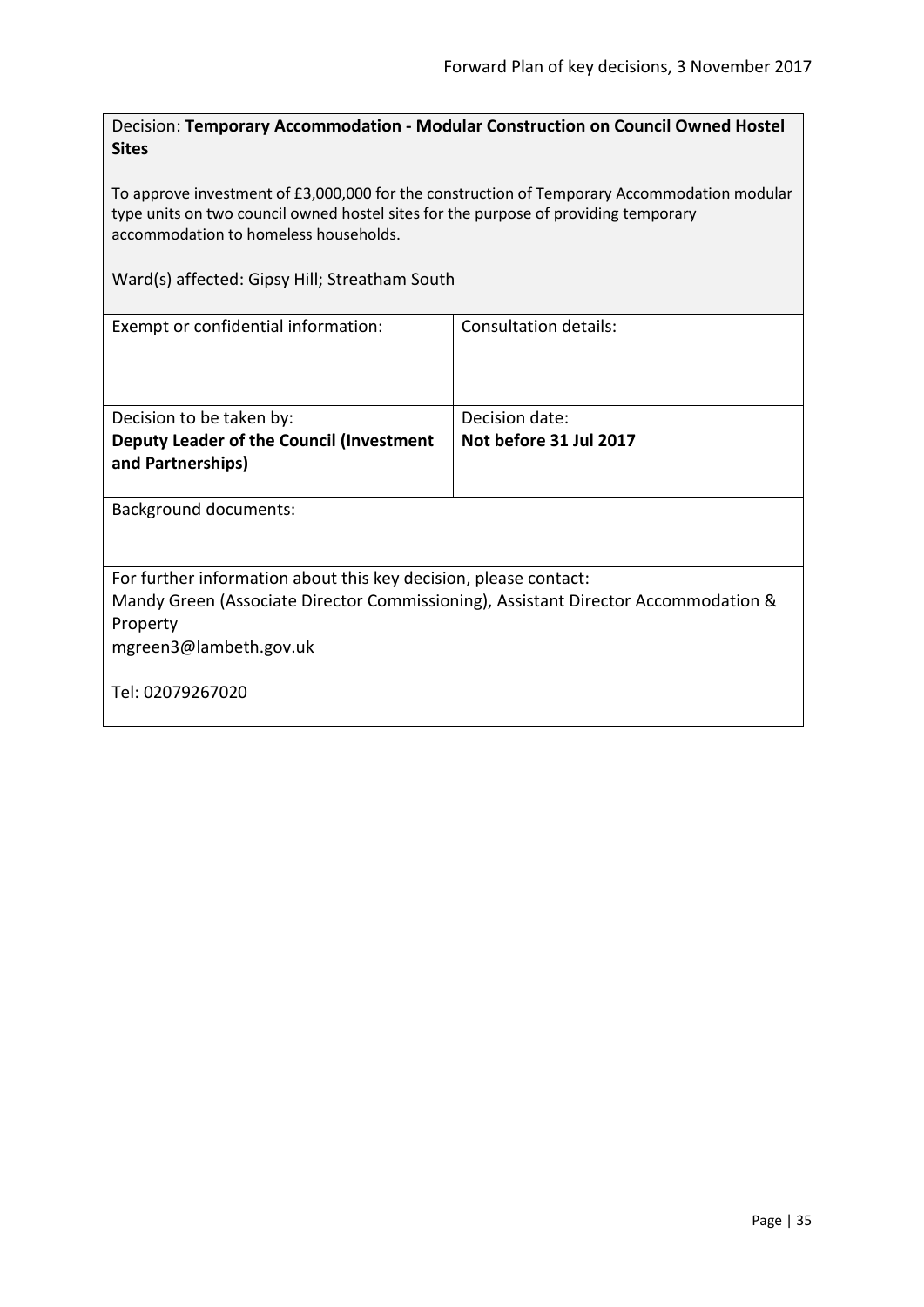<span id="page-35-0"></span>

| Decision: Estate Regeneration - Early Buy Back Funding                                                                                                                         |                       |
|--------------------------------------------------------------------------------------------------------------------------------------------------------------------------------|-----------------------|
| To secure funding through borrowing to support the early buy back programme, which is required<br>as part of the estate regeneration programme.<br>Ward(s) affected: All Wards |                       |
|                                                                                                                                                                                |                       |
| Exempt or confidential information:                                                                                                                                            | Consultation details: |
|                                                                                                                                                                                |                       |
|                                                                                                                                                                                |                       |
| Decision to be taken by:                                                                                                                                                       | Decision date:        |
| Deputy Leader of the Council (Investment                                                                                                                                       | Not before 9 Oct 2017 |
| and Partnerships)                                                                                                                                                              |                       |
| <b>Background documents:</b>                                                                                                                                                   |                       |
|                                                                                                                                                                                |                       |
| For further information about this key decision, please contact:                                                                                                               |                       |
| Julian Hart, Housing Regeneration Programme Manager                                                                                                                            |                       |
| jhart@lambeth.gov.uk                                                                                                                                                           |                       |
| Tel: 07799 775362                                                                                                                                                              |                       |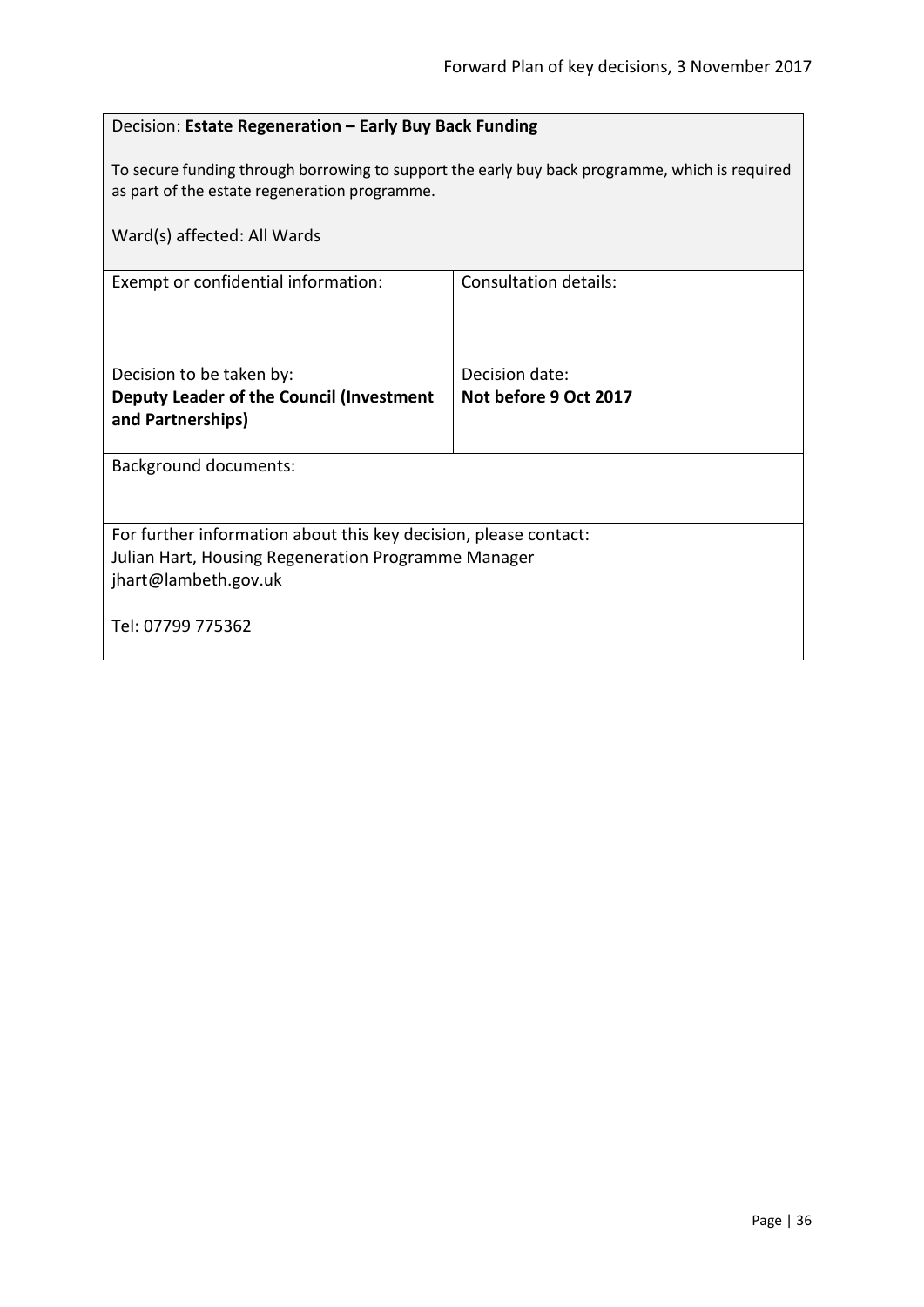# Decision: **Estate Regeneration Programme – Voids Strategy**

To agree strategy for the interim use of homes acquired to facilitate estate regeneration projects prior to demolition of the properties to make way for redevelopment of the respective estates.

| Ward(s) affected: All Wards                                                                                                                     |                              |  |
|-------------------------------------------------------------------------------------------------------------------------------------------------|------------------------------|--|
| Exempt or confidential information:                                                                                                             | <b>Consultation details:</b> |  |
| Decision to be taken by:                                                                                                                        | Decision date:               |  |
| Deputy Leader of the Council (Investment<br>and Partnerships)                                                                                   | Not before 9 Oct 2017        |  |
| Background documents:                                                                                                                           |                              |  |
| For further information about this key decision, please contact:<br>Julian Hart, Housing Regeneration Programme Manager<br>jhart@lambeth.gov.uk |                              |  |
| Tel: 07799 775362                                                                                                                               |                              |  |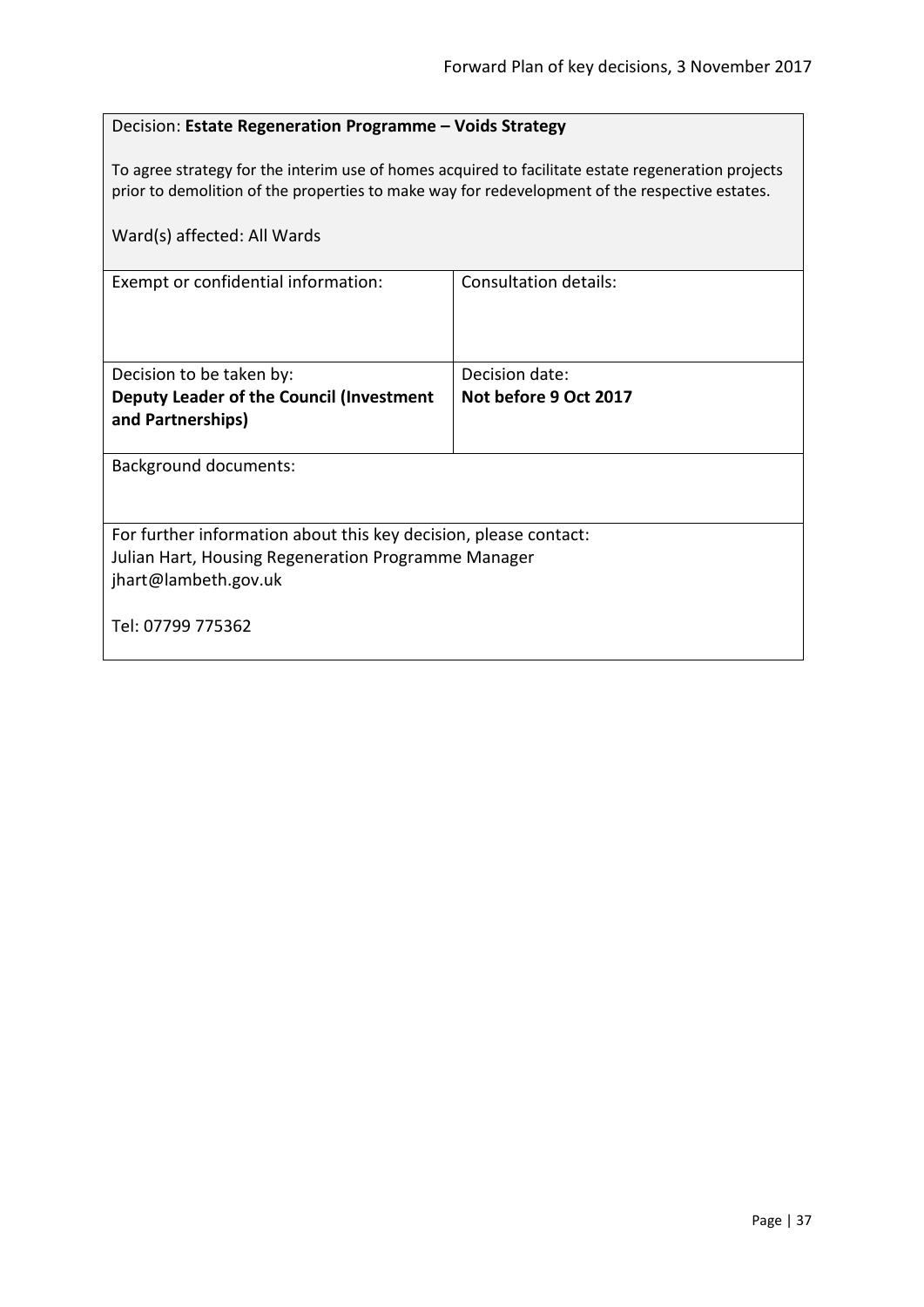# Decision: **Prioritising homeowners for early acquisition in estate regeneration schemes** To agree a process for prioritising acquisition of new homes on estate regeneration schemes. Ward(s) affected: All Wards Exempt or confidential information: Consultation details: Decision to be taken by: **Deputy Leader of the Council (Investment and Partnerships)** Decision date: **Not before 9 Oct 2017** Background documents: For further information about this key decision, please contact: Julian Hart, Housing Regeneration Programme Manager jhart@lambeth.gov.uk Tel: 07799 775362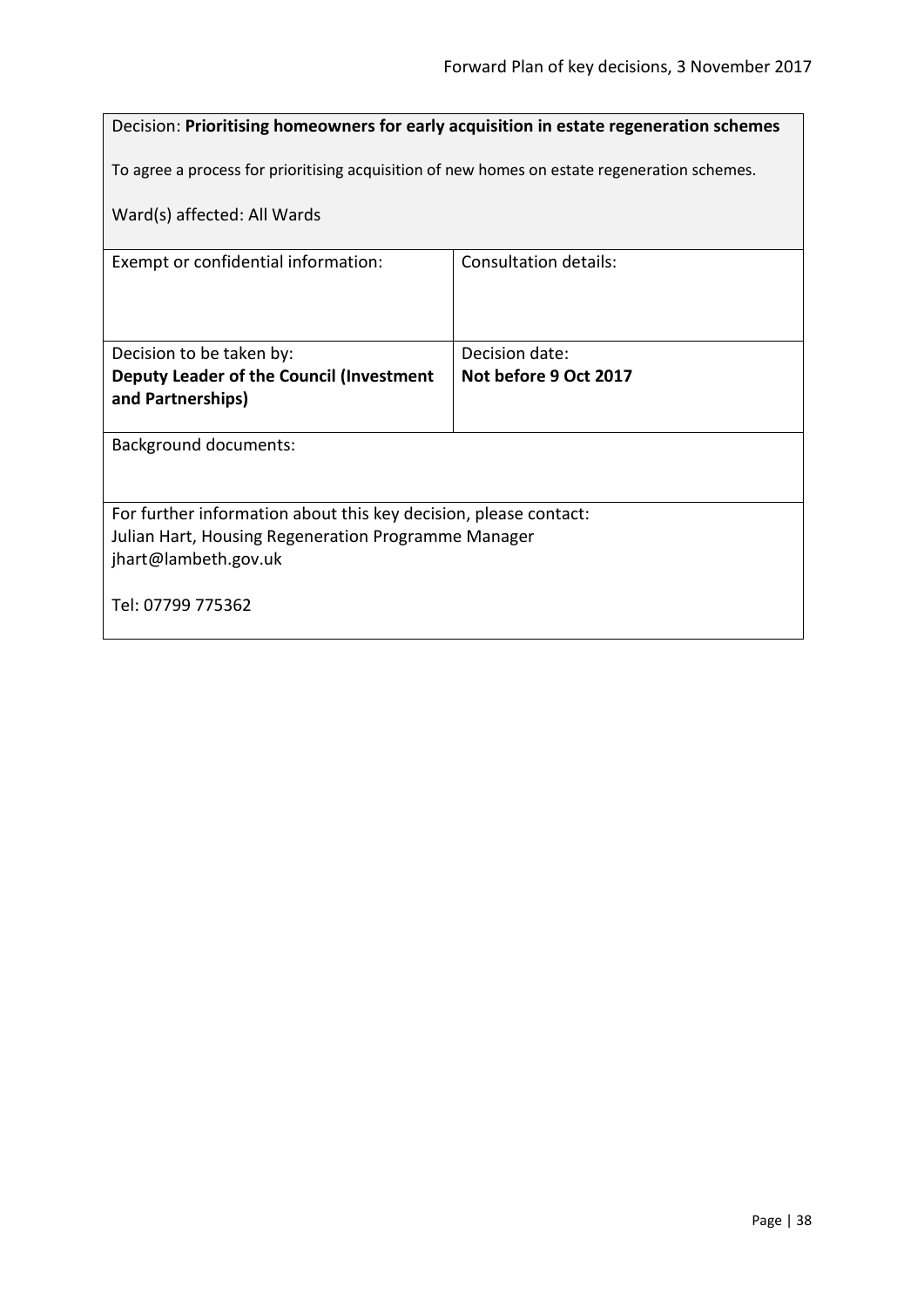Decision: **Lollard Street: Approval to dispose of up to 19 homes for sale and project cost review**

It is proposed that Lambeth Council sells up to 19 of the 89 homes being built at the Lollard Street development. The sales receipt will be used to pay the developer for construction of those homes as previously approved and any associated project costs.

#### Ward(s) affected: Prince's

| Exempt or confidential information:                                       | Consultation details: |  |
|---------------------------------------------------------------------------|-----------------------|--|
| Decision to be taken by:                                                  | Decision date:        |  |
| Deputy Leader of the Council (Investment                                  | Not before 9 Oct 2017 |  |
| and Partnerships)                                                         |                       |  |
|                                                                           |                       |  |
| <b>Background documents:</b>                                              |                       |  |
|                                                                           |                       |  |
| For further information about this key decision, please contact:          |                       |  |
| Lesley Johnson, Consultant, Strategic Housing, Regeneration & Communities |                       |  |
| Ljohnson3@lambeth.gov.uk                                                  |                       |  |
| International House, 7th Floor                                            |                       |  |
| Tel: 020 7926 7125                                                        |                       |  |
|                                                                           |                       |  |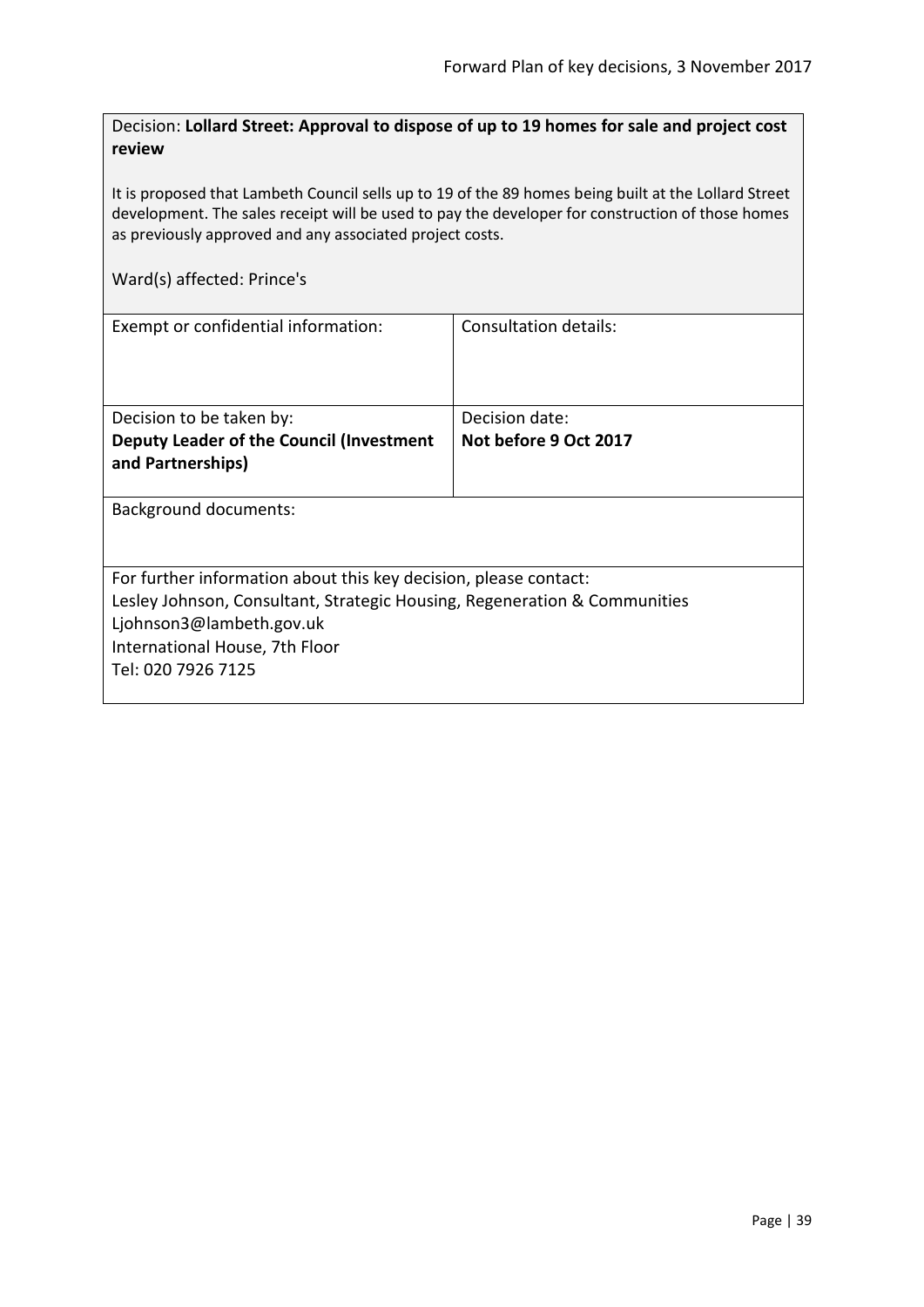|                                                                  | Decision: Your New Town Hall Lettings Policy                              |  |
|------------------------------------------------------------------|---------------------------------------------------------------------------|--|
|                                                                  | To agree processes and procedures for the hire of rooms in the Town Hall. |  |
| Ward(s) affected:                                                |                                                                           |  |
| Exempt or confidential information:                              | <b>Consultation details:</b>                                              |  |
|                                                                  |                                                                           |  |
| Decision to be taken by:                                         | Decision date:                                                            |  |
| Deputy Leader of the Council (Investment<br>and Partnerships)    | Not before 16 Oct 2017                                                    |  |
| <b>Background documents:</b>                                     |                                                                           |  |
|                                                                  |                                                                           |  |
| For further information about this key decision, please contact: |                                                                           |  |
| Jo Phillips, Head of Strategic Business Development              |                                                                           |  |
| JPhillips@lambeth.gov.uk                                         |                                                                           |  |
| <b>Olive Morris House</b>                                        |                                                                           |  |
| Tel: 020 7926 0473                                               |                                                                           |  |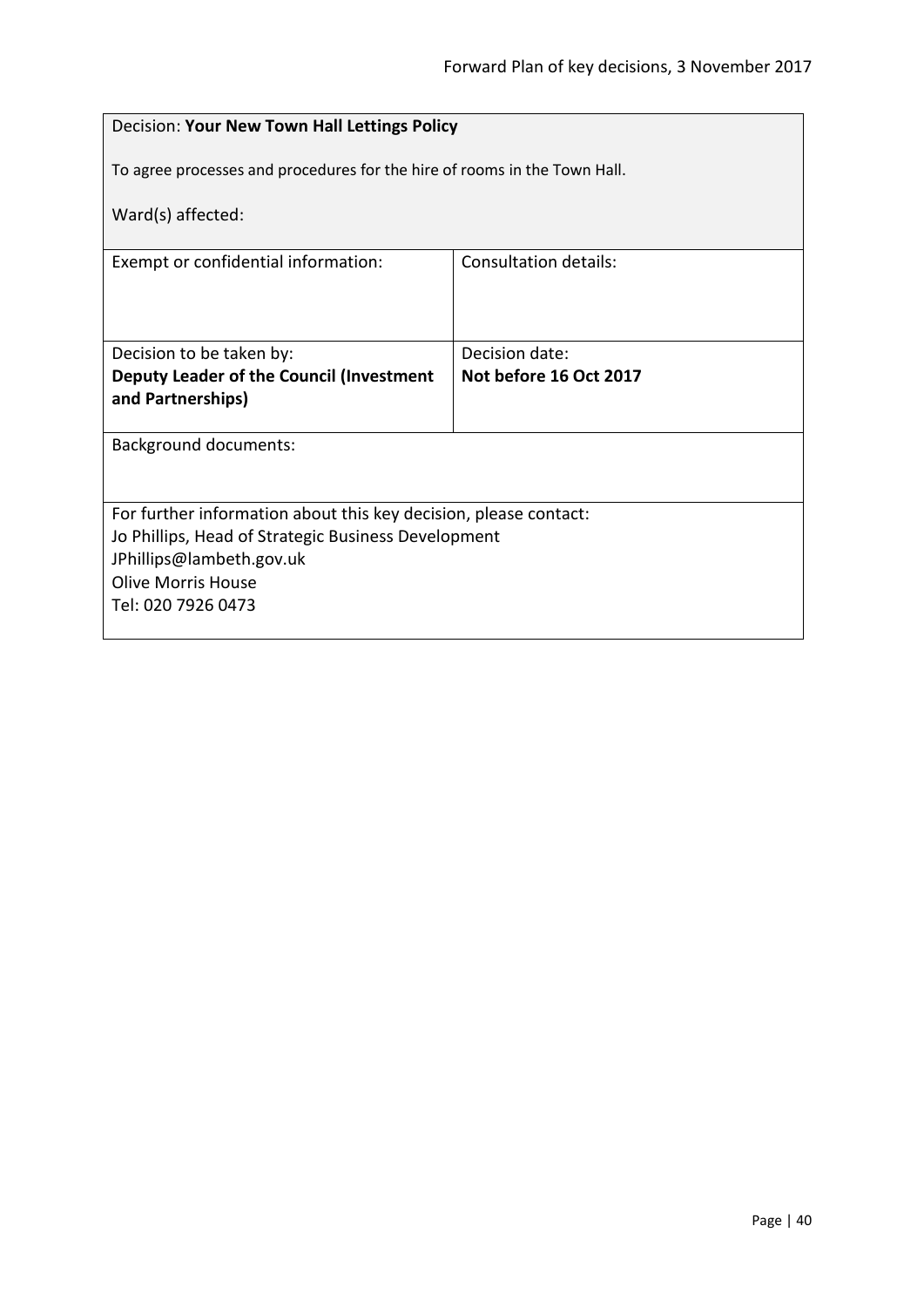|                                                                                                                                                                                                      | Decision: Freehold Disposal of 202 Paulet Road, London SE5 9JF           |  |
|------------------------------------------------------------------------------------------------------------------------------------------------------------------------------------------------------|--------------------------------------------------------------------------|--|
|                                                                                                                                                                                                      | To authorise the disposal of 202 Paulet Road at market value by auction. |  |
| Ward(s) affected: Vassall                                                                                                                                                                            |                                                                          |  |
| Exempt or confidential information:<br>Part exempt<br>Information relating to the financial or<br>business affairs of any particular person<br>(including the authority holding that<br>information) | <b>Consultation details:</b>                                             |  |
| Decision to be taken by:                                                                                                                                                                             | Decision date:                                                           |  |
| Deputy Leader of the Council (Finance and<br><b>Resources)</b>                                                                                                                                       | Not before 13 Nov 2017                                                   |  |
| <b>Background documents:</b>                                                                                                                                                                         |                                                                          |  |
|                                                                                                                                                                                                      |                                                                          |  |
| For further information about this key decision, please contact:<br>Rubina Nisar, Senior Surveyor, Valuation & Strategic Assets<br>RNisar@lambeth.gov.uk                                             |                                                                          |  |
| Tel: 0207 926 9433                                                                                                                                                                                   |                                                                          |  |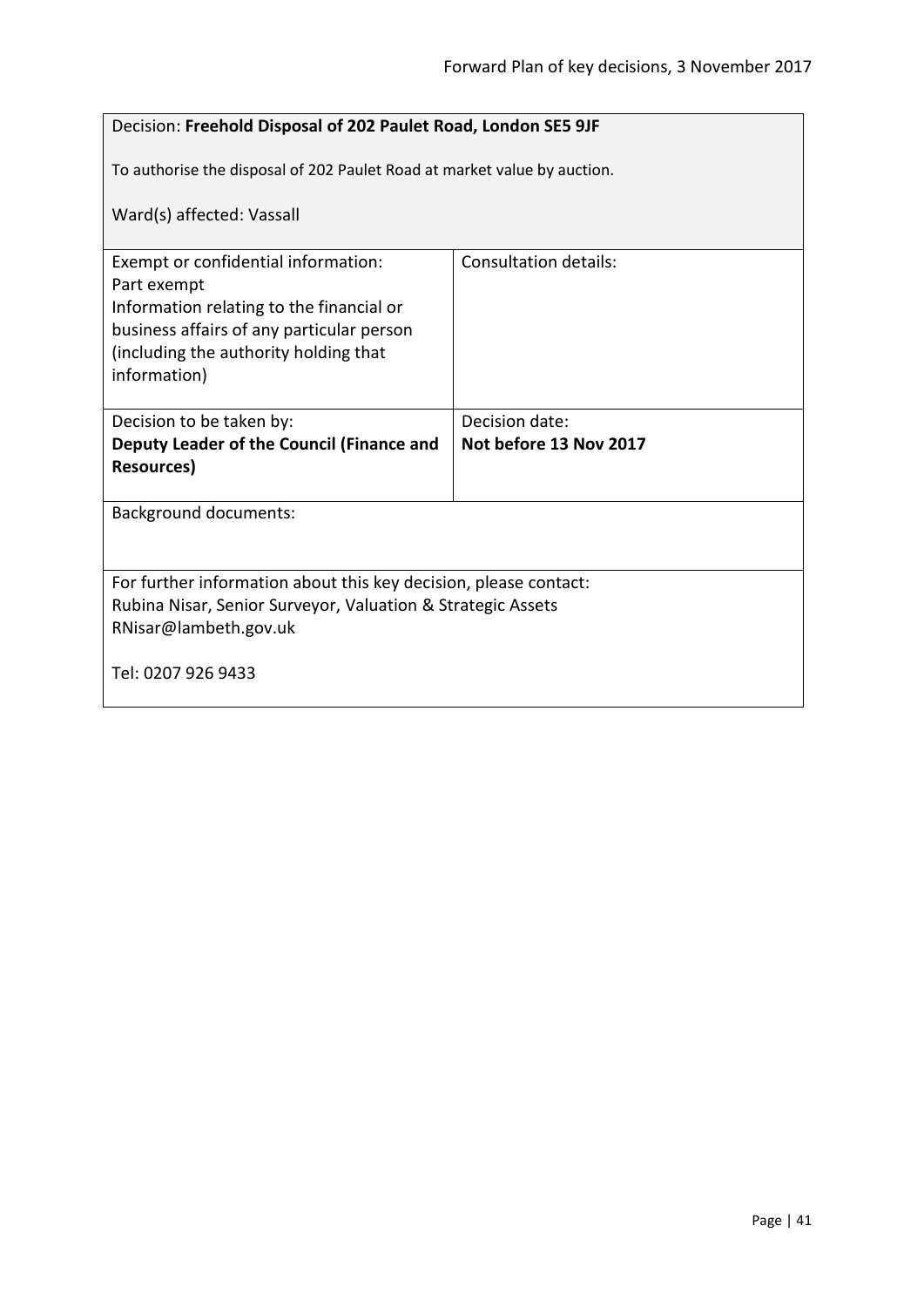|                                                                                                                                                 | Decision: Development Managment Team for Central Hill |  |
|-------------------------------------------------------------------------------------------------------------------------------------------------|-------------------------------------------------------|--|
| Award of contract for the Development Management Team after OJEU procurement<br>process.                                                        |                                                       |  |
| Ward(s) affected: Gipsy Hill                                                                                                                    |                                                       |  |
| Exempt or confidential information:                                                                                                             | Consultation details:                                 |  |
| Decision to be taken by:                                                                                                                        | Decision date:                                        |  |
| Deputy Leader of the Council (Investment<br>and Partnerships)                                                                                   | Not before 20 Nov 2017                                |  |
| <b>Background documents:</b>                                                                                                                    |                                                       |  |
| For further information about this key decision, please contact:<br>Julian Hart, Housing Regeneration Programme Manager<br>jhart@lambeth.gov.uk |                                                       |  |
| Tel: 07799 775362                                                                                                                               |                                                       |  |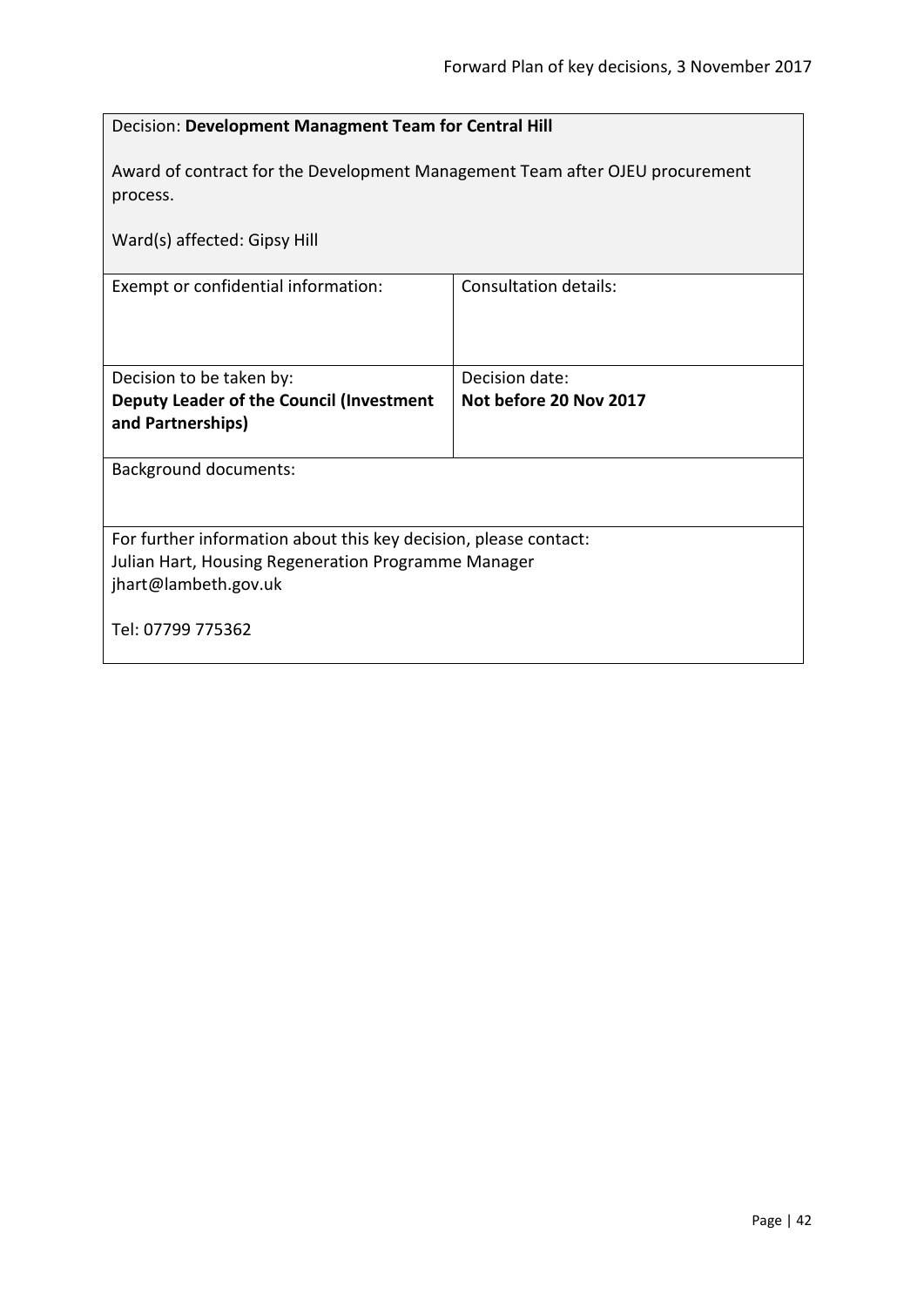Decision: **Contract extensions and variations for care and support services within Extra Care Housing**

The proposal was to extend both current contracts for the provision of care and support within extra care schemes for two years from 1st April 2015 to 31st March 2017.

Outcome-based models for extra care will be investigated in order to find one (or more) that provide the best value for both tenants and the council, while promoting community involvement both within and without the schemes. Various models are available and best practise in extra care is developing rapidly. A two year extension will allow time for a thorough investigation of these options and a procurement exercise.

| Exempt or confidential information:                              | Consultation details:                      |  |
|------------------------------------------------------------------|--------------------------------------------|--|
|                                                                  | Discussion with ward councillors will take |  |
|                                                                  | place during the extension period.         |  |
|                                                                  |                                            |  |
|                                                                  |                                            |  |
| Decision to be taken by:                                         | Decision date:                             |  |
| <b>Cabinet Member for Adult Social Care</b>                      | Not before 31 Oct 2016                     |  |
|                                                                  |                                            |  |
|                                                                  |                                            |  |
| <b>Background documents:</b>                                     |                                            |  |
|                                                                  |                                            |  |
|                                                                  |                                            |  |
| For further information about this key decision, please contact: |                                            |  |
| Ginny Hume, Commissioning Lead- Domiciliary Care                 |                                            |  |
| GHume@lambeth.gov.uk                                             |                                            |  |
|                                                                  |                                            |  |
| <b>Phoenix House</b>                                             |                                            |  |
| Tel: 020 7926 5178                                               |                                            |  |
|                                                                  |                                            |  |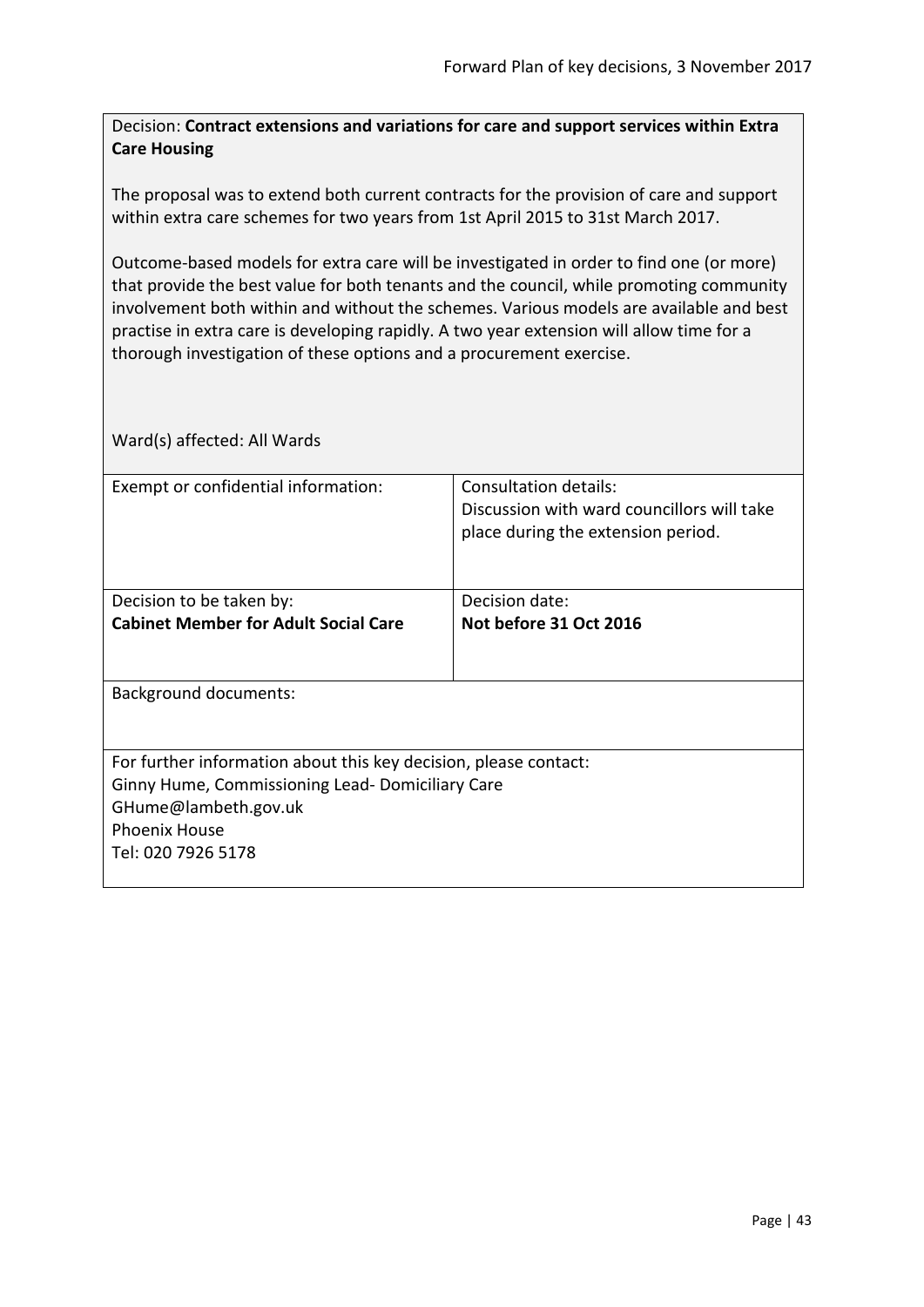| Decision: Appointment of Main Contractor for New Resource Centre for Adults with |
|----------------------------------------------------------------------------------|
| <b>Disabilities at Coburg Crescent</b>                                           |

Main Construction Contractor to be procured and appointed to deliver the new build, including a Day Centre, Community Space, Short-Term Accommodation, Long Term Accommodation and Shop.

| Exempt or confidential information:                              | Consultation details:  |
|------------------------------------------------------------------|------------------------|
| Decision to be taken by:                                         | Decision date:         |
| <b>Cabinet Member for Adult Social Care</b>                      | Not before 10 Apr 2017 |
|                                                                  |                        |
| <b>Background documents:</b>                                     |                        |
| For further information about this key decision, please contact: |                        |
| Alex Kim, Assistant Project Manager, Neighbourhoods and Growth   |                        |
| AKim@lambeth.gov.uk                                              |                        |
| <b>International House</b>                                       |                        |
| Tel: 0207 926 9753                                               |                        |
|                                                                  |                        |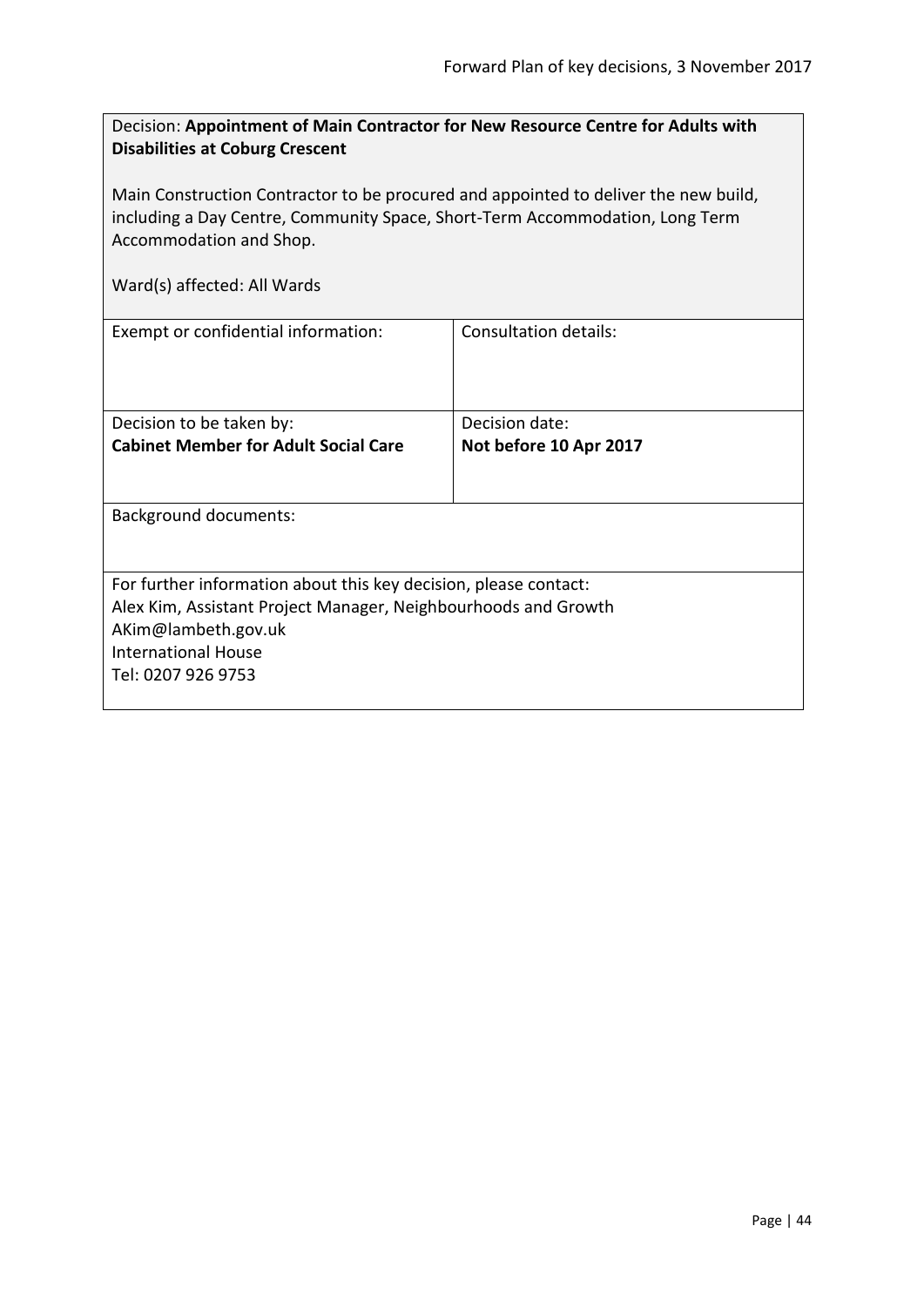### Decision: **Care and Support at Bankhouse – a Newly Developed Extra Care Scheme**

The proposed decision is to finalise the negotiations begun in 2012 to appoint One Housing Group as the provider of care and support at Bankhouse, a newly developed extra care scheme.

The contract will be for a period of 2 years, with a potential extension period of 1 year and with a cost of approximately £610,000 per annum when the scheme is at full operation.

The care and support service will be funded from existing adult social care budgets.

Ward(s) affected: Prince's

| Exempt or confidential information:                              | Consultation details: |
|------------------------------------------------------------------|-----------------------|
|                                                                  |                       |
|                                                                  |                       |
| Decision to be taken by:                                         | Decision date:        |
| <b>Cabinet Member for Adult Social Care</b>                      | Not before 4 Sep 2017 |
|                                                                  |                       |
|                                                                  |                       |
| <b>Background documents:</b>                                     |                       |
|                                                                  |                       |
| For further information about this key decision, please contact: |                       |
| Helen Bolger, Strategic Commissioning Manager                    |                       |
|                                                                  |                       |
| 3rd Floor, Phoenix House                                         |                       |
| Tel: 020 7926 2724                                               |                       |
|                                                                  |                       |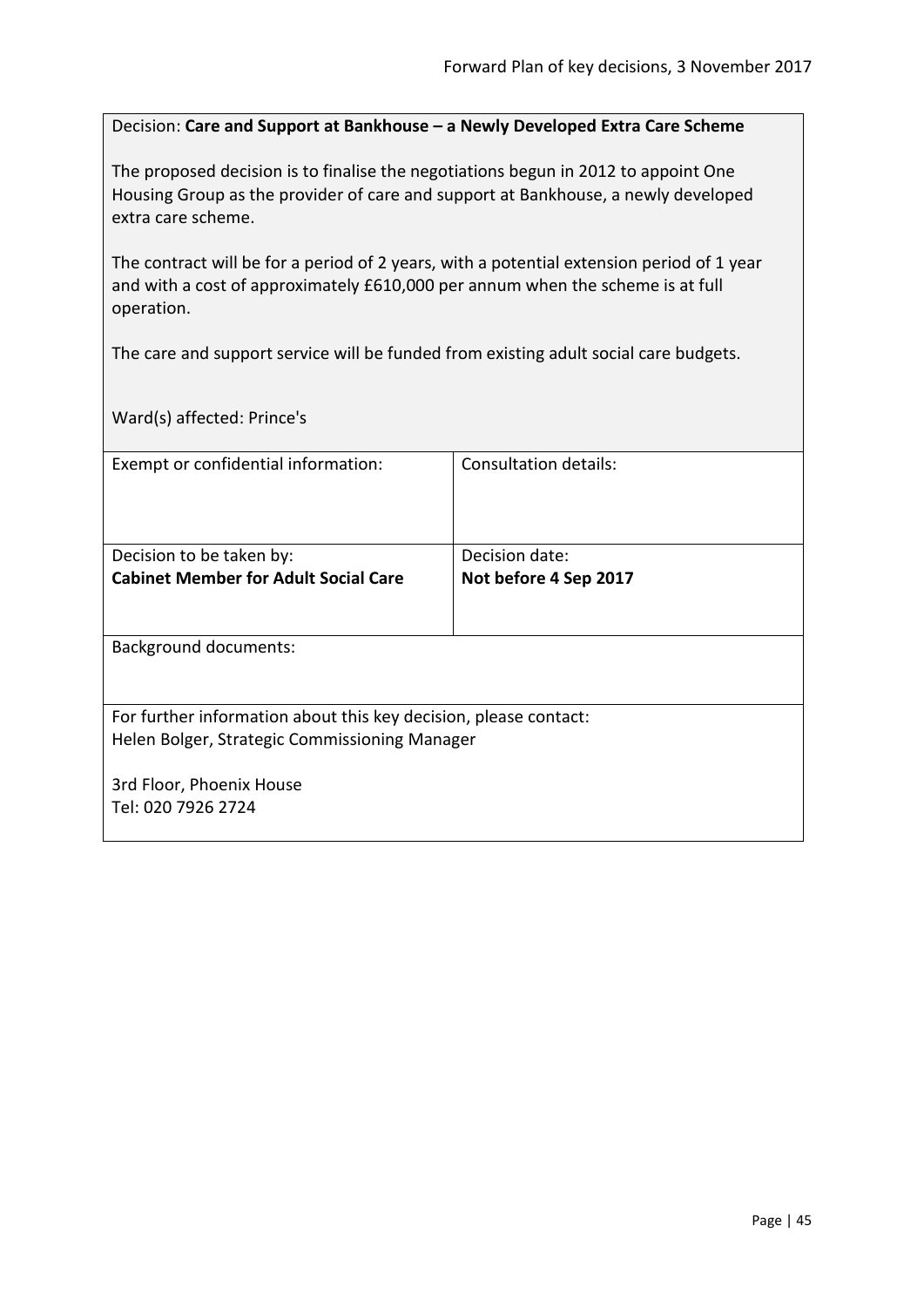| Decision: Tenancy Support Service - Single Homeless Project                                                                                                                                                                      |                        |  |
|----------------------------------------------------------------------------------------------------------------------------------------------------------------------------------------------------------------------------------|------------------------|--|
| Ward(s) affected: All Wards                                                                                                                                                                                                      |                        |  |
| Exempt or confidential information:                                                                                                                                                                                              | Consultation details:  |  |
| Decision to be taken by:                                                                                                                                                                                                         | Decision date:         |  |
| <b>Cabinet Member for Adult Social Care</b>                                                                                                                                                                                      | Not before 13 Nov 2017 |  |
|                                                                                                                                                                                                                                  |                        |  |
| <b>Background documents:</b>                                                                                                                                                                                                     |                        |  |
| For further information about this key decision, please contact:<br>Emily Newell, Commissioning Officer, Strategy & Commissioning: Housing & Communities<br>ENewell@lambeth.gov.uk<br><b>Phoenix House</b><br>Tel: 0207 926 0973 |                        |  |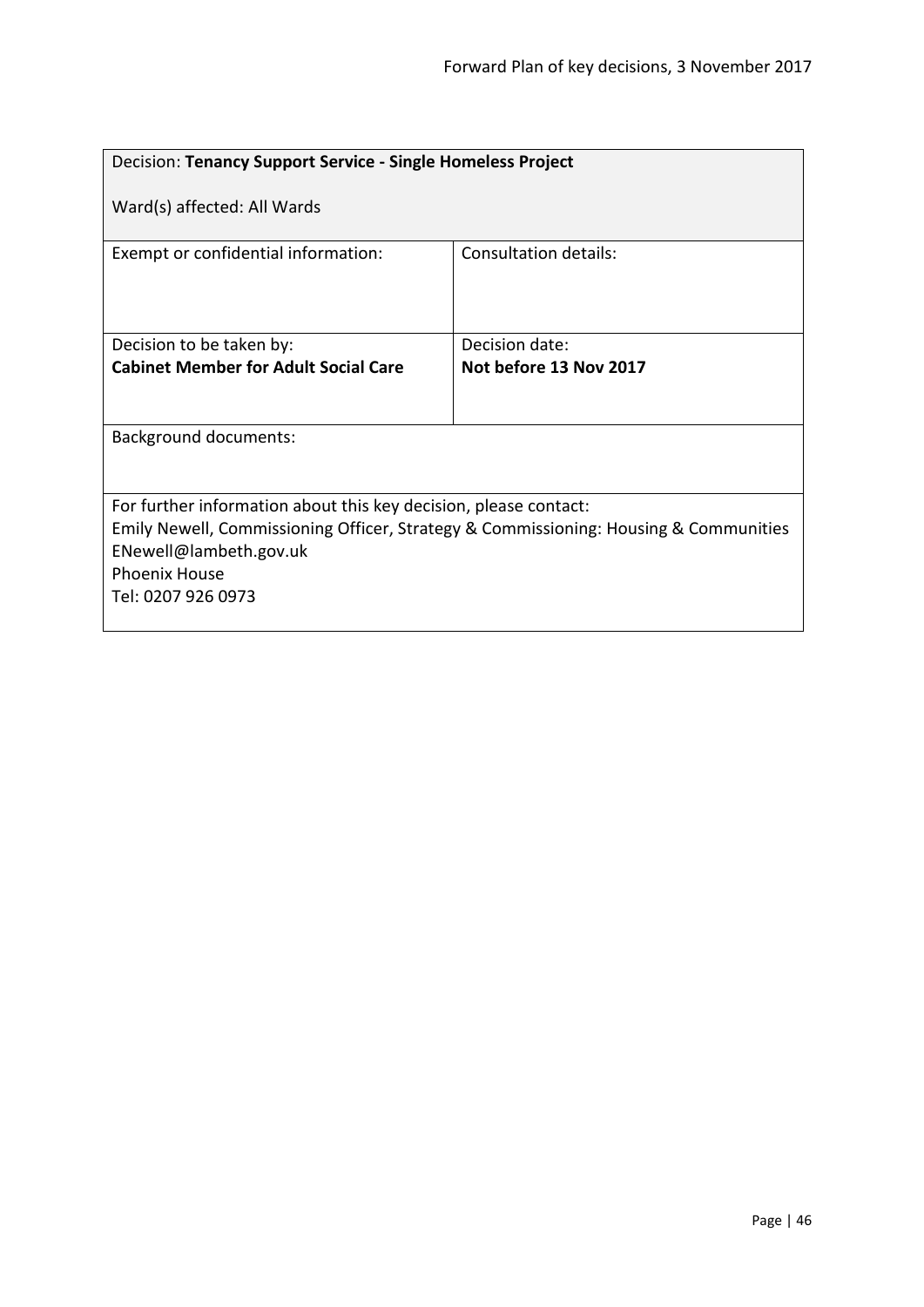Decision: **Phase 1 of the Lambeth Early Action Partnership (LEAP) Capital Works Programme.**

To award a contract to carry out construction works at nine early years premises as part of Phase 1 of the Lambeth Early Action Partnership (Leap) Capital Work Programme on the basis of a maximum contract sum which is £1,498,123.

Ward(s) affected: Coldharbour; Stockwell; Tulse Hill; Vassall

| Exempt or confidential information:                              | Consultation details:  |  |
|------------------------------------------------------------------|------------------------|--|
|                                                                  |                        |  |
| Decision to be taken by:                                         | Decision date:         |  |
| <b>Cabinet Member for Families and Young</b>                     | Not before 30 Aug 2016 |  |
| People                                                           |                        |  |
| <b>Background documents:</b>                                     |                        |  |
| For further information about this key decision, please contact: |                        |  |
| Rosemary Mann                                                    |                        |  |
| rmann1@lambeth.gov.uk                                            |                        |  |
| 6th Floor International House                                    |                        |  |
| Tel: 020 7926 3221                                               |                        |  |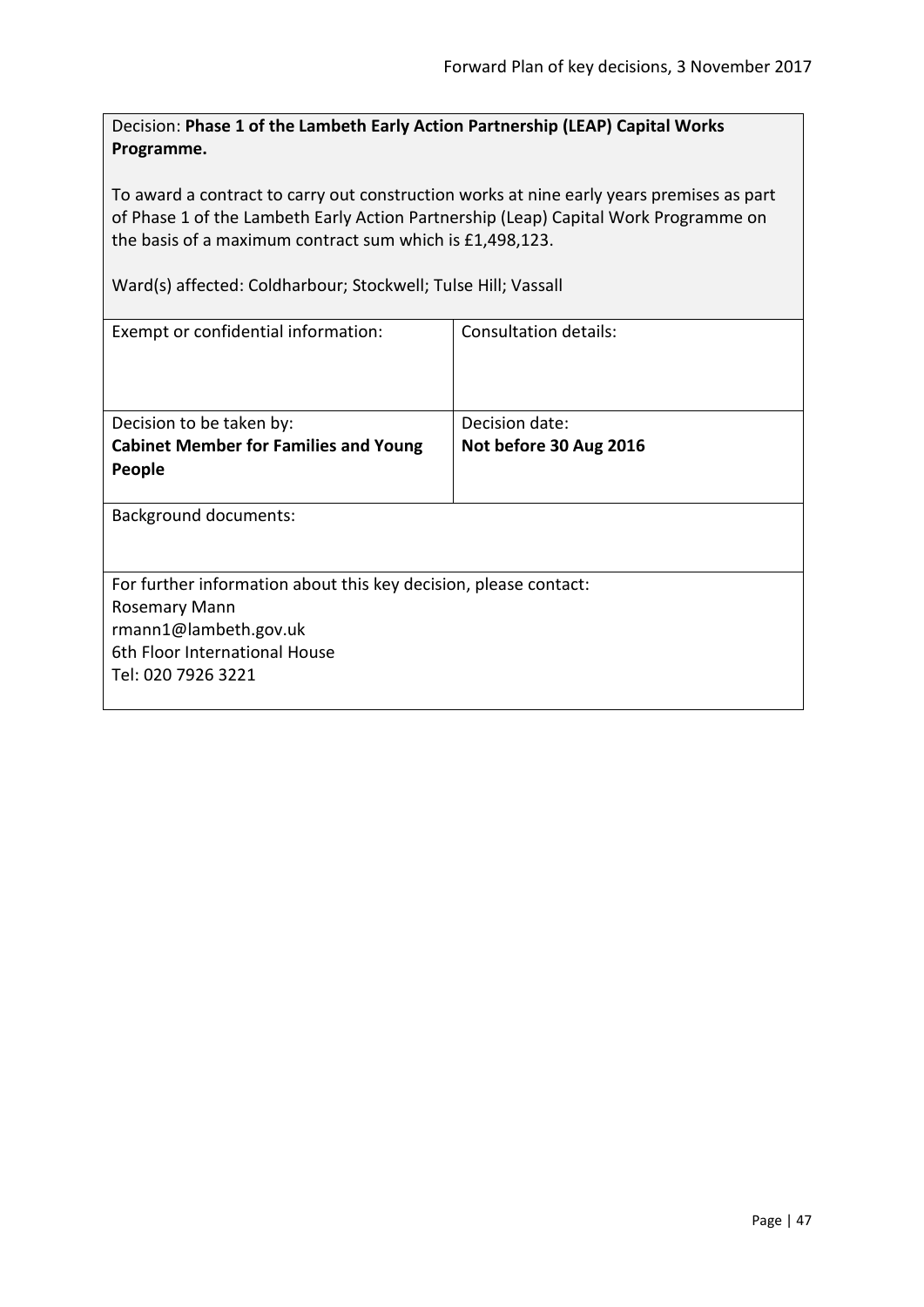| <b>Decision: Commercial Waste Options</b>                                 |                              |  |
|---------------------------------------------------------------------------|------------------------------|--|
| Review of options for future model of commercial waste services           |                              |  |
| Ward(s) affected: All Wards                                               |                              |  |
| Exempt or confidential information:                                       | <b>Consultation details:</b> |  |
|                                                                           |                              |  |
| Decision to be taken by:                                                  | Decision date:               |  |
| <b>Cabinet Member for Housing and</b>                                     | Not before 21 Nov 2016       |  |
| <b>Environment</b>                                                        |                              |  |
| <b>Background documents:</b>                                              |                              |  |
|                                                                           |                              |  |
| For further information about this key decision, please contact:          |                              |  |
| Michael C Clarke, Public Environment Manager<br>mcclarke@lambeth.gov.uk   |                              |  |
| 1st Floor, Service Team House, 185-205 Shakespeare Road, London, SE24 0PZ |                              |  |
| Tel: 020 7926 0528                                                        |                              |  |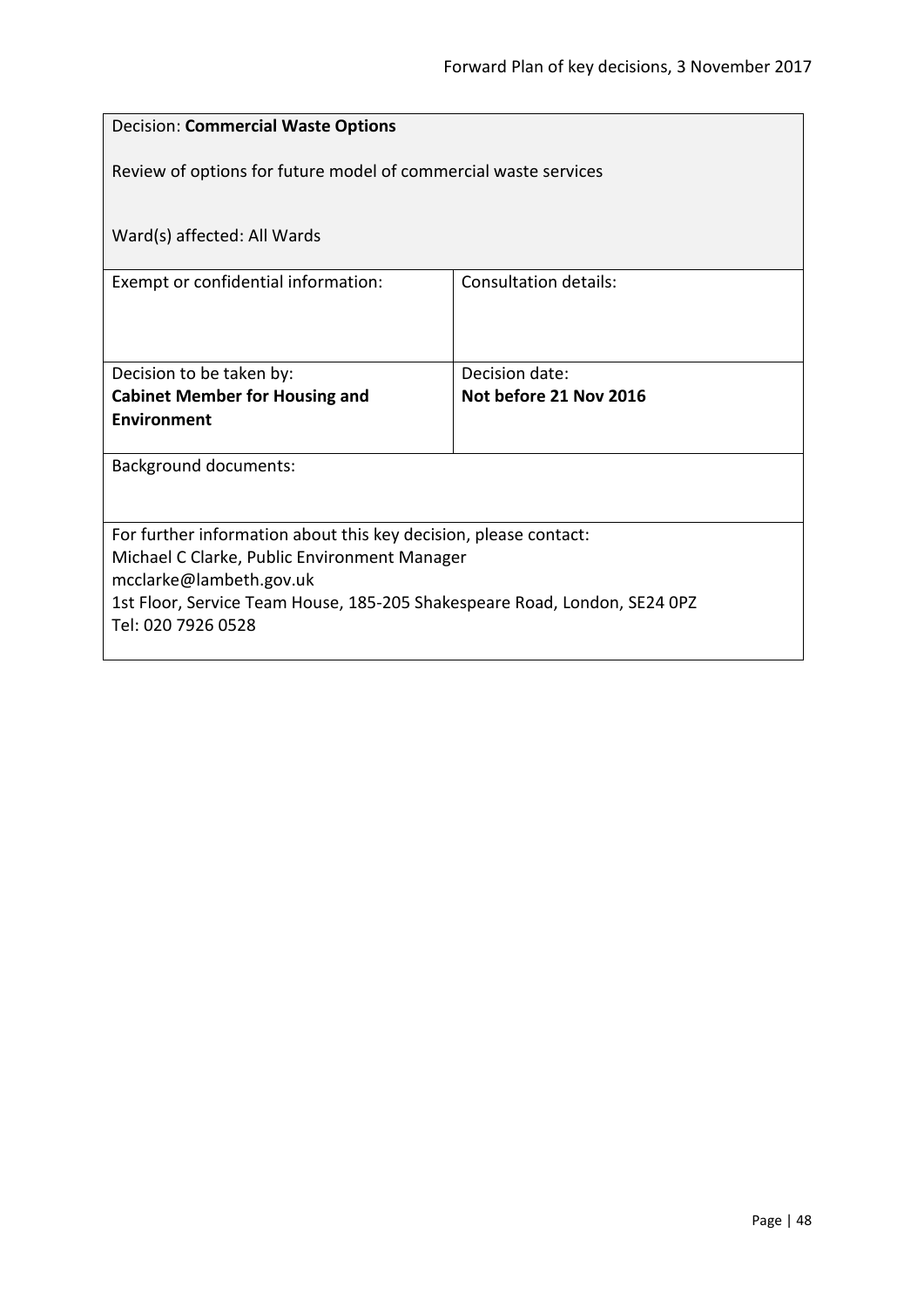# Decision: **Appointment of a contractor to deliver cycle parking in Lambeth**

To contact a provider for the cycle parking scheme in Lambeth, which is capital funded and has a value of around £1.8mil to deliver over a four year period. The scheme consists of two lots, namely Lot 1 which covers implementing closed and secure cycle parking units, as well as Sheffield stands, and Lot 2 which covers ongoing maintenance of the units and stands.

| Exempt or confidential information:                              | Consultation details:  |
|------------------------------------------------------------------|------------------------|
| Decision to be taken by:                                         | Decision date:         |
| <b>Cabinet Member for Housing and</b>                            | Not before 13 Feb 2017 |
| Environment                                                      |                        |
| <b>Background documents:</b>                                     |                        |
| For further information about this key decision, please contact: |                        |
| Raj Mistry, Director of Envrionment                              |                        |
| rmistry@lambeth.gov.uk                                           |                        |
| <b>Blue Star House</b>                                           |                        |
| Tel: 020 7926 6263                                               |                        |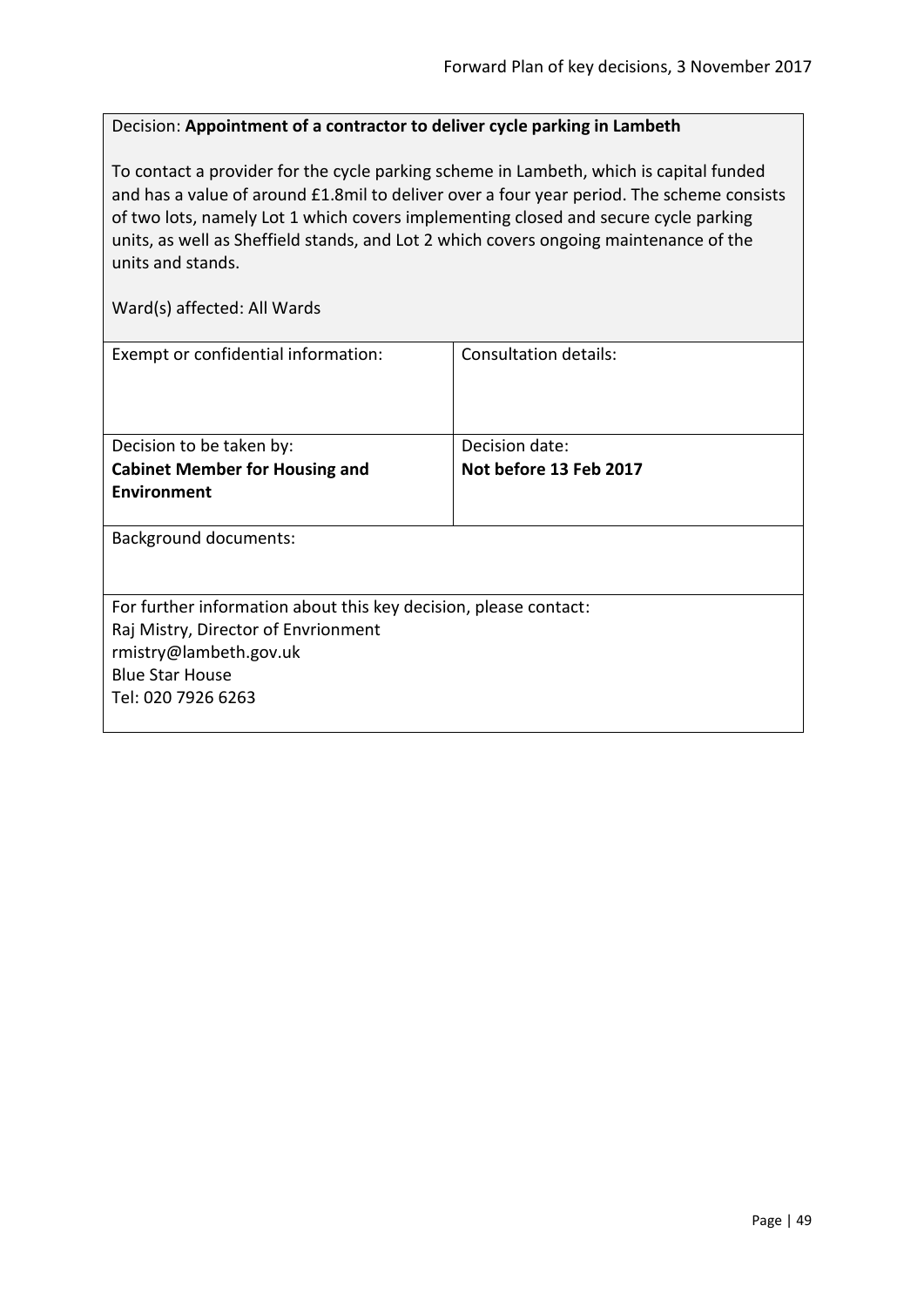| Decision: Asbestos Surveys and Removals                                                                       |                       |  |
|---------------------------------------------------------------------------------------------------------------|-----------------------|--|
| To appoint a contractor to undertake surveys and removals.                                                    |                       |  |
| Ward(s) affected: All Wards                                                                                   |                       |  |
| Exempt or confidential information:                                                                           | Consultation details: |  |
|                                                                                                               |                       |  |
| Decision date:<br>Decision to be taken by:<br><b>Cabinet Member for Housing and</b><br>Not before 10 Apr 2017 |                       |  |
| <b>Fnvironment</b>                                                                                            |                       |  |
| <b>Background documents:</b>                                                                                  |                       |  |
|                                                                                                               |                       |  |
| For further information about this key decision, please contact:                                              |                       |  |
| Neil Wightman, Director of Housing Services<br>NWightman@lambeth.gov.uk                                       |                       |  |
| 1st Floor, Blue Star House, Stockwell Road, Brixton, SW9                                                      |                       |  |
| Tel: 020 7926 7051                                                                                            |                       |  |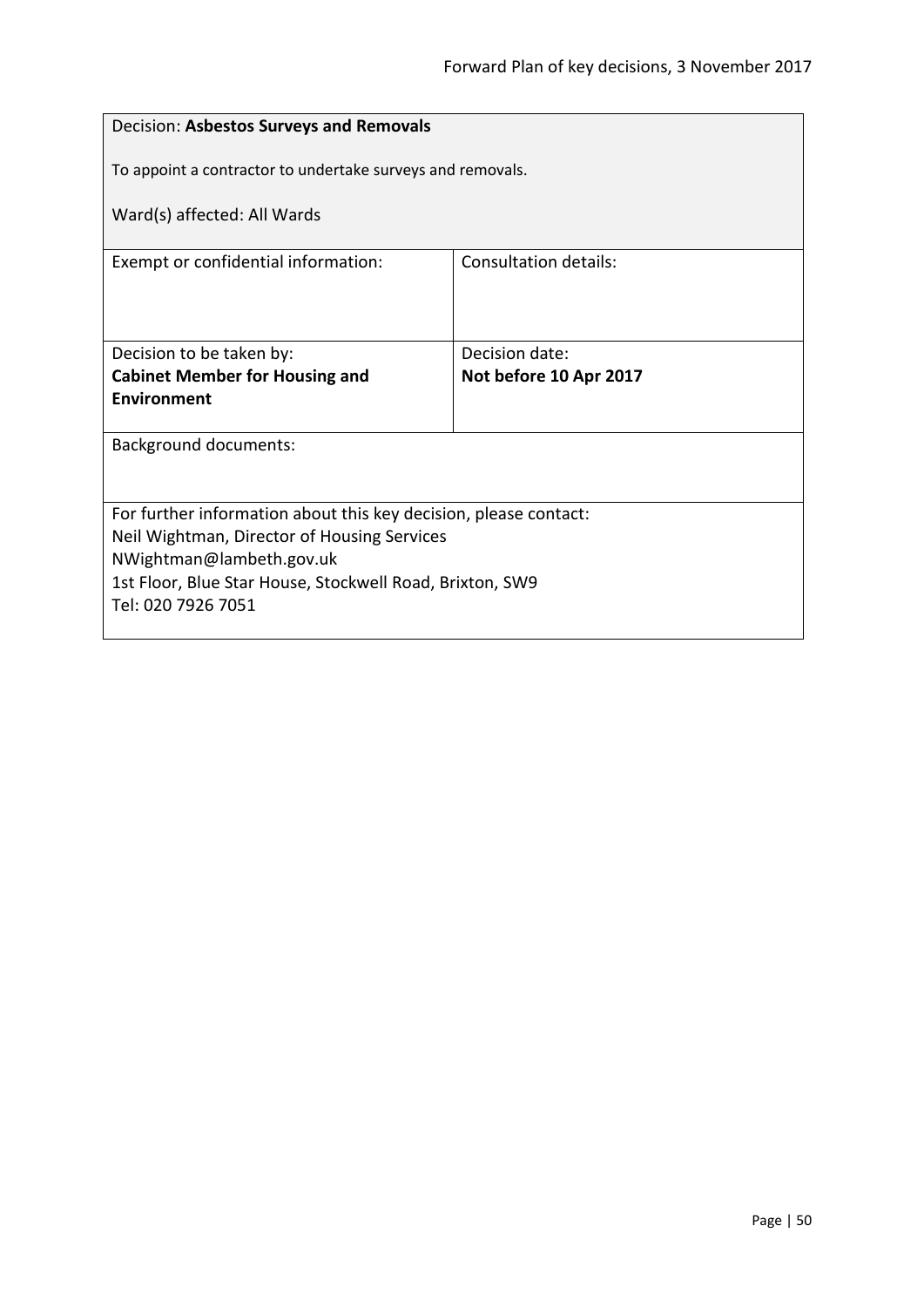| Decision: Floating car clubs                                                                                                                                           |                        |
|------------------------------------------------------------------------------------------------------------------------------------------------------------------------|------------------------|
| To establish a trial for the "floating" car club provision in the borough and the<br>appointment of a provider for the trial period.                                   |                        |
| Ward(s) affected: All Wards                                                                                                                                            |                        |
| Exempt or confidential information:                                                                                                                                    | Consultation details:  |
| Decision to be taken by:                                                                                                                                               | Decision date:         |
| <b>Cabinet Member for Housing and</b><br><b>Environment</b>                                                                                                            | Not before 12 Jun 2017 |
| Background documents:                                                                                                                                                  |                        |
| For further information about this key decision, please contact:<br>Simon Phillips, Transport Manager - Planning, Transport & Development<br>SPhillips2@lambeth.gov.uk |                        |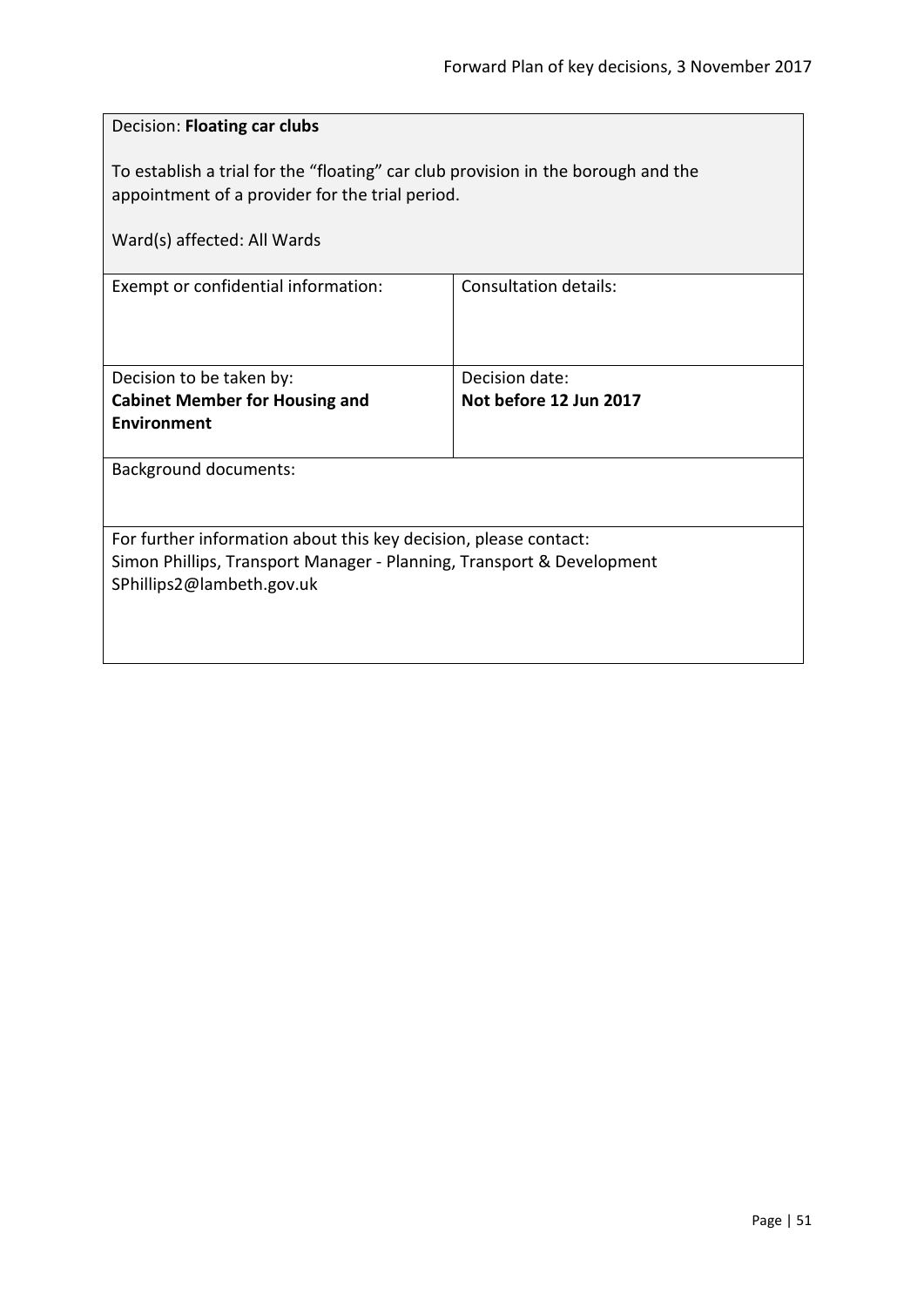|                                                                                                           | Decision: Hubert Grove Footbridge Refurbishment/Repair Works 2017-19 |  |
|-----------------------------------------------------------------------------------------------------------|----------------------------------------------------------------------|--|
| To approve Community Infrastructure Levy (CIL) funding of £850,000 to replace Hubert Grove<br>Footbridge. |                                                                      |  |
| Ward(s) affected: Ferndale; Larkhall                                                                      |                                                                      |  |
| Exempt or confidential information:                                                                       | Consultation details:                                                |  |
|                                                                                                           |                                                                      |  |
| Decision to be taken by:                                                                                  | Decision date:                                                       |  |
| <b>Cabinet Member for Housing and</b>                                                                     | Not before 18 Sep 2017                                               |  |
| <b>Environment</b>                                                                                        |                                                                      |  |
| <b>Background documents:</b>                                                                              |                                                                      |  |
|                                                                                                           |                                                                      |  |
| For further information about this key decision, please contact:                                          |                                                                      |  |
| Raj Mistry, Director of Envrionment                                                                       |                                                                      |  |
| rmistry@lambeth.gov.uk                                                                                    |                                                                      |  |
| <b>Blue Star House</b>                                                                                    |                                                                      |  |
| Tel: 020 7926 6263                                                                                        |                                                                      |  |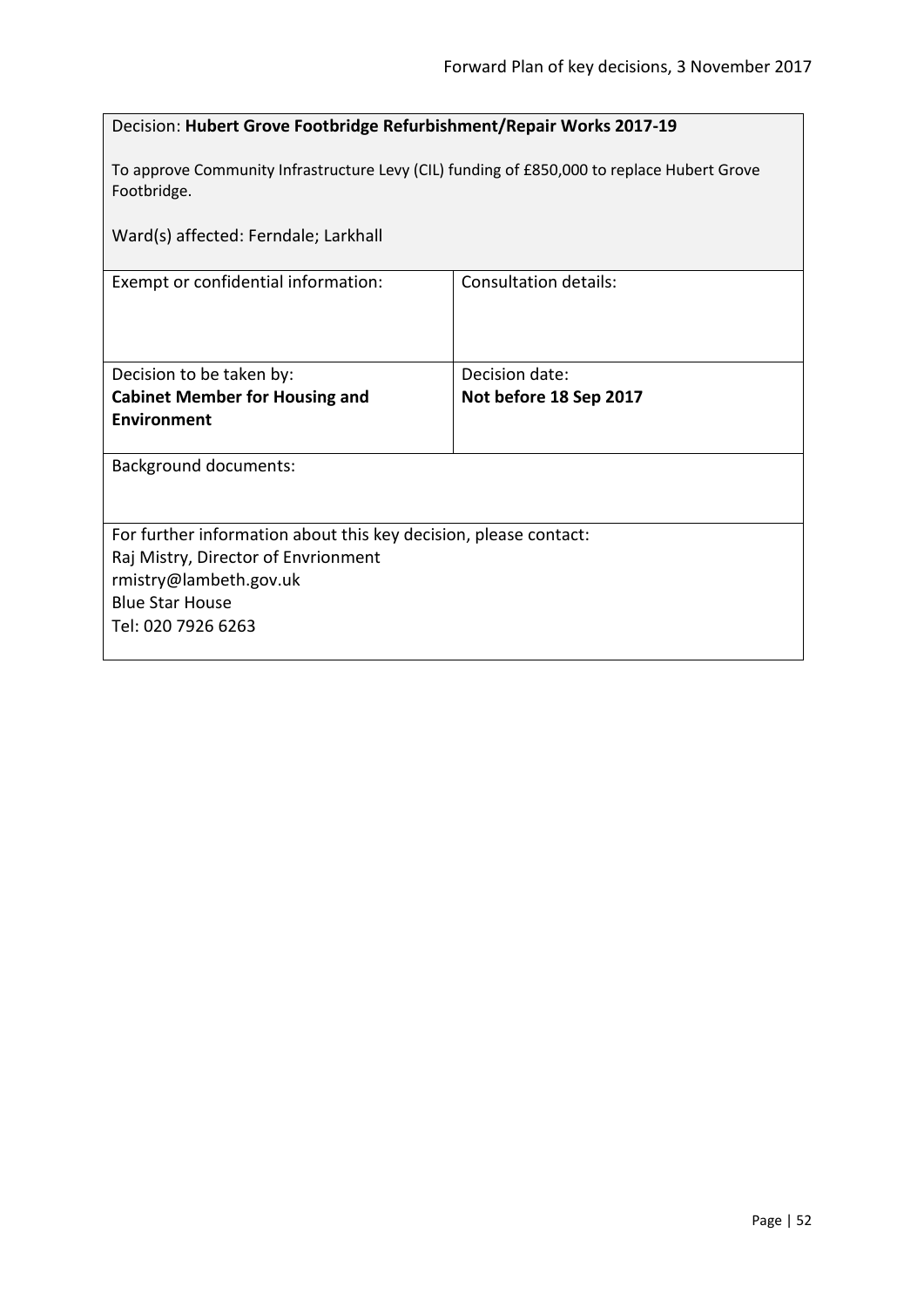| Decision: Commencement of formal consultation on the proposed transfer of Lambeth |
|-----------------------------------------------------------------------------------|
| HRA properties in the London Boroughs of Bromley, Croydon, Merton and Sutton      |

To seek resident consultation with residents of the properties on the transfer of their homes to a local housing association.

Ward(s) affected: All Wards

Exempt or confidential information: Consultation details:

Decision to be taken by: **Cabinet Member for Housing and Environment** Decision date: **Not before 9 Oct 2017**

Background documents:

For further information about this key decision, please contact:

Mandy Green (Associate Director Commissioning), Assistant Director Accommodation & Property

mgreen3@lambeth.gov.uk

Tel: 02079267020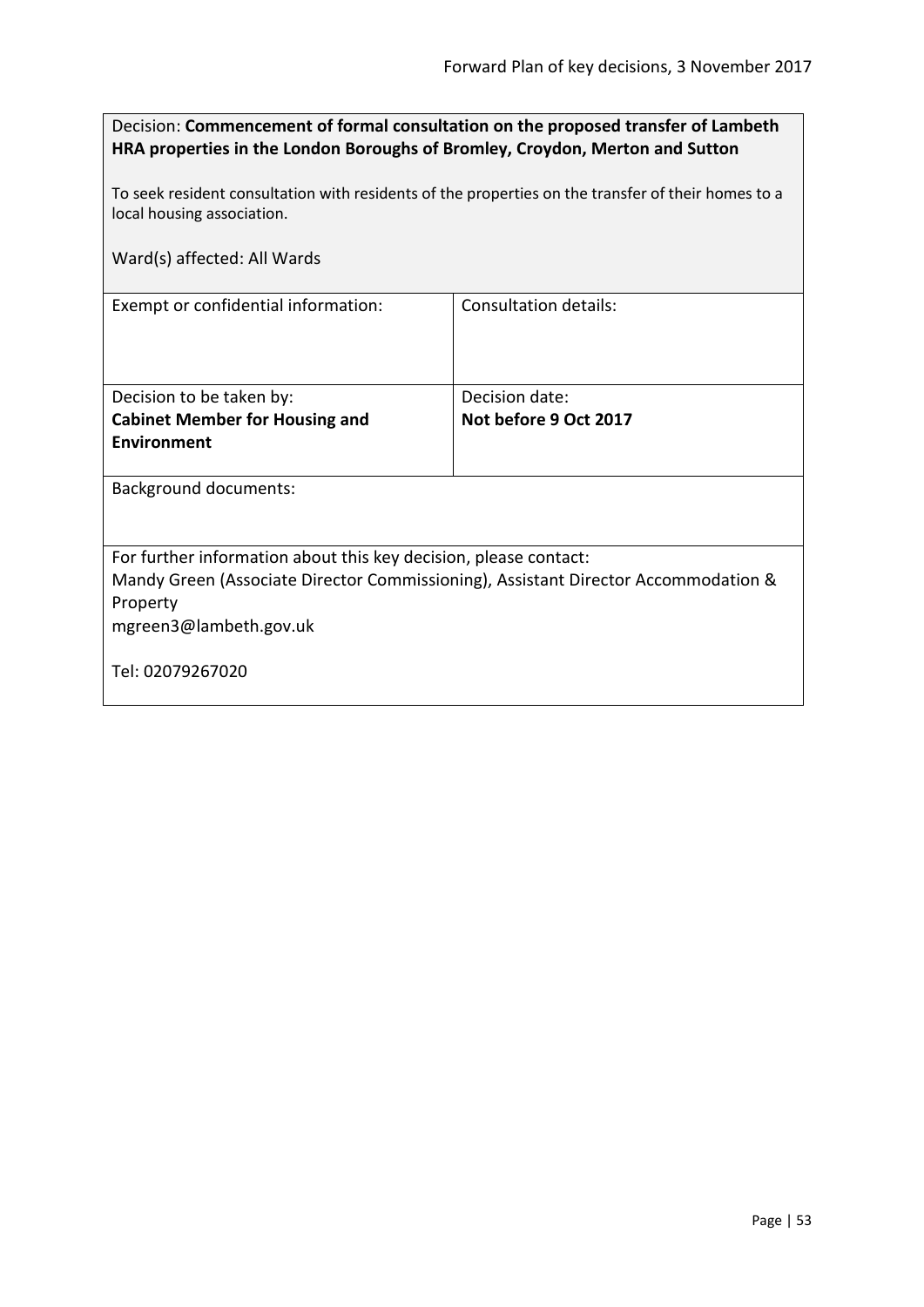# Decision: **Quietway 7 – (Elephant & Castle to Crystal Palace)**

To agree that contracts at an estimated cost of £850,000 be entered into in order to construct the Elephant and Castle to Crystal Palace Quietway proposals in Lambeth, subject to statutory procedures, detailed design, traffic modelling and a safety review.

| Ward(s) affected: Gipsy Hill; Thurlow Park                                                                                                                                                                                                       |                        |  |
|--------------------------------------------------------------------------------------------------------------------------------------------------------------------------------------------------------------------------------------------------|------------------------|--|
| Exempt or confidential information:                                                                                                                                                                                                              | Consultation details:  |  |
| Decision to be taken by:                                                                                                                                                                                                                         | Decision date:         |  |
| <b>Cabinet Member for Housing and</b>                                                                                                                                                                                                            | Not before 16 Oct 2017 |  |
| Environment                                                                                                                                                                                                                                      |                        |  |
| <b>Background documents:</b>                                                                                                                                                                                                                     |                        |  |
| For further information about this key decision, please contact:<br>Andrew Burton, Head of Capital Programmes and Highways<br>ABurton@lambeth.gov.uk<br>5th Floor Blue Star House, 234-244 Stockwell Road, London, SW9 9SP<br>Tel: 0207 926 6221 |                        |  |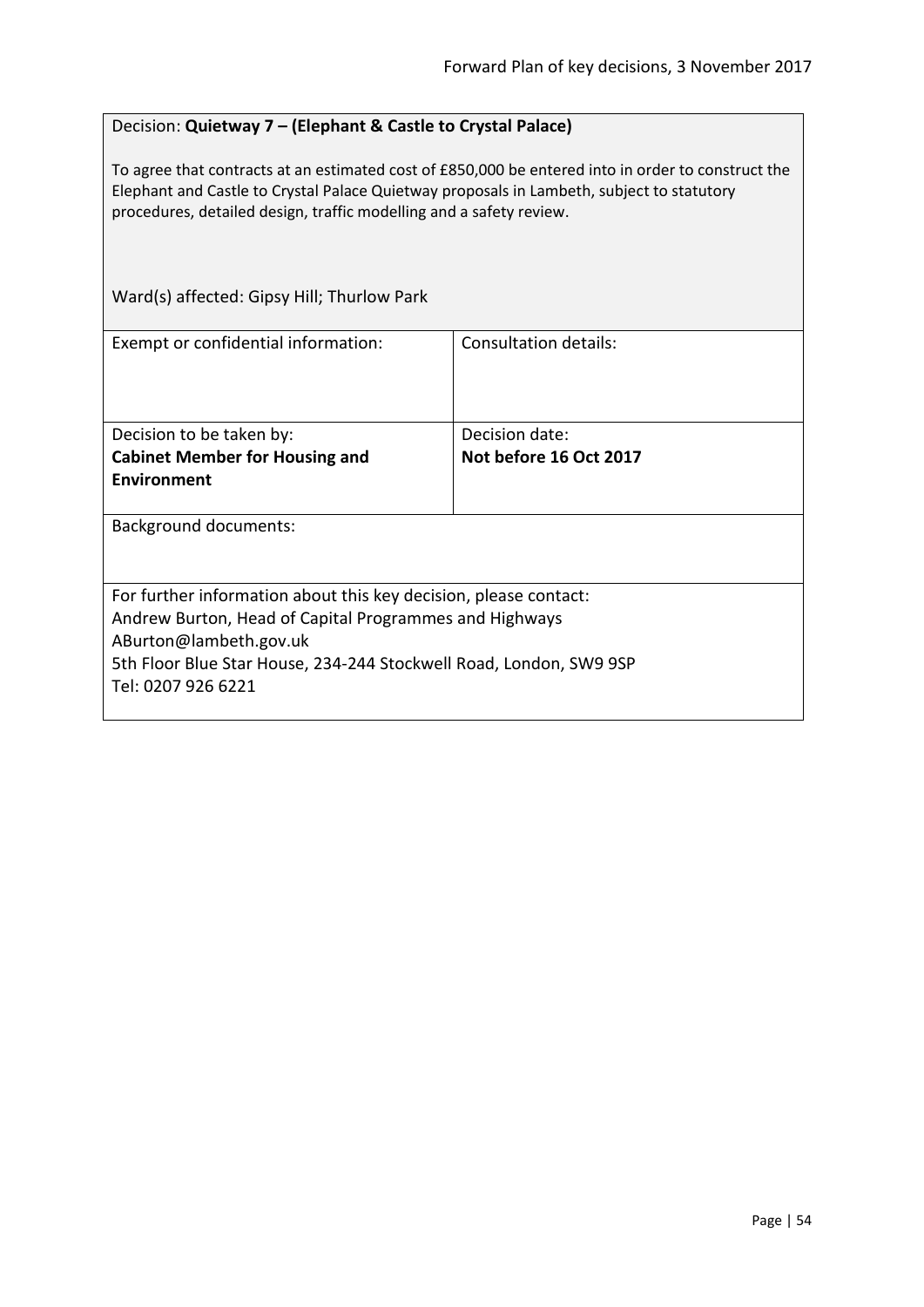| Decision: Regenter Myatts Field North Settlement Agreement                                                                       |                       |  |
|----------------------------------------------------------------------------------------------------------------------------------|-----------------------|--|
| Confirmation of settlement agreed in principle with Regenter in relation to Vacant Possession<br>claims and roads refurbishment. |                       |  |
| Ward(s) affected: Vassall                                                                                                        |                       |  |
| Exempt or confidential information:                                                                                              | Consultation details: |  |
|                                                                                                                                  |                       |  |
| Decision to be taken by:                                                                                                         | Decision date:        |  |
| <b>Cabinet Member for Housing and</b>                                                                                            | Not before 6 Nov 2017 |  |
| Environment                                                                                                                      |                       |  |
| <b>Background documents:</b>                                                                                                     |                       |  |
|                                                                                                                                  |                       |  |
| For further information about this key decision, please contact:                                                                 |                       |  |
| Stephanie Hudson, PFI Client Manager                                                                                             |                       |  |
| SHudson2@lambeth.gov.uk                                                                                                          |                       |  |
| 3rd Floor, Hambrook House<br>Tel: 020 7926 3727                                                                                  |                       |  |
|                                                                                                                                  |                       |  |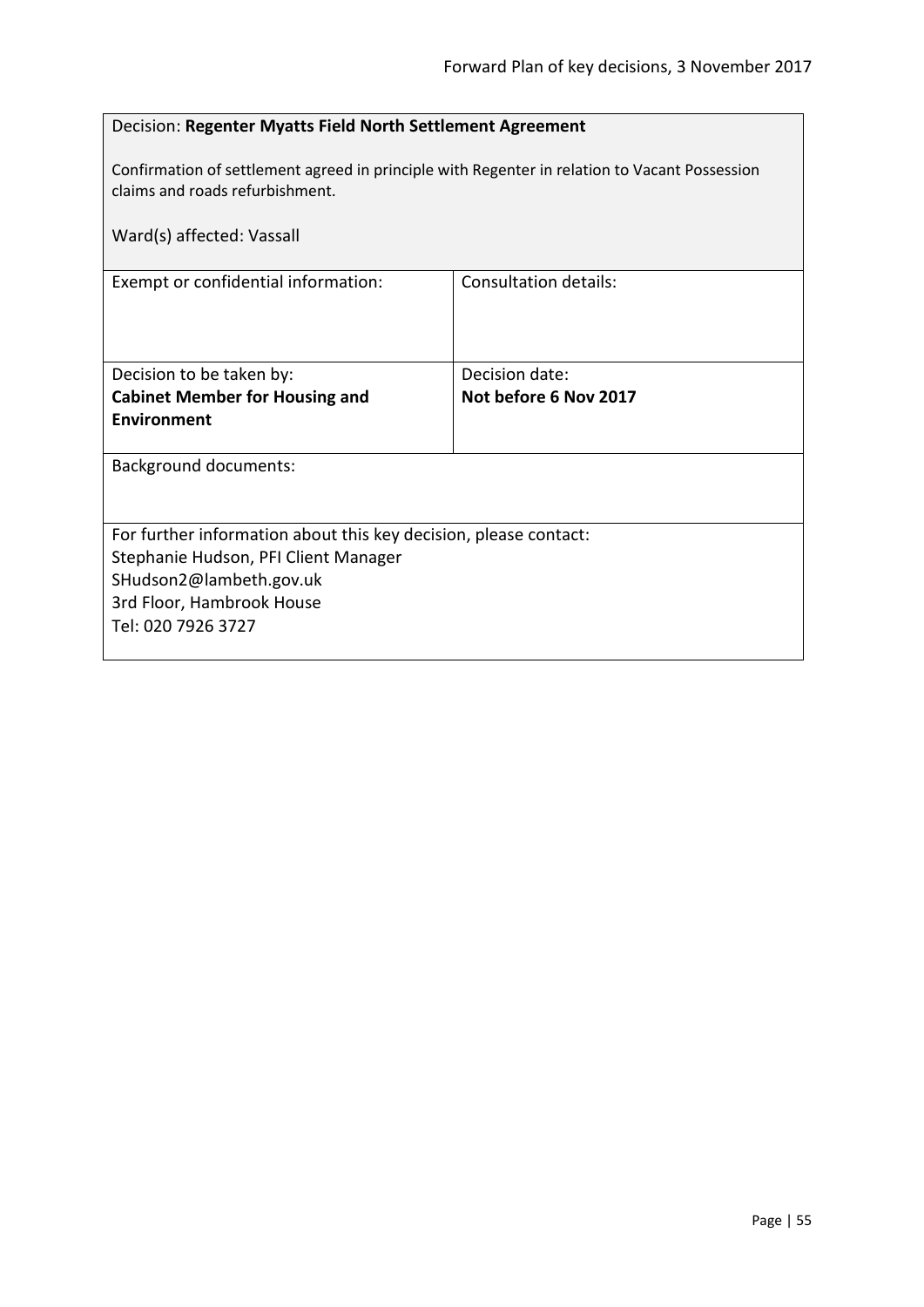## Decision: **London Living Wage and the Environmental Services Contract**

To outline negotiations with Veolia to bring all staff salaries up to at least the London Living Wage. It sets out the proposed approach and seeks approval to proceed to implement the increase.

| Ward(s) affected: All Wards                                                                                                                                                                                                                |                                          |
|--------------------------------------------------------------------------------------------------------------------------------------------------------------------------------------------------------------------------------------------|------------------------------------------|
| Exempt or confidential information:                                                                                                                                                                                                        | <b>Consultation details:</b>             |
| Decision to be taken by:<br><b>Cabinet Member for Housing and</b><br><b>Environment</b>                                                                                                                                                    | Decision date:<br>Not before 20 Nov 2017 |
| <b>Background documents:</b>                                                                                                                                                                                                               |                                          |
| For further information about this key decision, please contact:<br>Doug Perry, Head of Environmental Services & Highways<br>dperry@lambeth.gov.uk<br>Service Team House, 185-205 Shakespeare Road, LONDON, SE24 OPZ<br>Tel: 020 7926 1255 |                                          |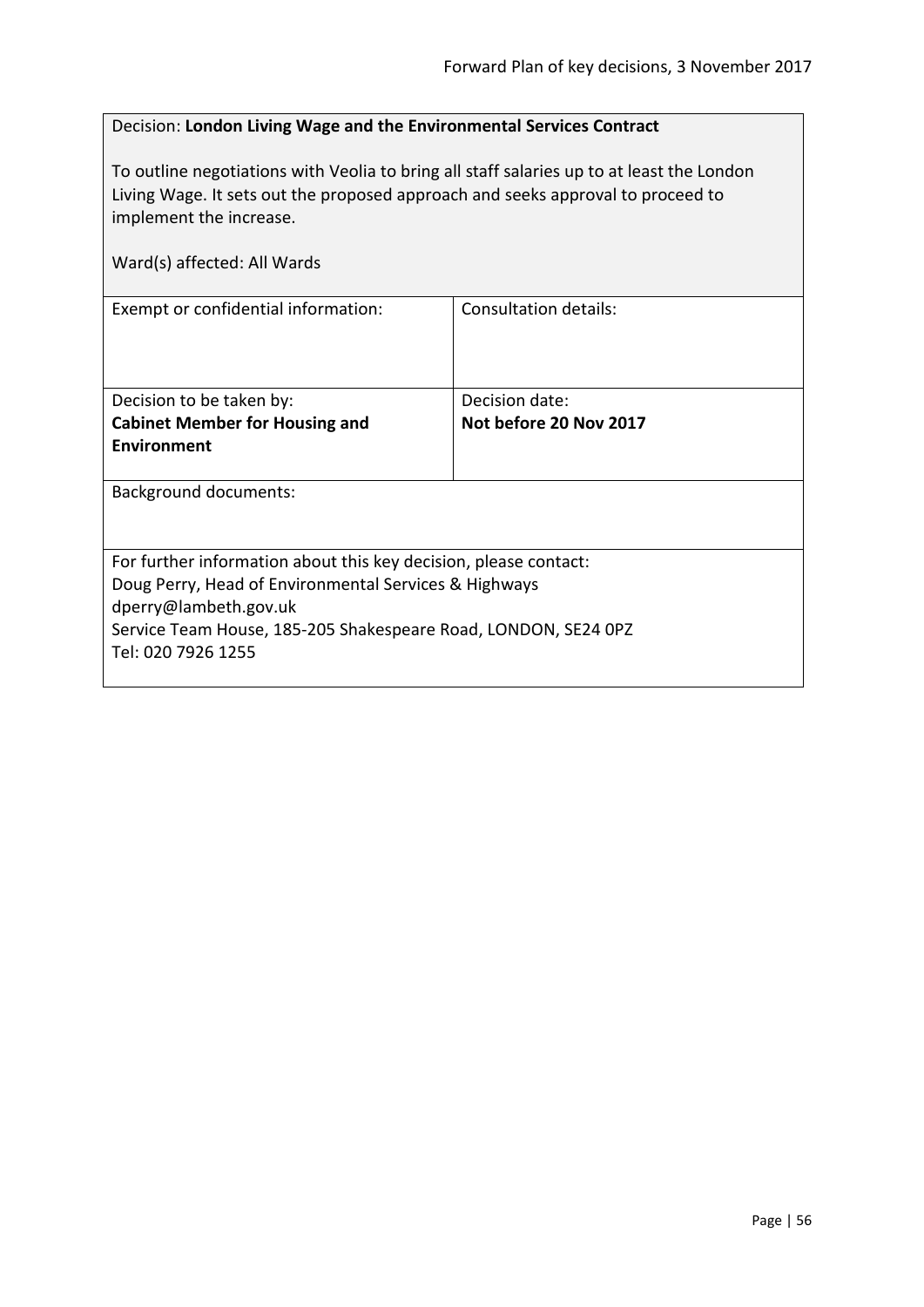| Decision: Highways Improvement Programme (HIP) 2017-18                                                                                                                            |                                         |  |
|-----------------------------------------------------------------------------------------------------------------------------------------------------------------------------------|-----------------------------------------|--|
| The report outlines the request for CIL and s106 to be allocated to the Highways<br>Improvement Programme for 2017/18.                                                            |                                         |  |
| Ward(s) affected: All Wards                                                                                                                                                       |                                         |  |
| Exempt or confidential information:                                                                                                                                               | Consultation details:                   |  |
| Decision to be taken by:<br><b>Cabinet Member for Housing and</b><br><b>Environment</b>                                                                                           | Decision date:<br>Not before 4 Dec 2017 |  |
| <b>Background documents:</b>                                                                                                                                                      |                                         |  |
| For further information about this key decision, please contact:<br>Raj Mistry, Director of Envrionment<br>rmistry@lambeth.gov.uk<br><b>Blue Star House</b><br>Tel: 020 7926 6263 |                                         |  |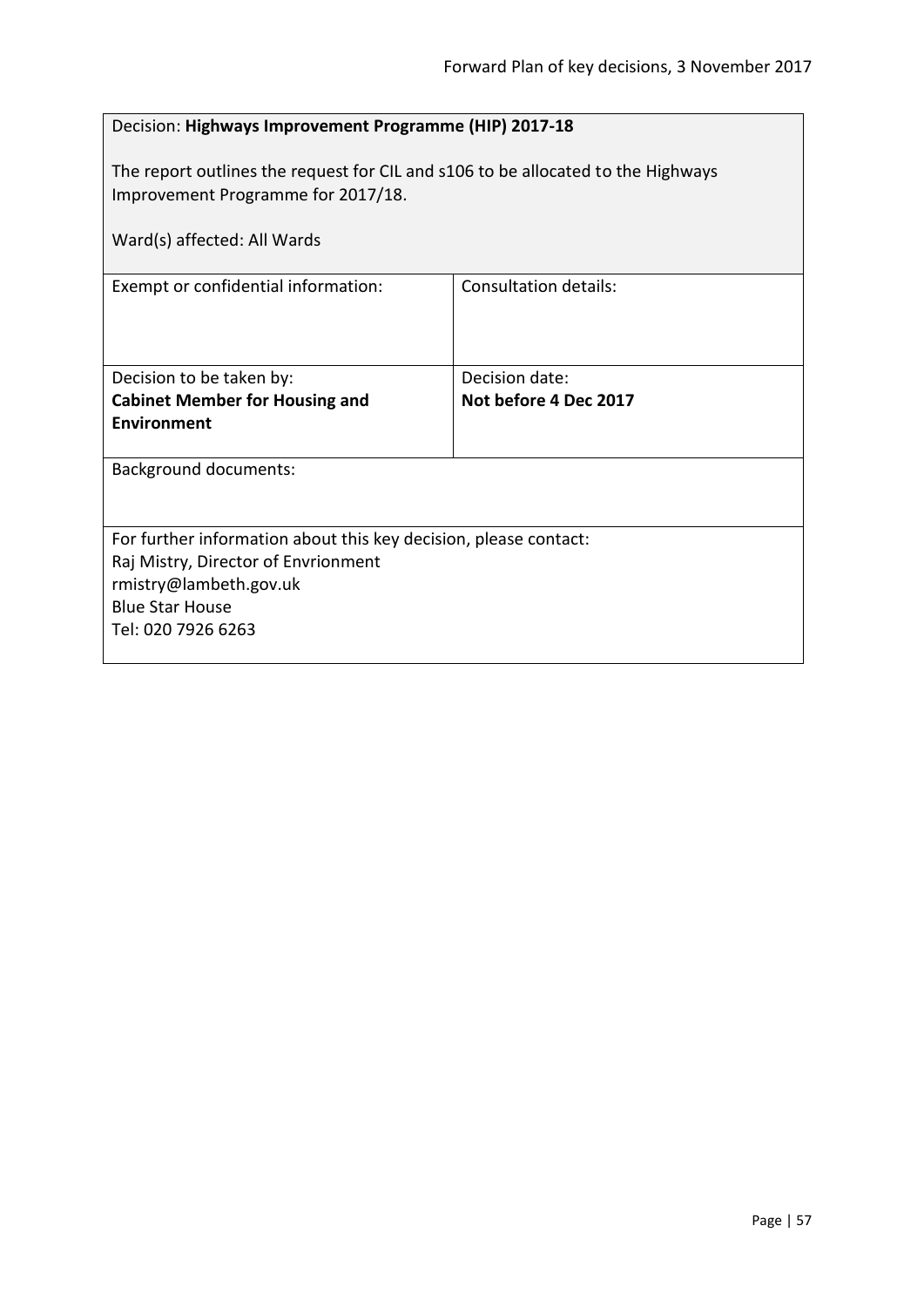| Decision: Mental Health Accommodation and Community Support contract.             |                              |  |
|-----------------------------------------------------------------------------------|------------------------------|--|
| Extension of the Mental Health Accommodation and Community Support contract.      |                              |  |
|                                                                                   |                              |  |
| Ward(s) affected: All Wards                                                       |                              |  |
|                                                                                   |                              |  |
| Exempt or confidential information:                                               | <b>Consultation details:</b> |  |
|                                                                                   |                              |  |
|                                                                                   |                              |  |
| Decision to be taken by:                                                          | Decision date:               |  |
| <b>Cabinet Member for Healthier and</b>                                           | Not before 26 Jun 2015       |  |
| <b>Stronger Communities (job-share)</b>                                           |                              |  |
|                                                                                   |                              |  |
| Background documents:                                                             |                              |  |
|                                                                                   |                              |  |
| For further information about this key decision, please contact:                  |                              |  |
| Denis O'Rourke, Assistant Director Integrated Commissioning - Adult Mental Health |                              |  |
| denisorourke@nhs.net                                                              |                              |  |
|                                                                                   |                              |  |
|                                                                                   |                              |  |
|                                                                                   |                              |  |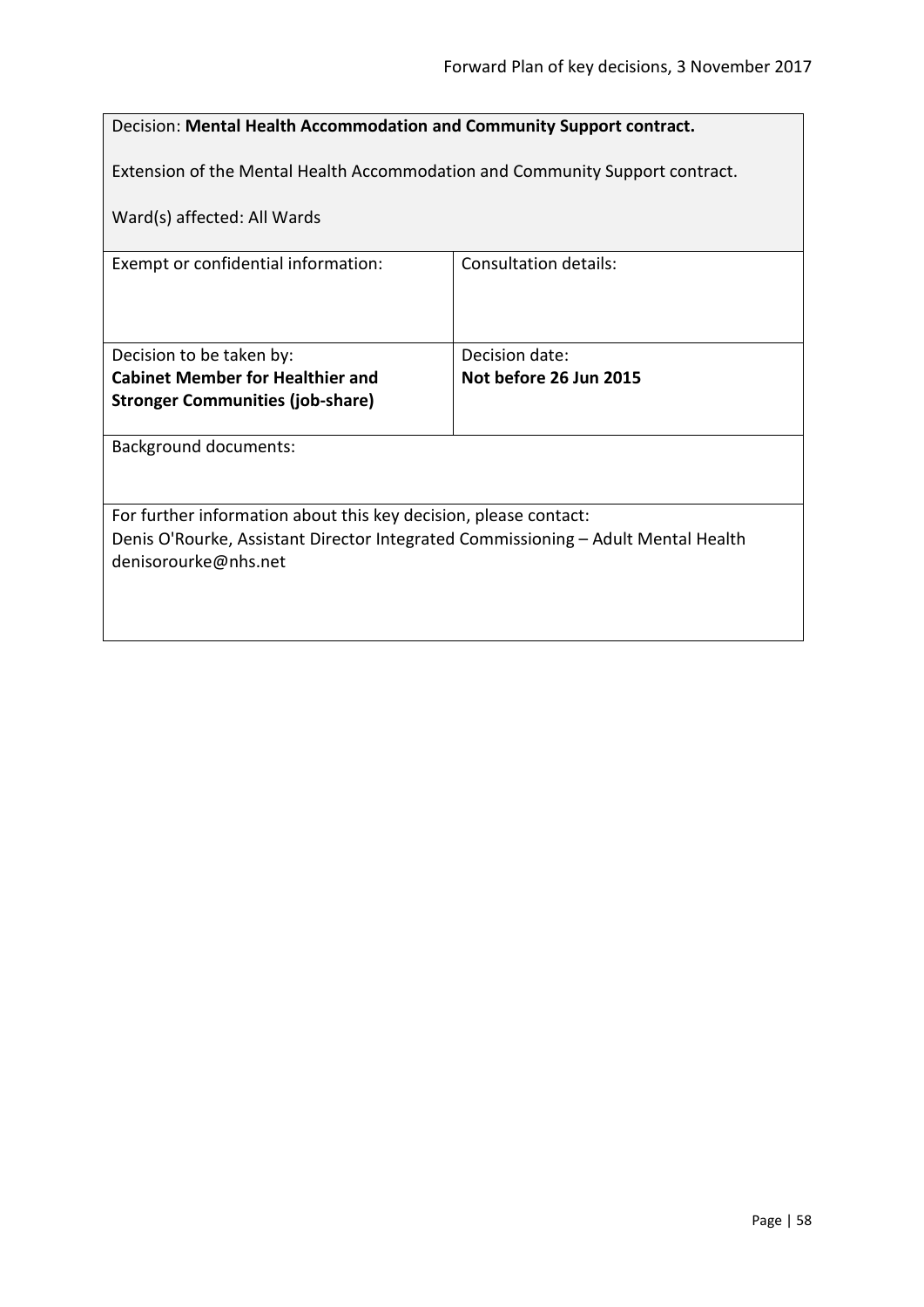Decision: **Extension to pilot level 3 specialist weight management service for children**

Decision to extend the above contract for 2 years. This contract is part of a healthy weight programme that was set up as a pilot following a tender that was carried out in 2011. The pilot will be evaluated over the next year and a tender will be carried out again in 2016 (for the full healthy weight programme) following analysis of the findings from the evaluation.

| Exempt or confidential information:                                                                              | Consultation details:<br>Qualitative data is being captured through<br>the evaluation. Programme participants<br>provide feedback following their<br>involvement. Relevant professionals and<br>stakeholders will be consulted during the<br>evaluation and during the tender process<br>which will be carried out in 2016. |
|------------------------------------------------------------------------------------------------------------------|-----------------------------------------------------------------------------------------------------------------------------------------------------------------------------------------------------------------------------------------------------------------------------------------------------------------------------|
| Decision to be taken by:                                                                                         | Decision date:                                                                                                                                                                                                                                                                                                              |
| <b>Cabinet Member for Healthier and</b>                                                                          | Not before 26 Jun 2015                                                                                                                                                                                                                                                                                                      |
| <b>Stronger Communities (job-share)</b>                                                                          |                                                                                                                                                                                                                                                                                                                             |
| <b>Background documents:</b>                                                                                     |                                                                                                                                                                                                                                                                                                                             |
| For further information about this key decision, please contact:<br><b>Candice Clark</b><br>candiceclark@nhs.net |                                                                                                                                                                                                                                                                                                                             |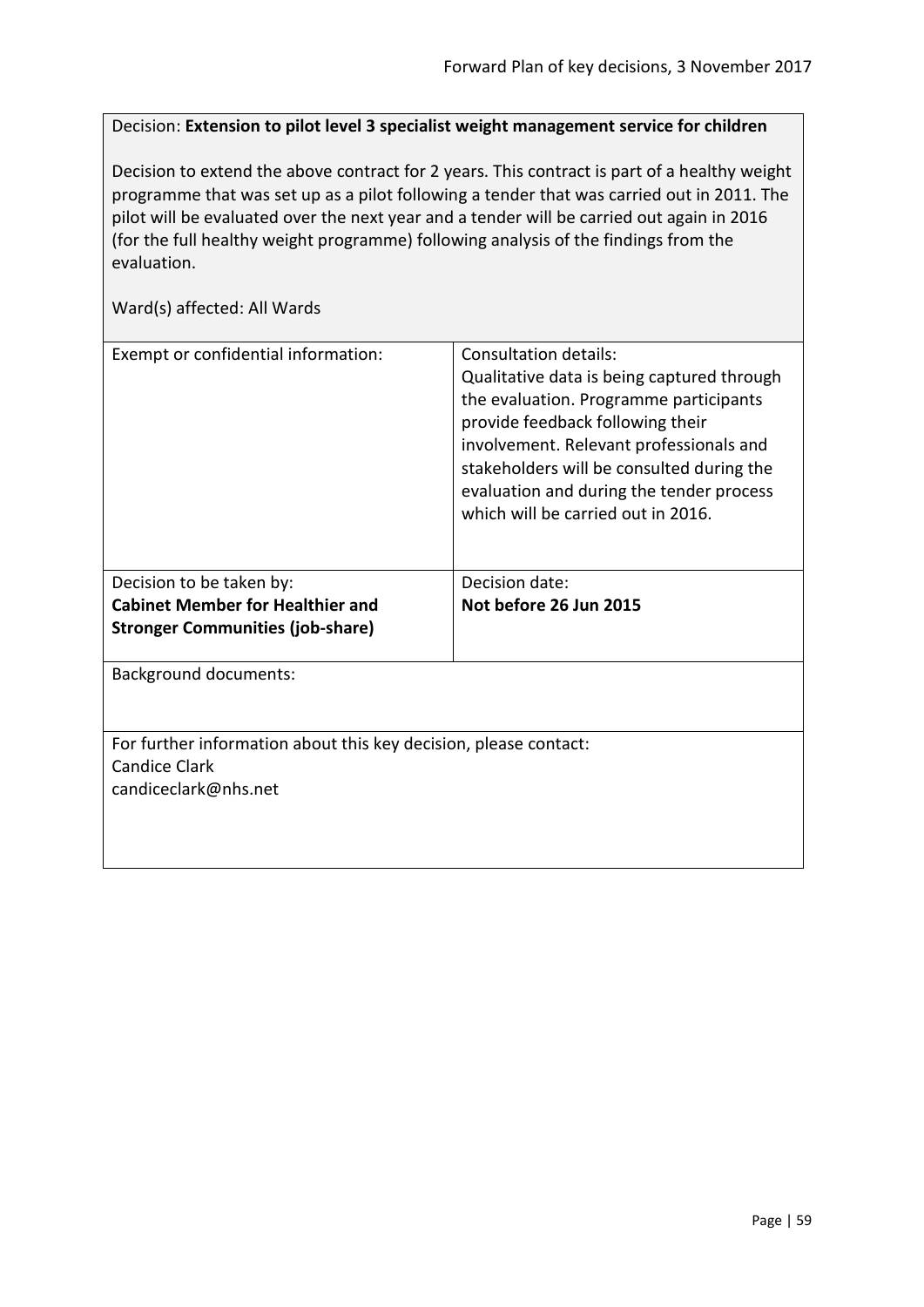#### Decision: **Gateway Mental Health Support Service**

This proposed decision is for a one-year block contract with one-year extension option to be awarded to Look Ahead Housing and Support Ltd. The contract award will be made under waiver. Look Ahead have submitted proposals to develop a mental health supported housing service which will offer support to people with complex needs.

This provision will be developed to support move on from Lambeth rehabilitation wards and residential care homes as part of the Integrated Personalised Support Alliance (IPSA) initiative

| Exempt or confidential information:                              | Consultation details:  |
|------------------------------------------------------------------|------------------------|
|                                                                  |                        |
|                                                                  |                        |
|                                                                  |                        |
| Decision to be taken by:                                         | Decision date:         |
| <b>Cabinet Member for Healthier and</b>                          | Not before 22 Aug 2016 |
| <b>Stronger Communities (job-share)</b>                          |                        |
|                                                                  |                        |
| <b>Background documents:</b>                                     |                        |
|                                                                  |                        |
|                                                                  |                        |
| For further information about this key decision, please contact: |                        |
| Karen Clarke                                                     |                        |
| KClarke1@lambeth.gov.uk                                          |                        |
|                                                                  |                        |
|                                                                  |                        |
|                                                                  |                        |
|                                                                  |                        |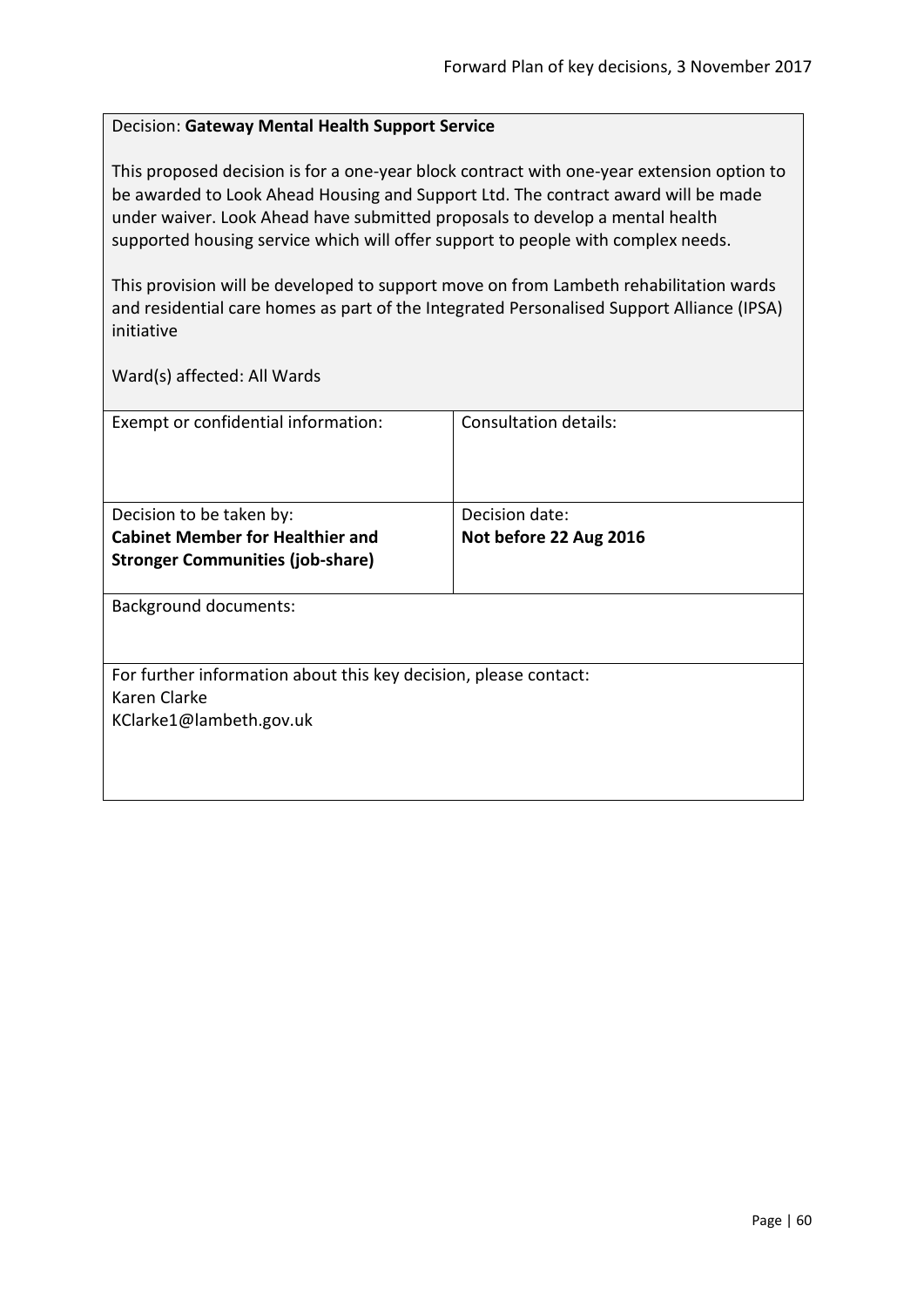| Decision: Extension and Variation of s75 partnership agreement with NHS Lambeth CCG                                                                                                      |                        |  |
|------------------------------------------------------------------------------------------------------------------------------------------------------------------------------------------|------------------------|--|
| Decision to extend s75 agreement for a year to the end of March 2018 and to enable the CCG to<br>contract on behalf of the council for children's services with Guy's & St Thomas' Trust |                        |  |
| Ward(s) affected: All Wards                                                                                                                                                              |                        |  |
| Consultation details:<br>Exempt or confidential information:                                                                                                                             |                        |  |
|                                                                                                                                                                                          |                        |  |
| Decision to be taken by:                                                                                                                                                                 | Decision date:         |  |
| <b>Cabinet Member for Healthier and</b>                                                                                                                                                  | Not before 21 Aug 2017 |  |
| <b>Stronger Communities (job-share)</b>                                                                                                                                                  |                        |  |
| <b>Background documents:</b>                                                                                                                                                             |                        |  |
|                                                                                                                                                                                          |                        |  |
| For further information about this key decision, please contact:                                                                                                                         |                        |  |
| Moira McGrath, Director of Strategy and Commissioning Adults                                                                                                                             |                        |  |
| moira.mcgrath@nhs.net                                                                                                                                                                    |                        |  |
| Tel: 0203 049 4481                                                                                                                                                                       |                        |  |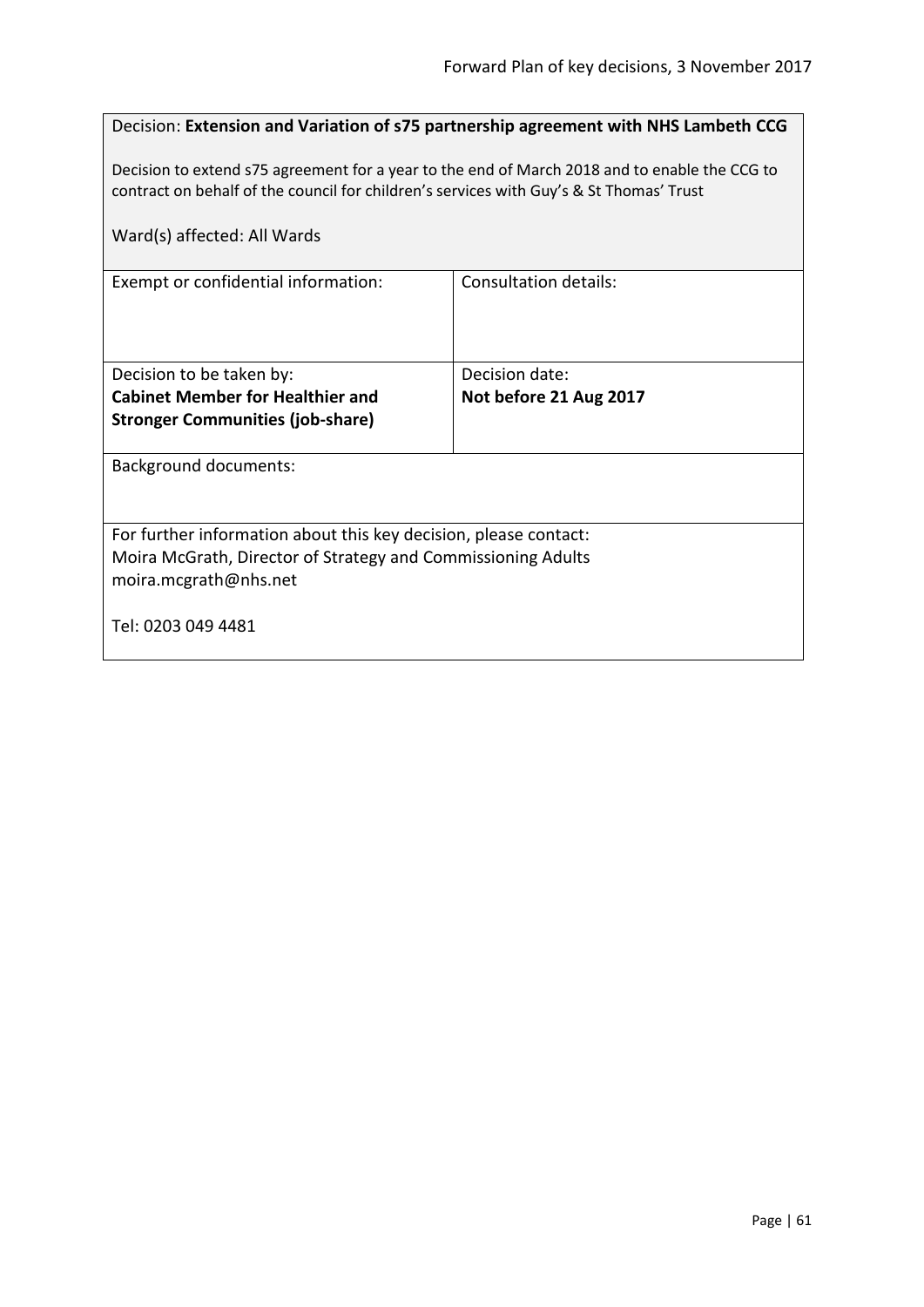| Decision: Welfare, Employment and Skills - S106 Budget Commitment 2017-20                                                                                             |                        |  |
|-----------------------------------------------------------------------------------------------------------------------------------------------------------------------|------------------------|--|
| To approve the allocation of employment and training and construction S106 funding to<br>the Welfare, Employment and Skills budget for the next three financial years |                        |  |
| Ward(s) affected: All Wards                                                                                                                                           |                        |  |
| Exempt or confidential information:                                                                                                                                   | Consultation details:  |  |
| Decision to be taken by:                                                                                                                                              | Decision date:         |  |
| <b>Cabinet Member for Planning,</b>                                                                                                                                   | Not before 21 Nov 2016 |  |
| <b>Regeneration &amp; Jobs</b>                                                                                                                                        |                        |  |
| <b>Background documents:</b>                                                                                                                                          |                        |  |
| For further information about this key decision, please contact:                                                                                                      |                        |  |
| Helen Payne                                                                                                                                                           |                        |  |
| hpayne@lambeth.gov.uk                                                                                                                                                 |                        |  |
|                                                                                                                                                                       |                        |  |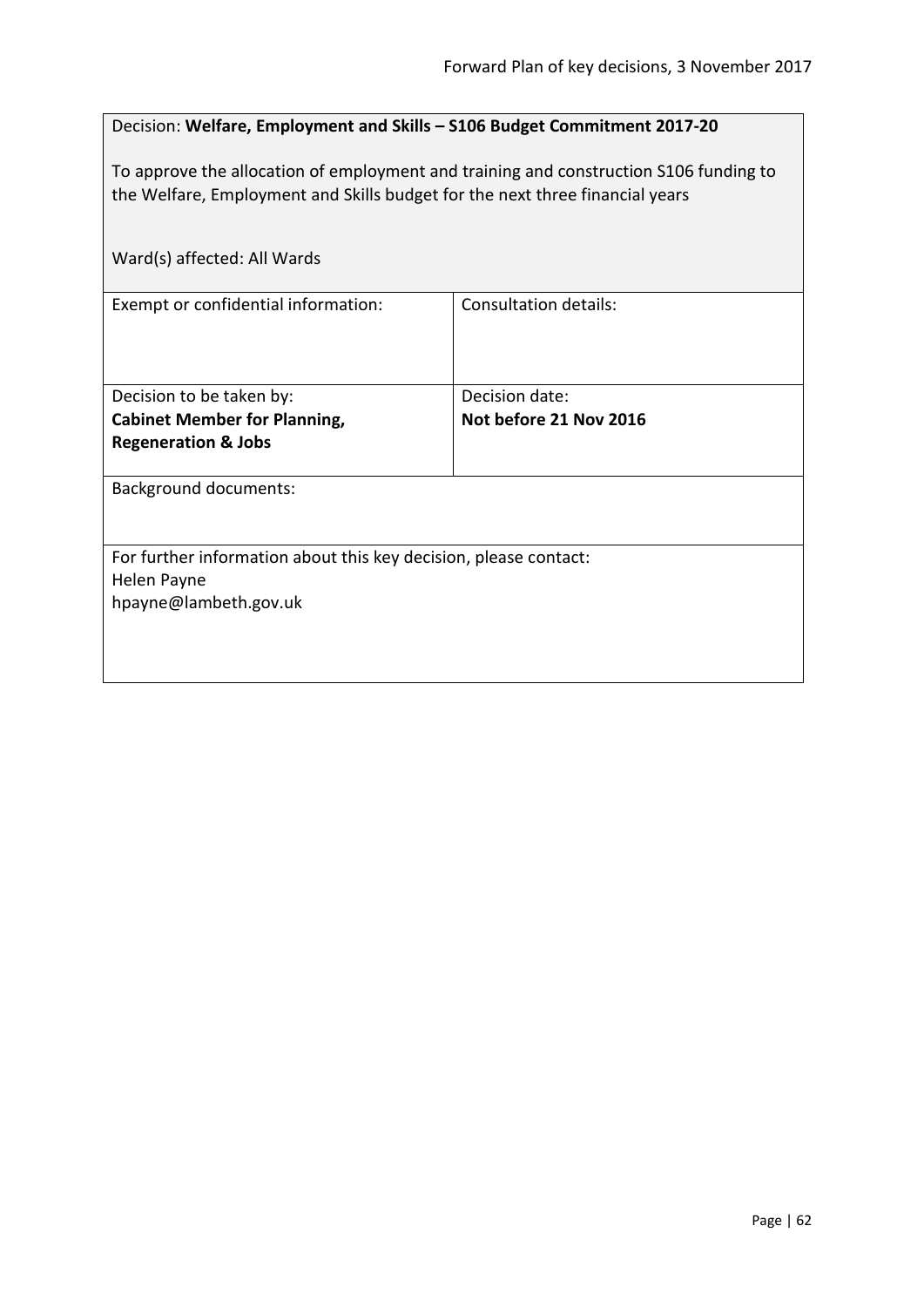Decision: **Recommended CIL Allocation for the Stockwell, Vassall, Larkhall Co-operative Local Investment Plan (CLIP)**

To agree allocation of the Community Infrastructure Levy (CIL) to support the delivery of priorities identified in the Co-operative Local Investment Plan (CLIP) for Stockwell, Vassall and Larkhall (SVL).

Priorities in the plan will delivered by relevant services leads subject to project and funding approval through the Council's usual decision making processes and schemes of delegation.

Ward(s) affected: Larkhall; Stockwell; Vassall

| Exempt or confidential information:                              | Consultation details:  |
|------------------------------------------------------------------|------------------------|
| Decision to be taken by:                                         | Decision date:         |
| <b>Cabinet Member for Planning,</b>                              | Not before 22 May 2017 |
| <b>Regeneration &amp; Jobs</b>                                   |                        |
| <b>Background documents:</b>                                     |                        |
| For further information about this key decision, please contact: |                        |
| Trisha Boland, Co-operative Council Implementation Lead          |                        |
| TBoland@lambeth.gov.uk                                           |                        |
| Hambrook House                                                   |                        |
| Tel: 020 7926 3481                                               |                        |
|                                                                  |                        |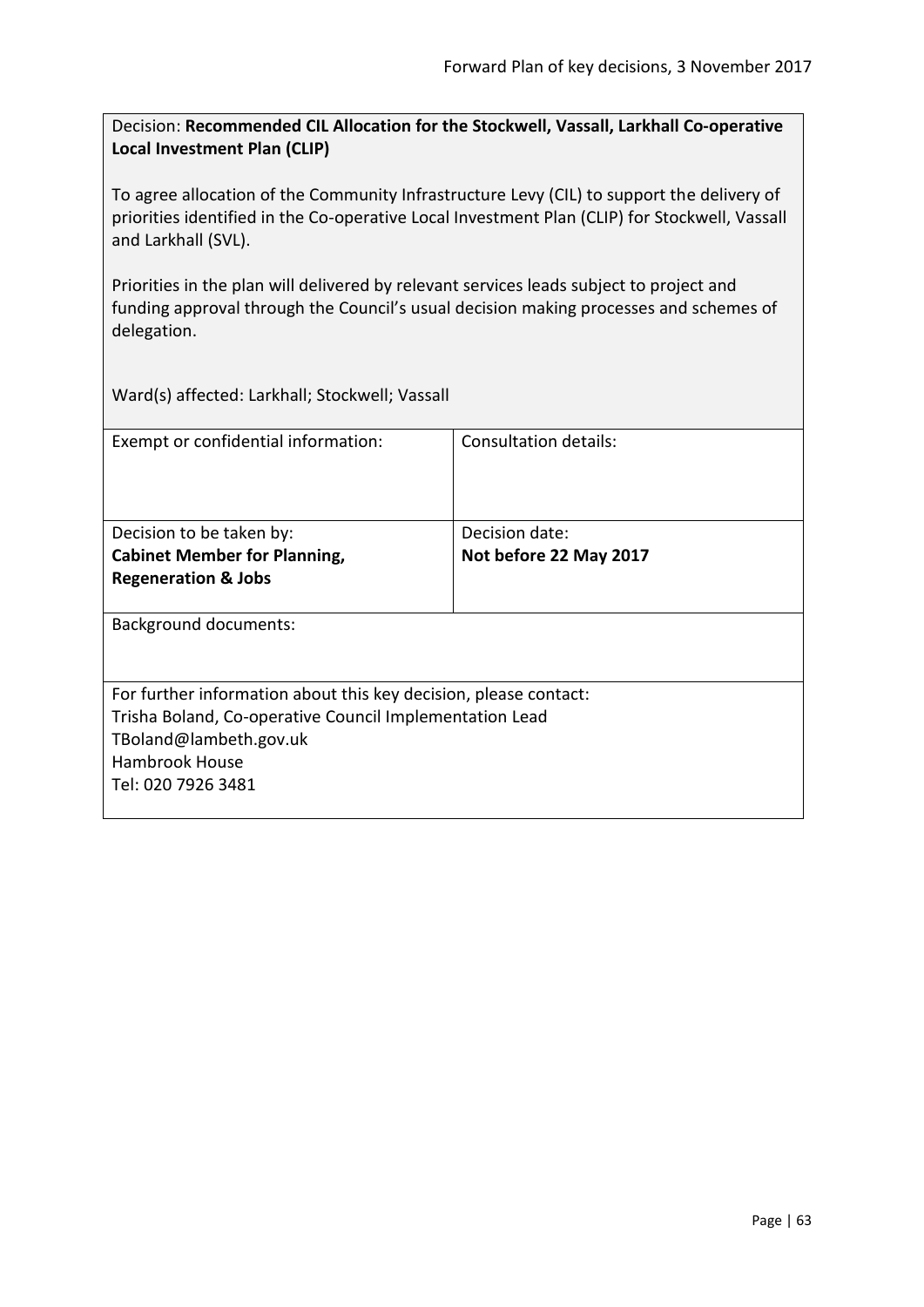| Decision: Transforming Waterloo - The Waterloo City Hub                                                                                                      |                        |  |
|--------------------------------------------------------------------------------------------------------------------------------------------------------------|------------------------|--|
| Approval of a contribution from the Council of £2.5 million from Section 106 and CIL collected in<br>Bishops Ward towards the Transforming Waterloo Project. |                        |  |
| Ward(s) affected: Bishop's                                                                                                                                   |                        |  |
| Exempt or confidential information:                                                                                                                          | Consultation details:  |  |
|                                                                                                                                                              |                        |  |
| Decision to be taken by:                                                                                                                                     | Decision date:         |  |
| <b>Cabinet Member for Planning,</b>                                                                                                                          | Not before 17 Jul 2017 |  |
| <b>Regeneration &amp; Jobs</b>                                                                                                                               |                        |  |
| <b>Background documents:</b>                                                                                                                                 |                        |  |
|                                                                                                                                                              |                        |  |
| For further information about this key decision, please contact:                                                                                             |                        |  |
| Sandra Roebuck, Director - Growth, Planning and Employment                                                                                                   |                        |  |
| SRoebuck@lambeth.gov.uk                                                                                                                                      |                        |  |
| Blue Star House, London Borough of Lambeth                                                                                                                   |                        |  |
| Tel: 020 7926 2594                                                                                                                                           |                        |  |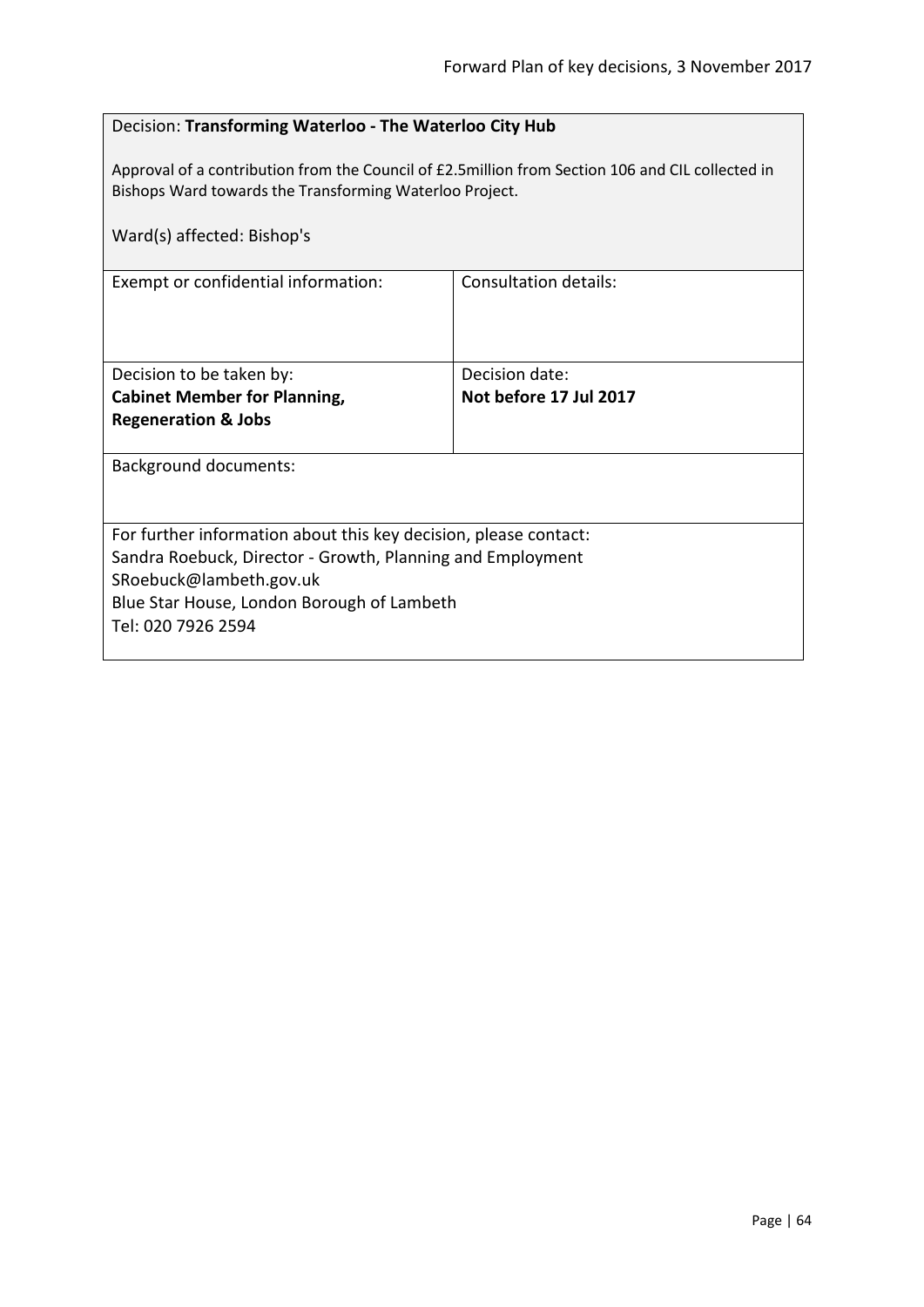#### Decision: **Amendment to Lambeth's Regulation 123 List**

The proposed decision is to authorise public consultation on a proposed amendment to Lambeth's Regulation 123 List. Lambeth's Regulation 123 List sets out the types of infrastructure which the Council intends to fund through the Community Infrastructure Levy (CIL) from developments that comprise a dwelling or create new or additional floorspace.

| Exempt or confidential information:                              | Consultation details:  |
|------------------------------------------------------------------|------------------------|
|                                                                  |                        |
|                                                                  |                        |
|                                                                  |                        |
| Decision to be taken by:                                         | Decision date:         |
| <b>Cabinet Member for Planning,</b>                              | Not before 26 Sep 2017 |
| <b>Regeneration &amp; Jobs</b>                                   |                        |
|                                                                  |                        |
| <b>Background documents:</b>                                     |                        |
|                                                                  |                        |
|                                                                  |                        |
| For further information about this key decision, please contact: |                        |
| Benny Clutario, S106 Programme Officer                           |                        |
| bclutario@lambeth.gov.uk                                         |                        |
|                                                                  |                        |
|                                                                  |                        |
|                                                                  |                        |
|                                                                  |                        |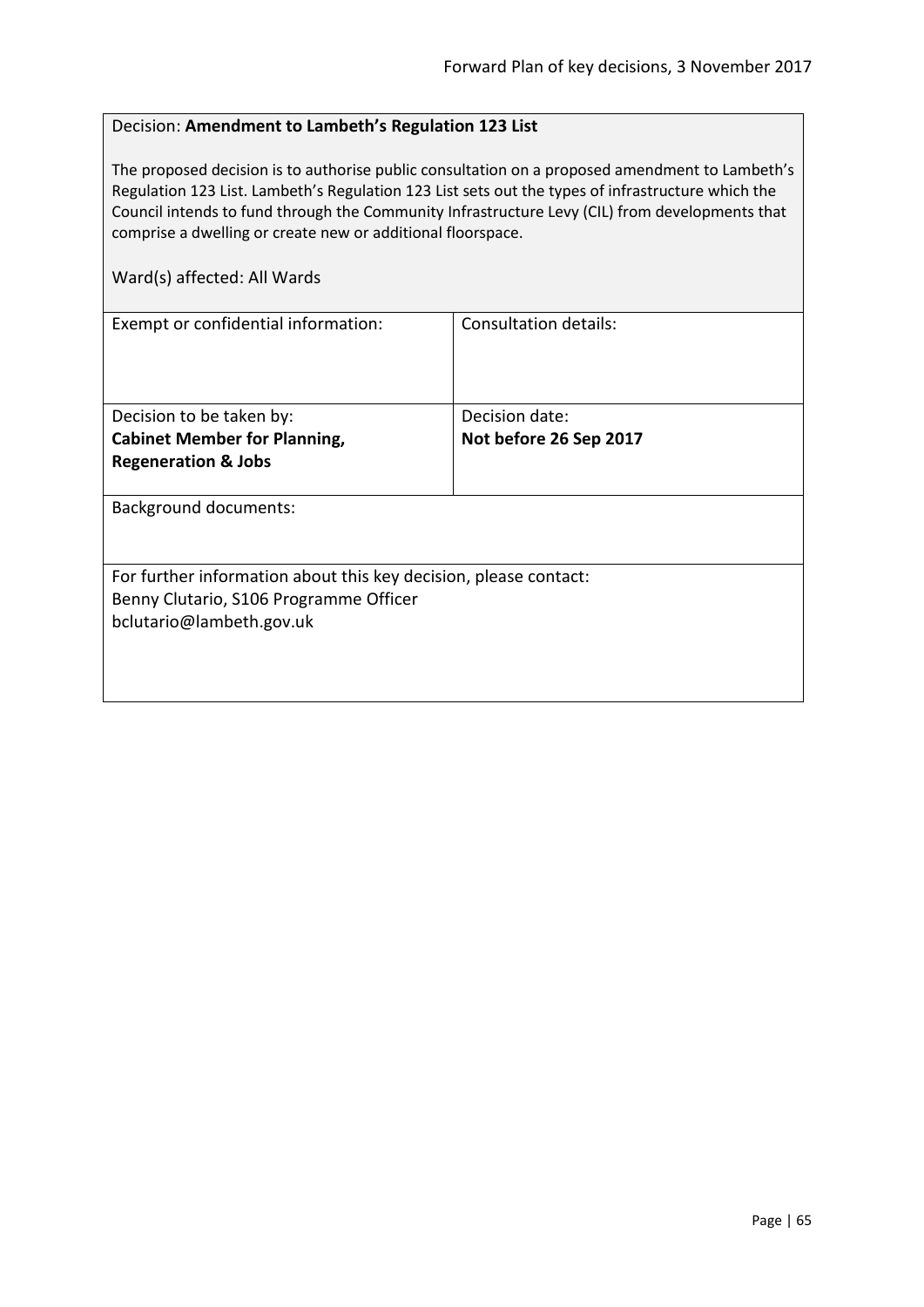| Decision: Draft Employment and Skills Supplementary Planning Document -                     |                       |  |
|---------------------------------------------------------------------------------------------|-----------------------|--|
| <b>Consultation</b>                                                                         |                       |  |
|                                                                                             |                       |  |
| Ward(s) affected: All Wards                                                                 |                       |  |
|                                                                                             |                       |  |
| Exempt or confidential information:                                                         | Consultation details: |  |
|                                                                                             |                       |  |
|                                                                                             |                       |  |
|                                                                                             |                       |  |
| Decision to be taken by:                                                                    | Decision date:        |  |
| <b>Cabinet Member for Planning,</b>                                                         | 27 Oct 2017           |  |
| <b>Regeneration &amp; Jobs</b>                                                              |                       |  |
|                                                                                             |                       |  |
| <b>Background documents:</b>                                                                |                       |  |
|                                                                                             |                       |  |
|                                                                                             |                       |  |
| For further information about this key decision, please contact:                            |                       |  |
| John Bennett, Lead Commissioner - Welfare Employment and Skills<br>JBennett7@lambeth.gov.uk |                       |  |
| Room 113, Lambeth Town Hall                                                                 |                       |  |
| Tel: 020 7926 6452                                                                          |                       |  |
|                                                                                             |                       |  |
|                                                                                             |                       |  |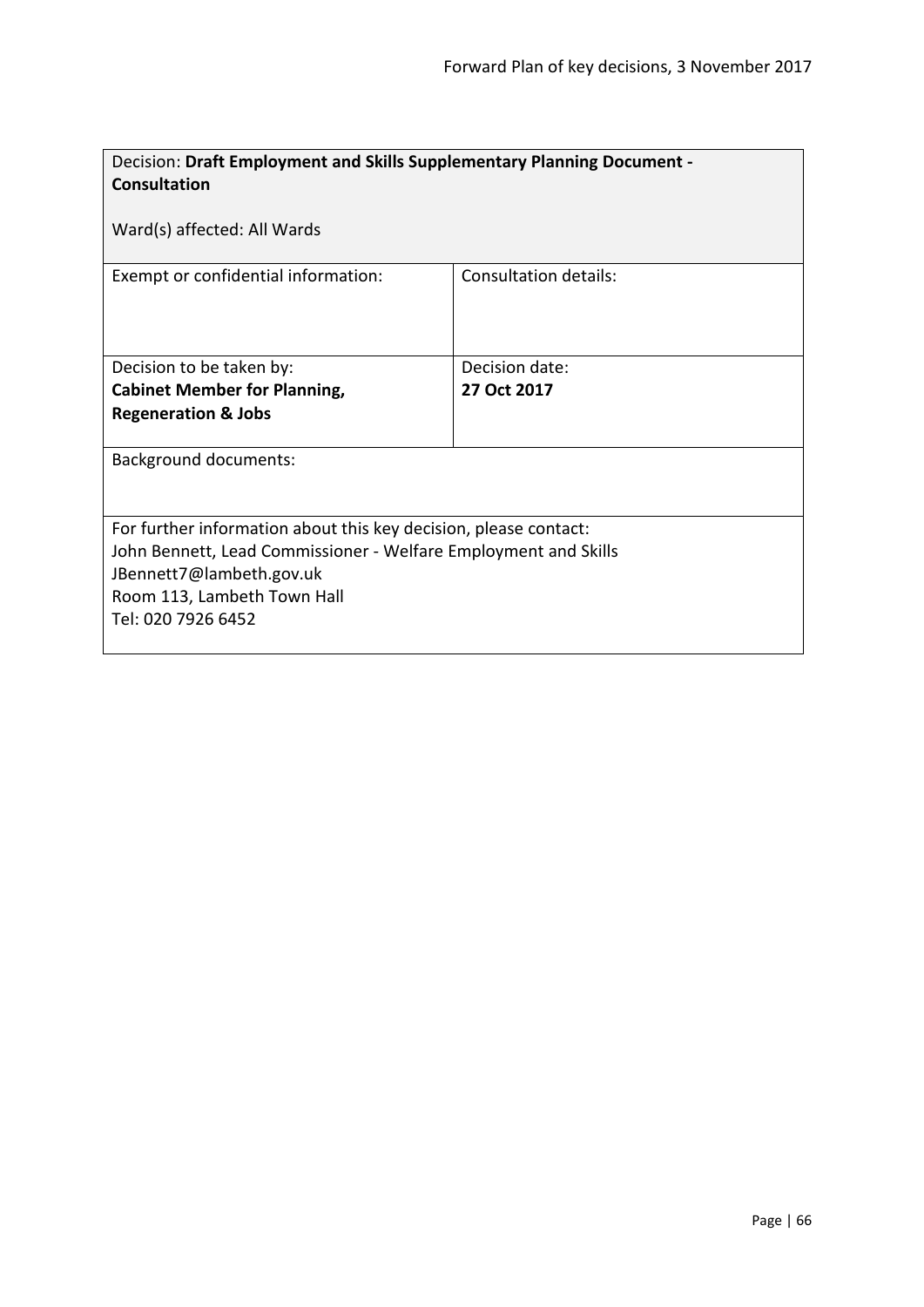| Decision: Redevelopment of 114 - 118 Lower Marsh                                                                                                                                                                              |                                          |  |
|-------------------------------------------------------------------------------------------------------------------------------------------------------------------------------------------------------------------------------|------------------------------------------|--|
| to agreed that the Council owned site at $114 - 118$ Lower Marsh be redeveloped as a<br>mixed use retail and office led scheme.                                                                                               |                                          |  |
| Ward(s) affected: Bishop's                                                                                                                                                                                                    |                                          |  |
| Exempt or confidential information:                                                                                                                                                                                           | Consultation details:                    |  |
| Decision to be taken by:<br><b>Cabinet Member for Planning,</b>                                                                                                                                                               | Decision date:<br>Not before 26 Sep 2017 |  |
| <b>Regeneration &amp; Jobs</b>                                                                                                                                                                                                |                                          |  |
| <b>Background documents:</b>                                                                                                                                                                                                  |                                          |  |
| For further information about this key decision, please contact:<br>Sandra Roebuck, Director - Growth, Planning and Employment<br>SRoebuck@lambeth.gov.uk<br>Blue Star House, London Borough of Lambeth<br>Tel: 020 7926 2594 |                                          |  |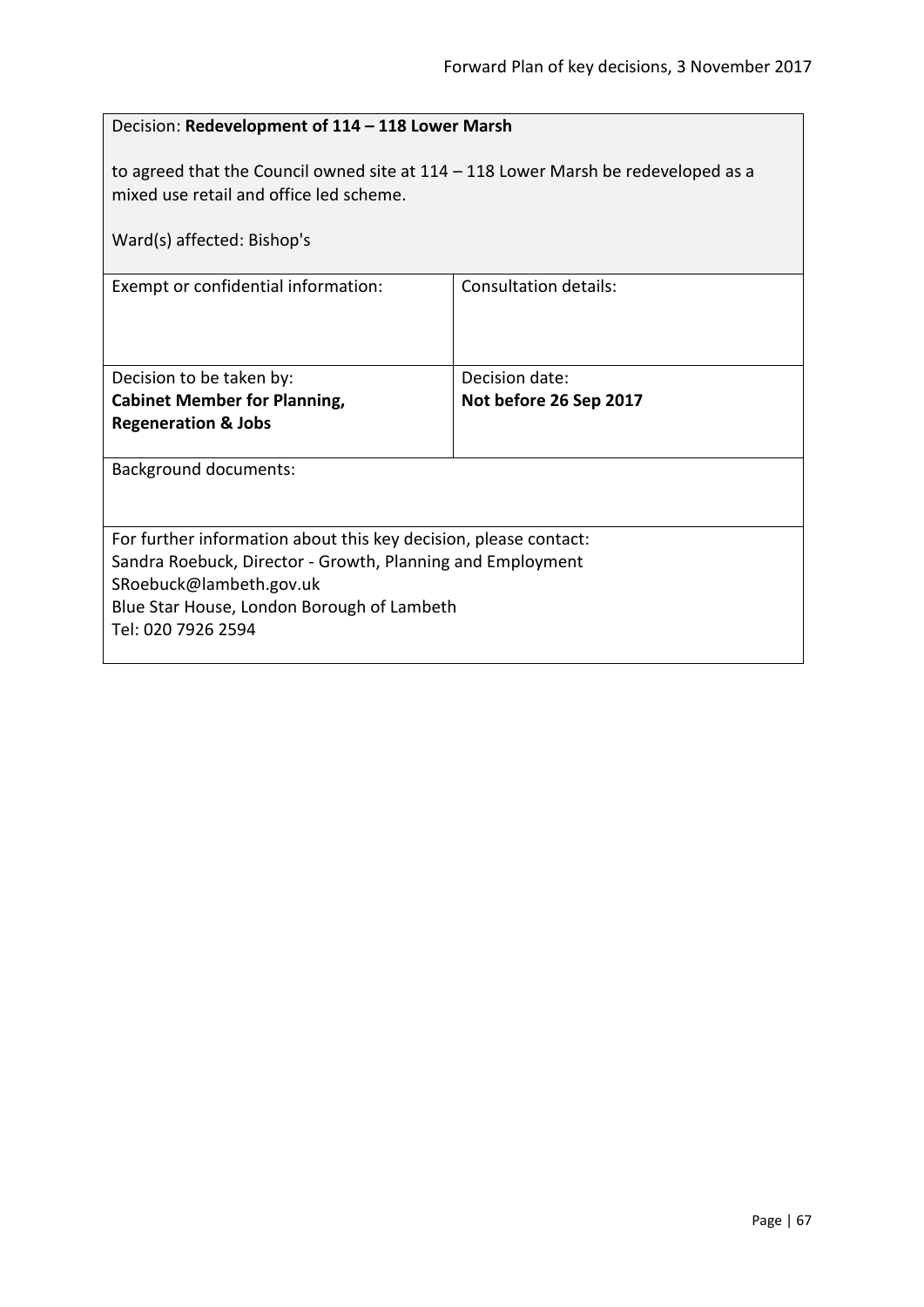### Decision: **InStreatham Business Improvement District (BID) Renewal Ballot Proposal**

To 'formally consider and endorse the InStreatham BID proposal, and instruct the Returning Officer to hold the necessary renewal ballot'.

The council is statutorily bound to consider the BID proposal and hold a ballot on the BIDs behalf unless the proposal conflicts any formally adopted and published policy by the council or it is likely to have a significantly disproportionate financial burden on any person or class of persons.

Ward(s) affected: Streatham Hill; Streatham South; St Leonards; Streatham Wells

| Exempt or confidential information:                              | Consultation details: |  |
|------------------------------------------------------------------|-----------------------|--|
| Decision to be taken by:                                         | Decision date:        |  |
| <b>Cabinet Member for Planning,</b>                              | Not before 9 Oct 2017 |  |
| <b>Regeneration &amp; Jobs</b>                                   |                       |  |
| Background documents:                                            |                       |  |
| For further information about this key decision, please contact: |                       |  |
| Sandra Roebuck, Director - Growth, Planning and Employment       |                       |  |
| SRoebuck@lambeth.gov.uk                                          |                       |  |
| Blue Star House, London Borough of Lambeth                       |                       |  |
| Tel: 020 7926 2594                                               |                       |  |
|                                                                  |                       |  |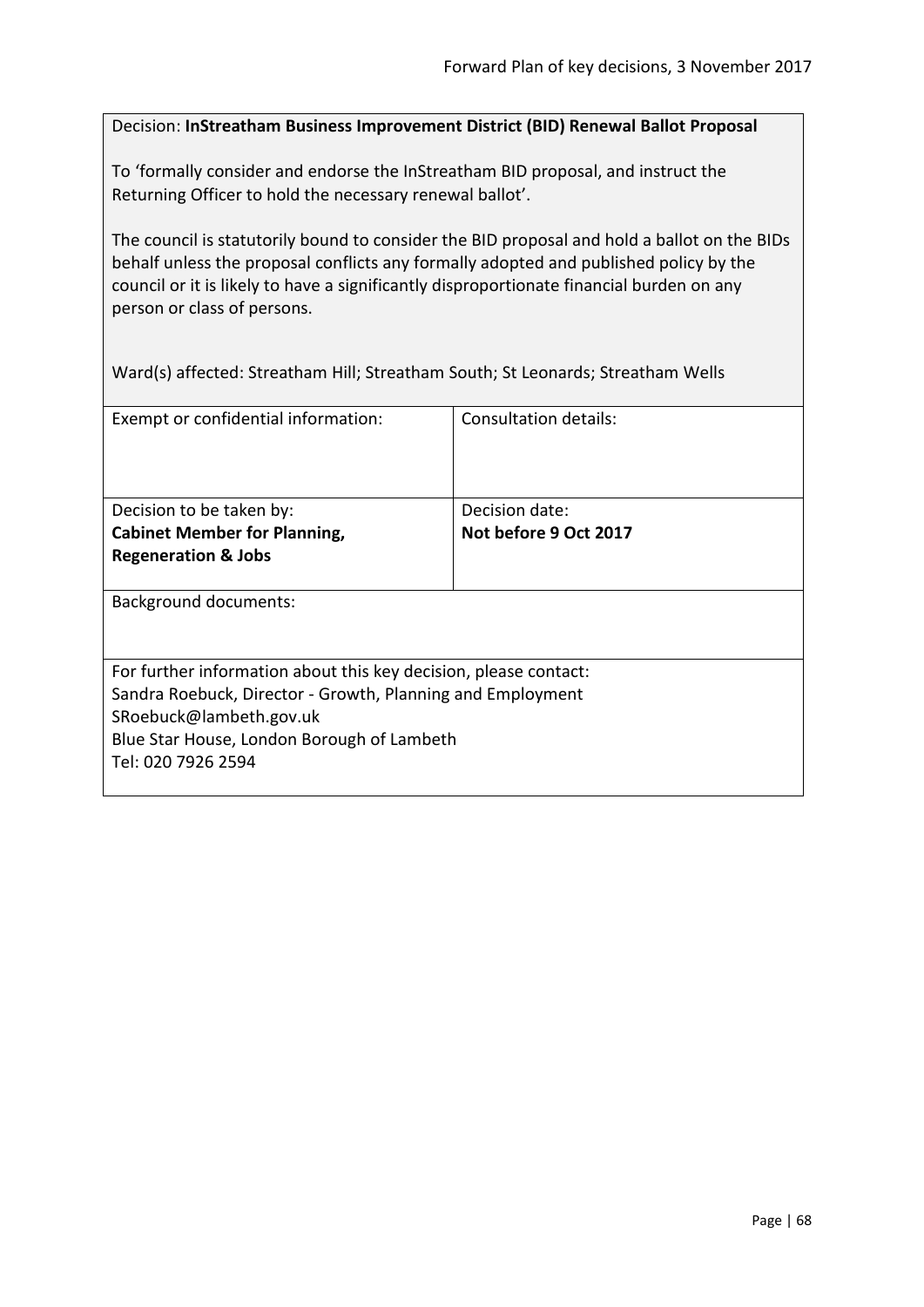#### Decision: **Conversion of Brixton Recreation Centre storage space to work space**

To approve the reuse and letting of the storage space at Brixton Recreation Centre (off Beehive Place) and delegate authority to the Head of Strategic Property & Valuation Services to enter into an Agreement to Lease in the best interest of the council, subject to planning and listed building being grant for change of use and physical alterations.

#### Ward(s) affected: Coldharbour

| Exempt or confidential information:                              | Consultation details: |  |
|------------------------------------------------------------------|-----------------------|--|
|                                                                  |                       |  |
|                                                                  |                       |  |
|                                                                  |                       |  |
| Decision to be taken by:                                         | Decision date:        |  |
| <b>Cabinet Member for Planning,</b>                              | Not before 9 Oct 2017 |  |
| <b>Regeneration &amp; Jobs</b>                                   |                       |  |
|                                                                  |                       |  |
| <b>Background documents:</b>                                     |                       |  |
|                                                                  |                       |  |
|                                                                  |                       |  |
| For further information about this key decision, please contact: |                       |  |
| Tom Bridgman                                                     |                       |  |
| tbridgman@lambeth.gov.uk                                         |                       |  |
|                                                                  |                       |  |
|                                                                  |                       |  |
|                                                                  |                       |  |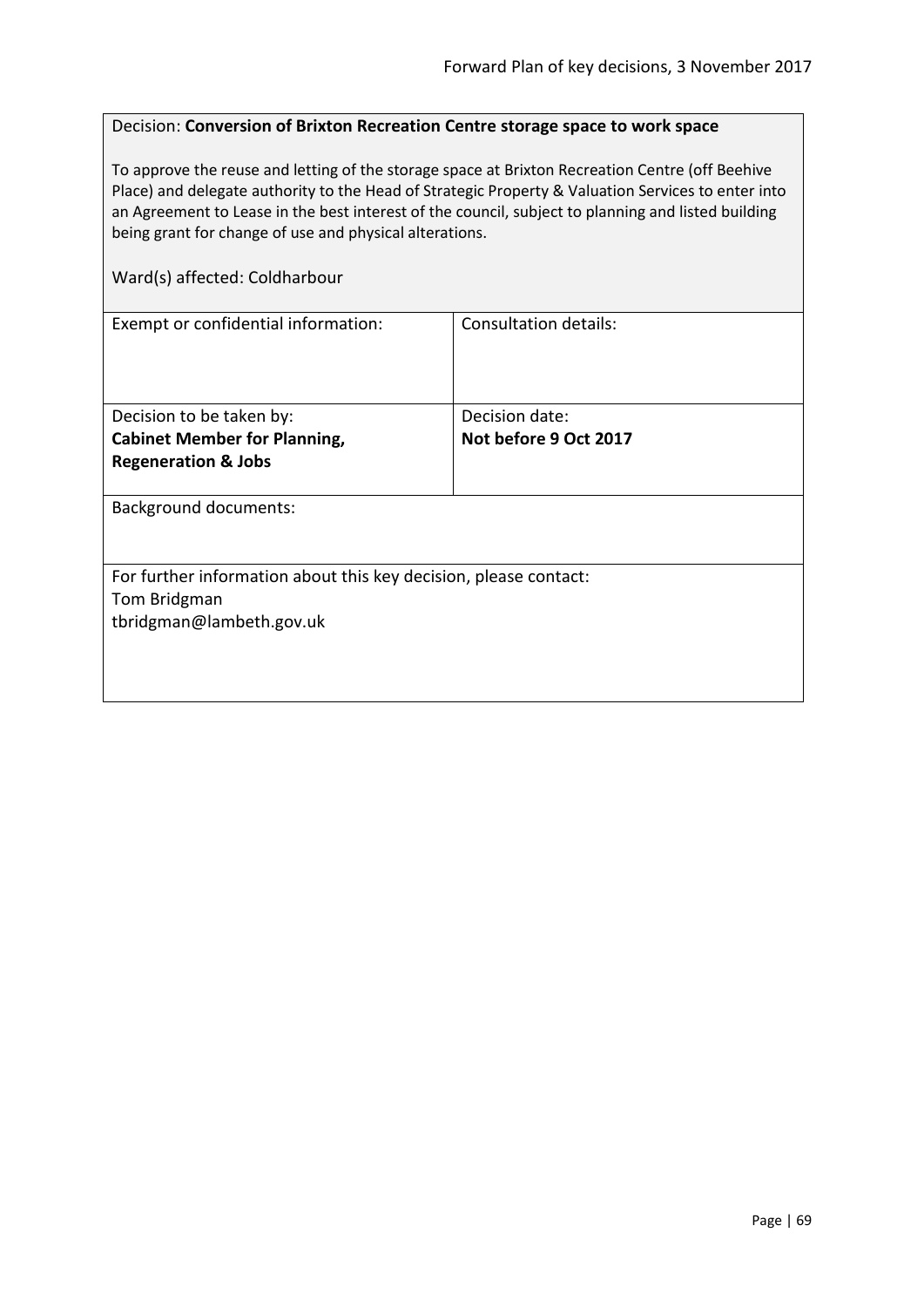| Decision: Oval and Prince's Co-operative Local Investment Plan                                                                                                                            |                              |  |
|-------------------------------------------------------------------------------------------------------------------------------------------------------------------------------------------|------------------------------|--|
| To agree priorities for infrastructure investment in Oval and Prince's wards for the next five years.<br>Priorities have been informed by public consultation from January to March 2017. |                              |  |
| Ward(s) affected: Oval; Prince's                                                                                                                                                          |                              |  |
| Exempt or confidential information:                                                                                                                                                       | <b>Consultation details:</b> |  |
|                                                                                                                                                                                           |                              |  |
| Decision to be taken by:                                                                                                                                                                  | Decision date:               |  |
| <b>Cabinet Member for Planning,</b>                                                                                                                                                       | Not before 9 Oct 2017        |  |
| <b>Regeneration &amp; Jobs</b>                                                                                                                                                            |                              |  |
| <b>Background documents:</b>                                                                                                                                                              |                              |  |
|                                                                                                                                                                                           |                              |  |
| For further information about this key decision, please contact:                                                                                                                          |                              |  |
| Trisha Boland, Co-operative Council Implementation Lead                                                                                                                                   |                              |  |
| TBoland@lambeth.gov.uk                                                                                                                                                                    |                              |  |
| Hambrook House                                                                                                                                                                            |                              |  |
| Tel: 020 7926 3481                                                                                                                                                                        |                              |  |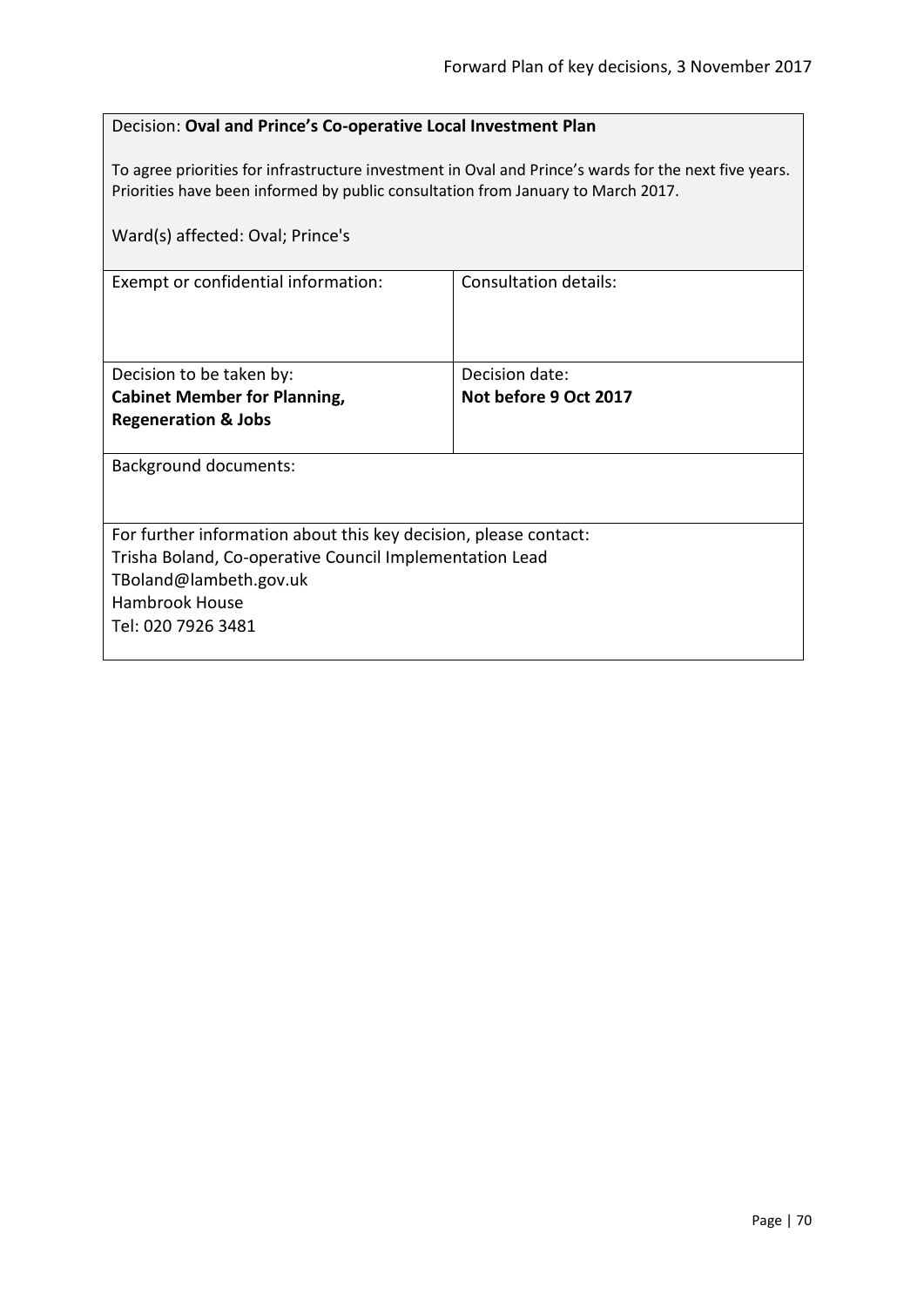Decision: **Gipsy Hill, Knight's Hill and Thurlow Park Co-operative Local Investment Plan**

To agree the priorities for infrastructure investment in Gipsy Hill, Knight's Hill and Thurlow Park wards for the next five years. Priorities have been informed by public consultation from November 2016 to February 2017.

Ward(s) affected: Gipsy Hill; Knight's Hill; Thurlow Park

| Exempt or confidential information:                              | Consultation details: |
|------------------------------------------------------------------|-----------------------|
|                                                                  |                       |
| Decision to be taken by:                                         | Decision date:        |
| <b>Cabinet Member for Planning,</b>                              | Not before 9 Oct 2017 |
| <b>Regeneration &amp; Jobs</b>                                   |                       |
| <b>Background documents:</b>                                     |                       |
| For further information about this key decision, please contact: |                       |
| Trisha Boland, Co-operative Council Implementation Lead          |                       |
| TBoland@lambeth.gov.uk                                           |                       |
| Hambrook House                                                   |                       |
| Tel: 020 7926 3481                                               |                       |
|                                                                  |                       |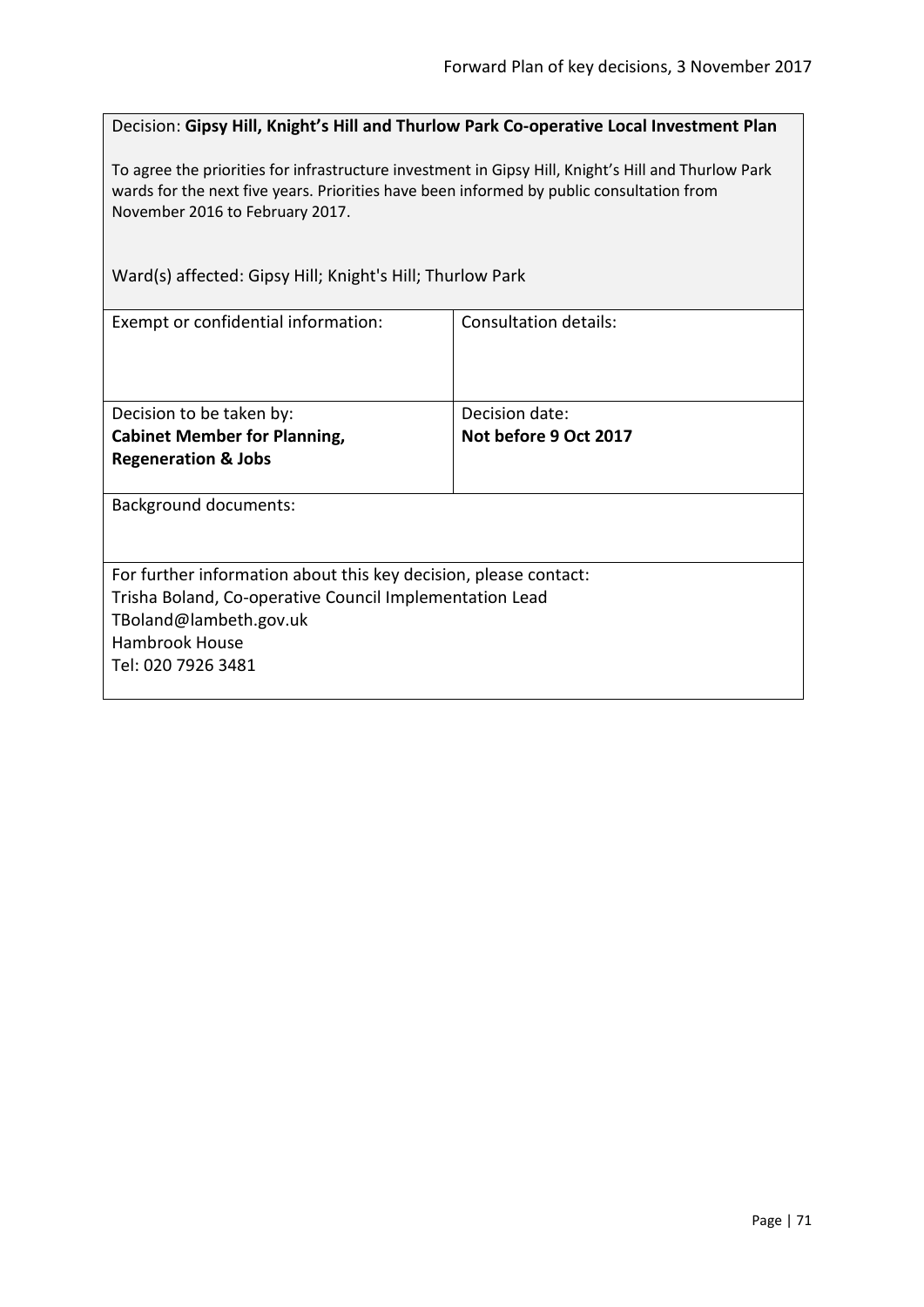#### Decision: **Contract for Mortuary Provision**

To approve the commencement of a full OJEU tender process for Lambeth's mortuary provision.

Local authorities are required to make provision for post-mortems and mortuary storage for bodies subject to investigation by the Coroner. On average 270 deaths in Lambeth per year are referred to the Coroner, at a cost of approximately £245,000.

Lambeth has used the Royal Borough of Greenwich's mortuary for several years, however there is no contract in place and a formal tendering exercise is necessary to ensure compliance with financial regulations and that best value is being obtained.

| Exempt or confidential information:                              | Consultation details:  |
|------------------------------------------------------------------|------------------------|
|                                                                  |                        |
|                                                                  |                        |
| Decision to be taken by:                                         | Decision date:         |
| <b>Cabinet Member for Equalities and Culture</b>                 | Not before 19 Jun 2017 |
|                                                                  |                        |
|                                                                  |                        |
| <b>Background documents:</b>                                     |                        |
|                                                                  |                        |
| For further information about this key decision, please contact: |                        |
| Kevin Crook, Head of Neighbourhoods                              |                        |
| kcrook@lambeth.gov.uk                                            |                        |
| Blue Star House - 4th Floor                                      |                        |
| Tel: 020 7926 8973                                               |                        |
|                                                                  |                        |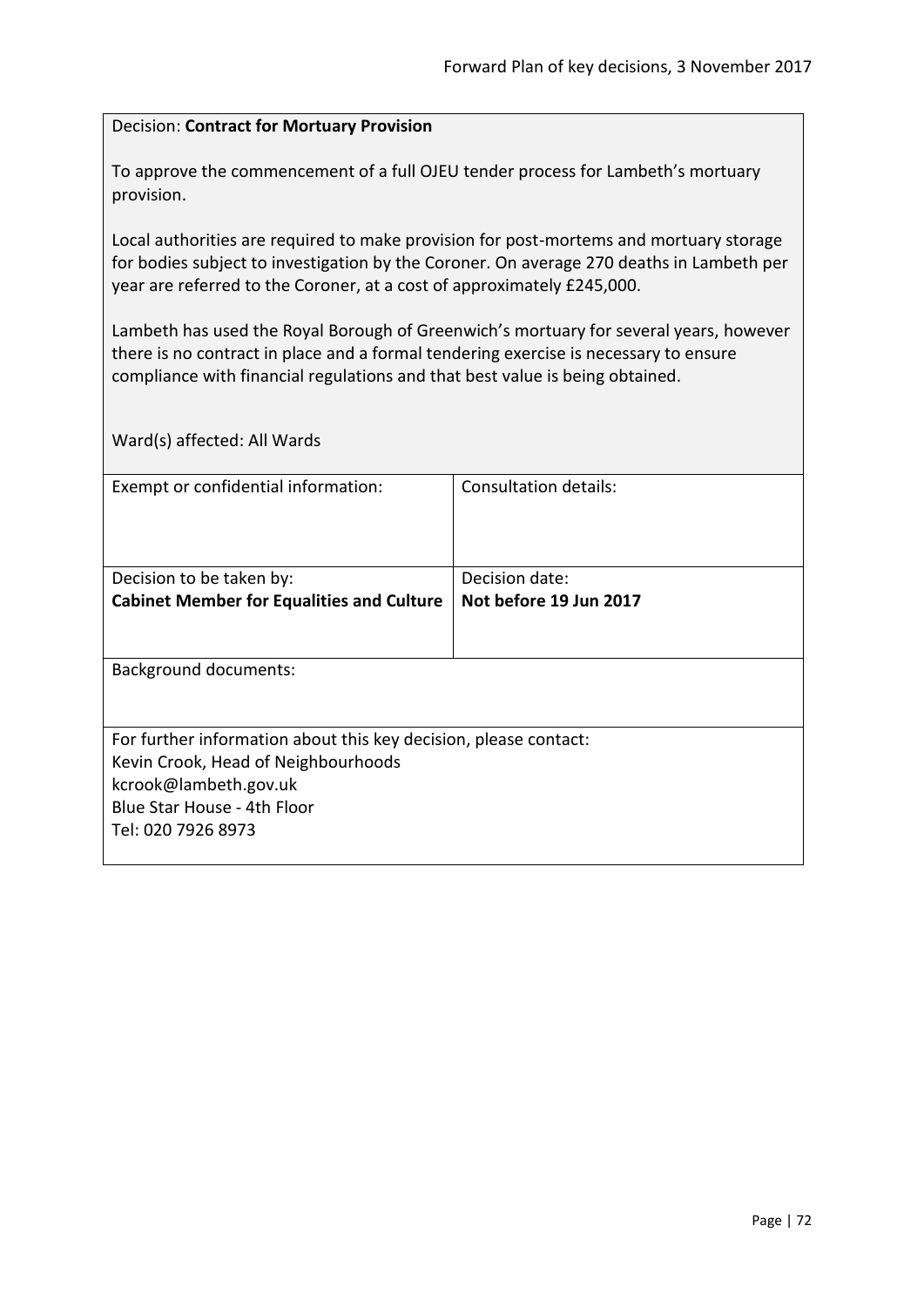## Decision: **Advertising / Sponsorship Trial** This report seeks approval for the Council to allow Community Partners to develop a concession agreement to explore income generation opportunities for the council from sponsorship of sites and structures in the borough. Ward(s) affected: All Wards Exempt or confidential information: Consultation details: Decision to be taken by: **Cabinet Member for Equalities and Culture** Decision date: **Not before 16 Jan 2017** Background documents: For further information about this key decision, please contact: Jo Phillips, Head of Strategic Business Development JPhillips@lambeth.gov.uk Olive Morris House Tel: 020 7926 0473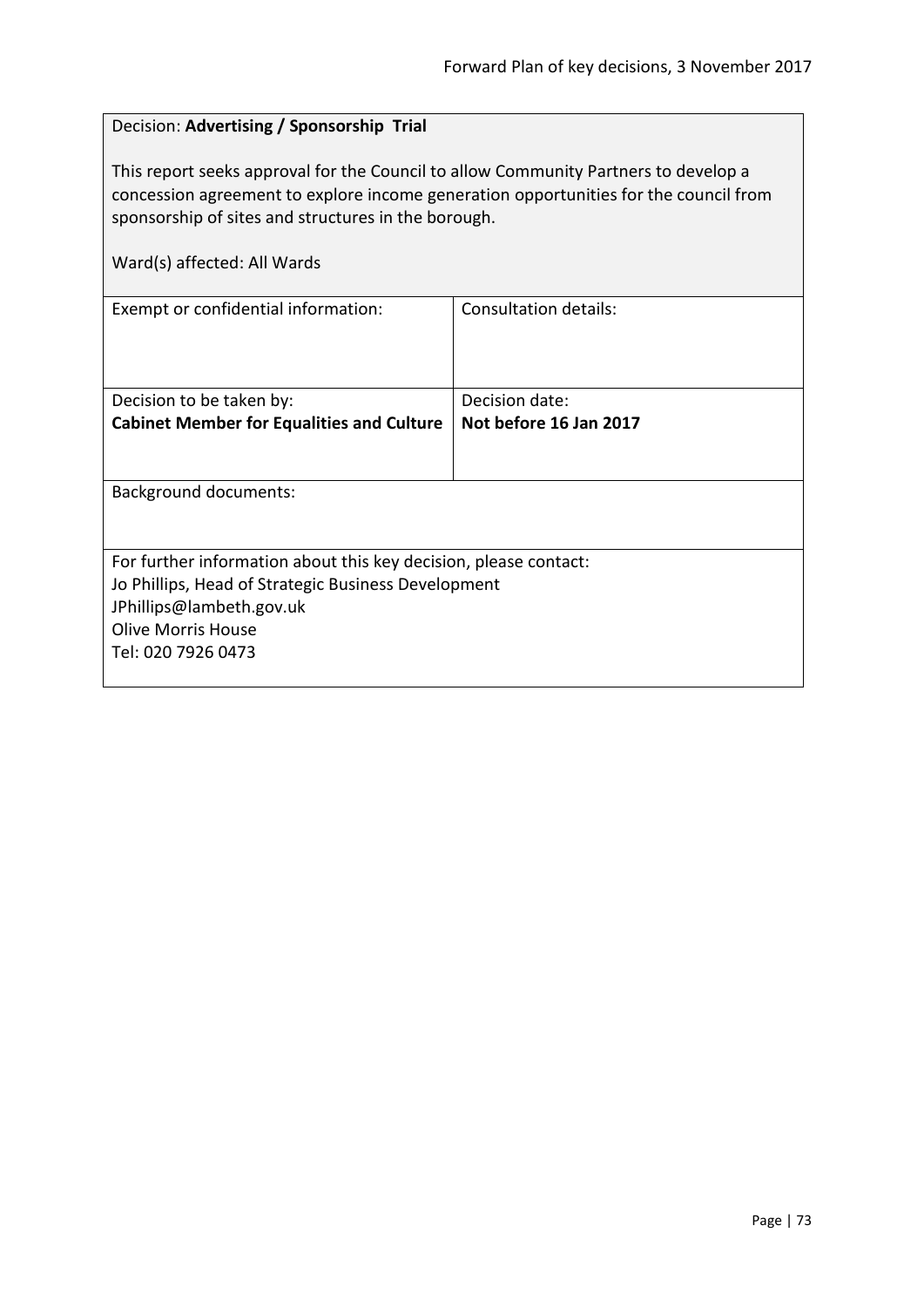This decision will enable the Council to implement an integrated gateway and assessment process for all young people aged 16-21 that are homeless or at risk of homelessness, run jointly by Housing and Children's Services.

| Ward(s) affected: All Wards                                                                                                                                                                                                      |                                          |
|----------------------------------------------------------------------------------------------------------------------------------------------------------------------------------------------------------------------------------|------------------------------------------|
| Exempt or confidential information:                                                                                                                                                                                              | Consultation details:                    |
| Decision to be taken by:<br><b>Cabinet Member for Children and Schools</b>                                                                                                                                                       | Decision date:<br>Not before 10 Jul 2016 |
| <b>Background documents:</b>                                                                                                                                                                                                     |                                          |
| For further information about this key decision, please contact:<br>Emily Newell, Commissioning Officer, Strategy & Commissioning: Housing & Communities<br>ENewell@lambeth.gov.uk<br><b>Phoenix House</b><br>Tel: 0207 926 0973 |                                          |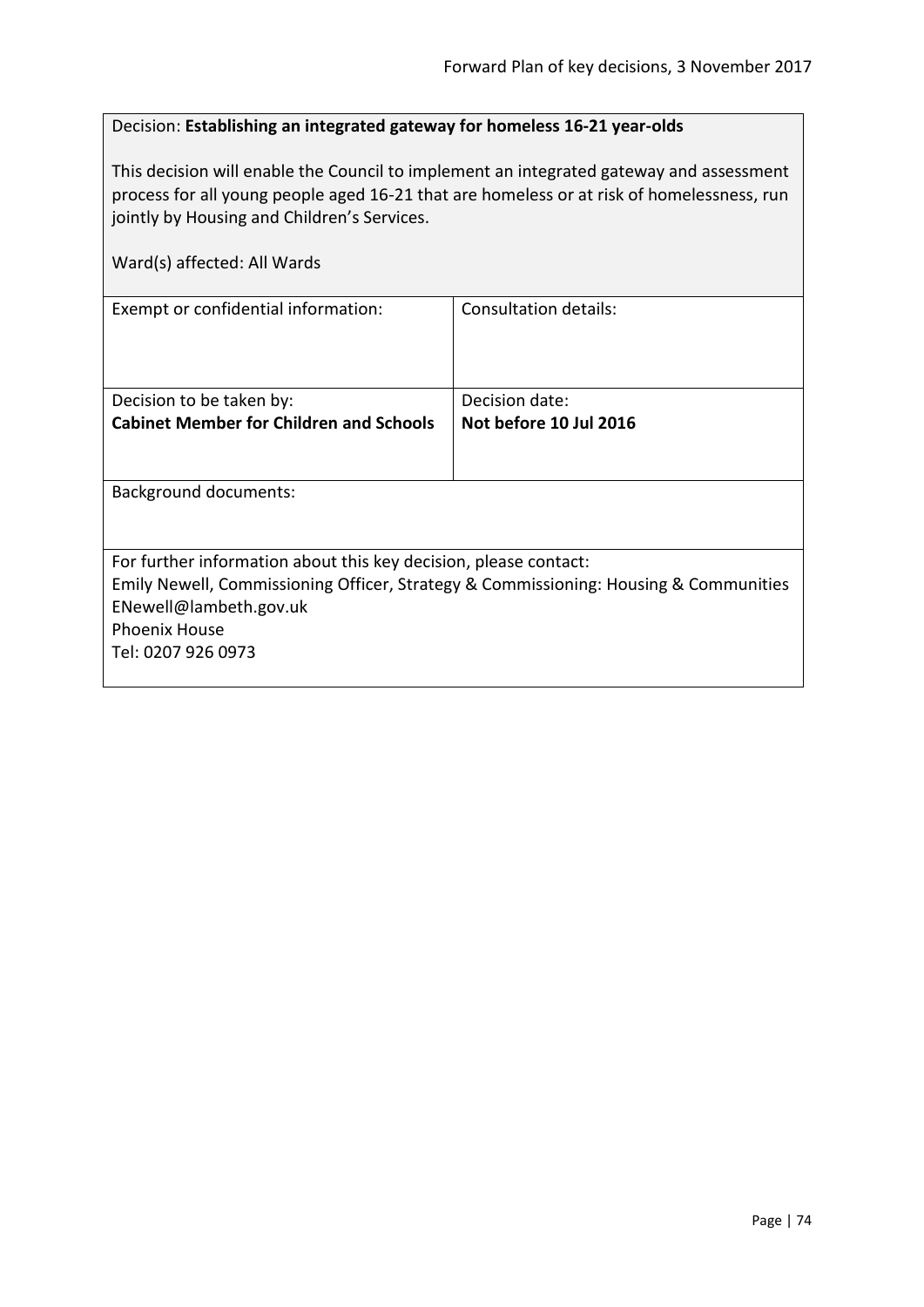| Decision: Supported housing for young people aged 16-21                                                                                                                                                                          |                        |  |
|----------------------------------------------------------------------------------------------------------------------------------------------------------------------------------------------------------------------------------|------------------------|--|
| Ward(s) affected: All Wards                                                                                                                                                                                                      |                        |  |
| Exempt or confidential information:                                                                                                                                                                                              | Consultation details:  |  |
| Decision to be taken by:                                                                                                                                                                                                         | Decision date:         |  |
| <b>Cabinet Member for Children and Schools</b>                                                                                                                                                                                   | Not before 17 Oct 2017 |  |
|                                                                                                                                                                                                                                  |                        |  |
| <b>Background documents:</b>                                                                                                                                                                                                     |                        |  |
|                                                                                                                                                                                                                                  |                        |  |
| For further information about this key decision, please contact:<br>Emily Newell, Commissioning Officer, Strategy & Commissioning: Housing & Communities<br>ENewell@lambeth.gov.uk<br><b>Phoenix House</b><br>Tel: 0207 926 0973 |                        |  |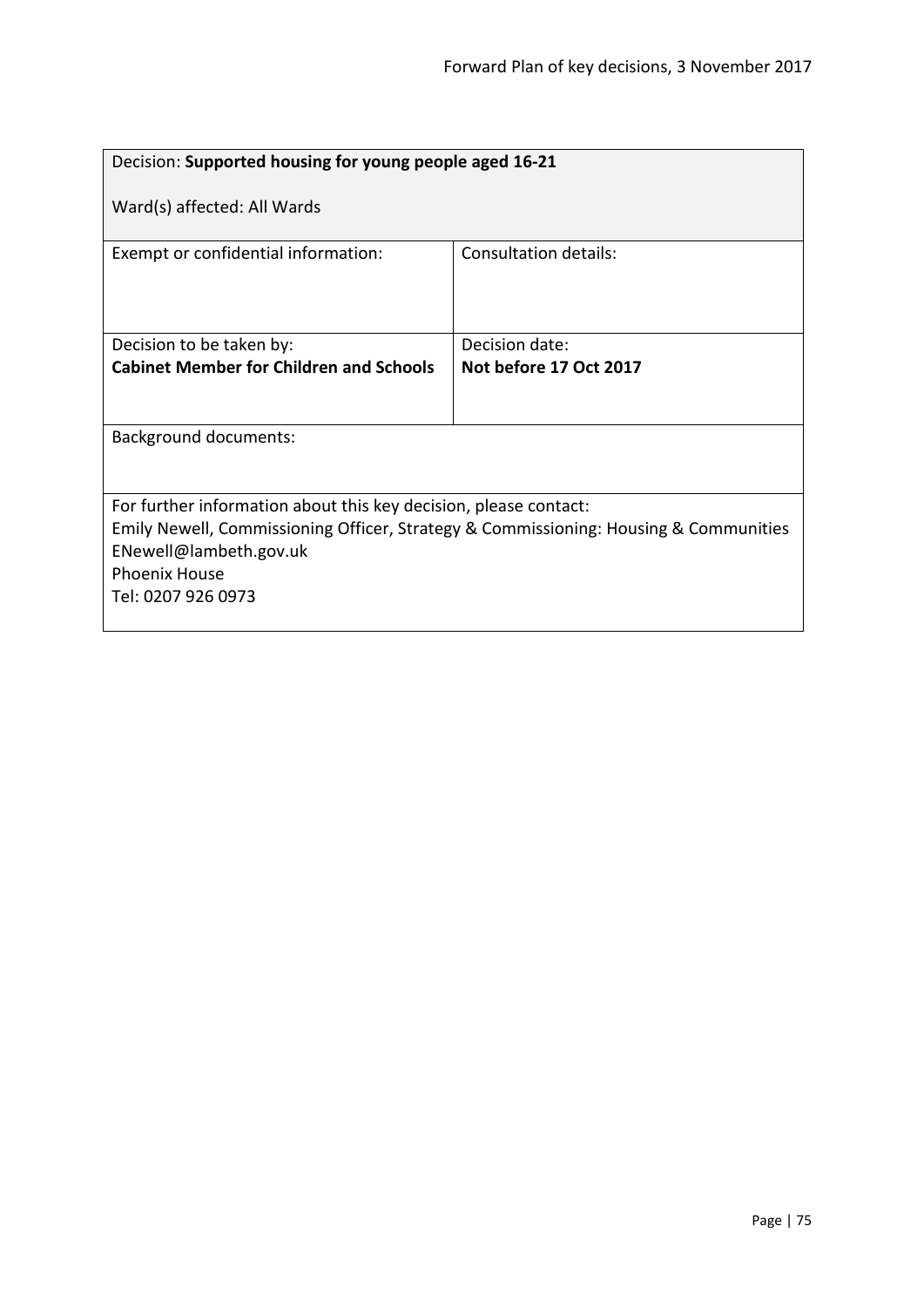## Decision: **Schools Broadband 1st Sept 2017 – 31st August 2020**

As part of Education, Learning and Skills traded services, the schools broadband and a range of online services are aggregated on behalf of schools and this has provided an annual income stream to Lambeth. The current agreement with the service provider London Grid for Learning (LGfL) and Lambeth expires on 31st August 2017.

Ward(s) affected: All Wards

| Exempt or confidential information:                                                                                                                                                                                      | Consultation details:  |
|--------------------------------------------------------------------------------------------------------------------------------------------------------------------------------------------------------------------------|------------------------|
| Decision to be taken by:                                                                                                                                                                                                 | Decision date:         |
| <b>Cabinet Member for Children and Schools</b>                                                                                                                                                                           | Not before 23 Jan 2017 |
|                                                                                                                                                                                                                          |                        |
| <b>Background documents:</b>                                                                                                                                                                                             |                        |
| For further information about this key decision, please contact:<br>Richard Charlton, Technical Manager, Building Schools for the Future<br>rcharlton@lambeth.gov.uk<br><b>International House</b><br>Tel: 020 7926 9543 |                        |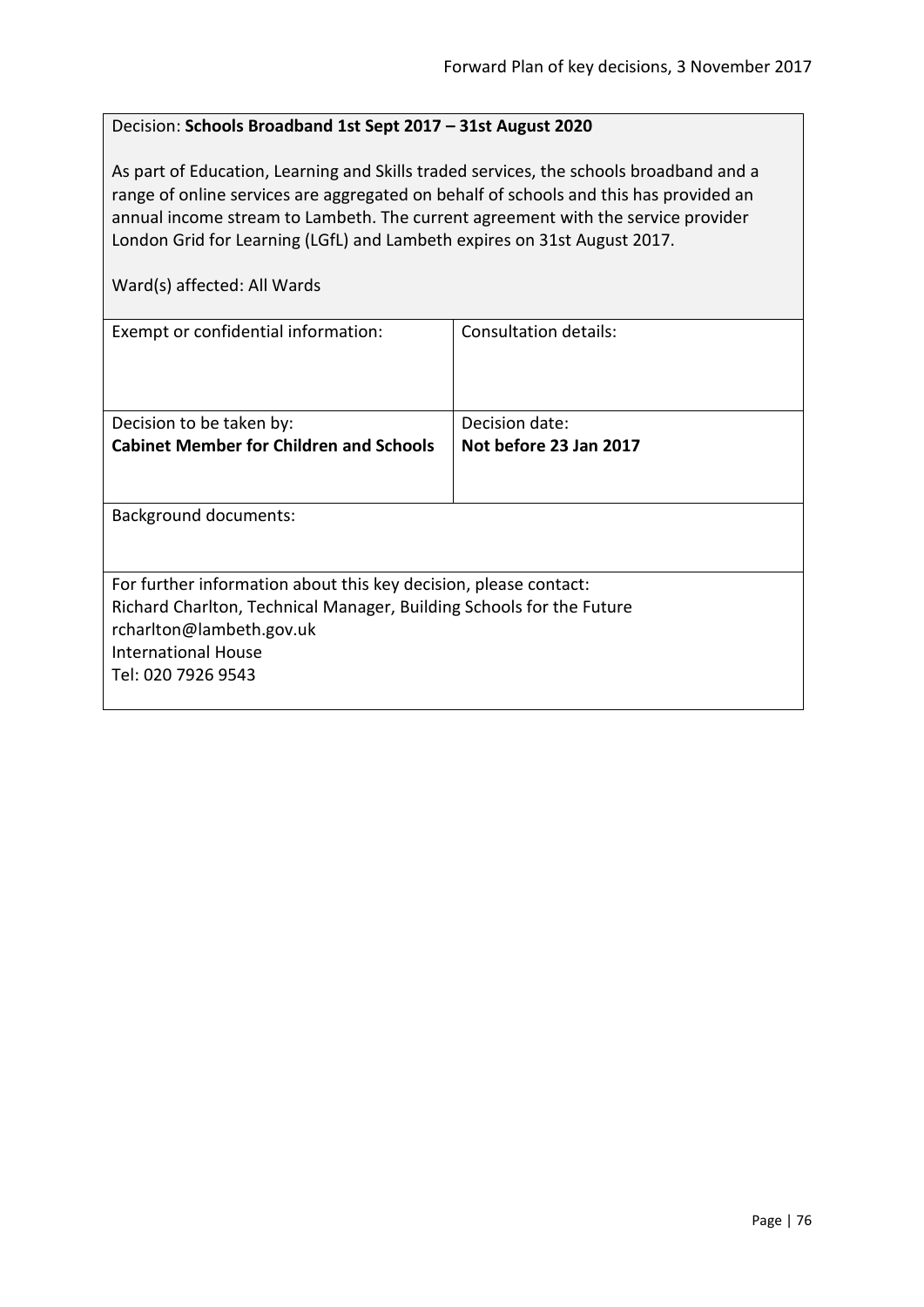| Decision: Construction of a SEND resource base at Archbishop Sumner Primary School                                                                                               |                                          |  |
|----------------------------------------------------------------------------------------------------------------------------------------------------------------------------------|------------------------------------------|--|
| To award the sum of £800,000 to the Southwark Diocese Board of Education so that a SEND<br>resource base can be constructed for the benefit of the school and support 30 pupils. |                                          |  |
| Ward(s) affected: Prince's                                                                                                                                                       |                                          |  |
| Exempt or confidential information:                                                                                                                                              | Consultation details:                    |  |
| Decision to be taken by:<br><b>Cabinet Member for Children and Schools</b>                                                                                                       | Decision date:<br>Not before 20 Mar 2017 |  |
| <b>Background documents:</b>                                                                                                                                                     |                                          |  |
| For further information about this key decision, please contact:<br>Alan Westlake<br>AWestlake@lambeth.gov.uk                                                                    |                                          |  |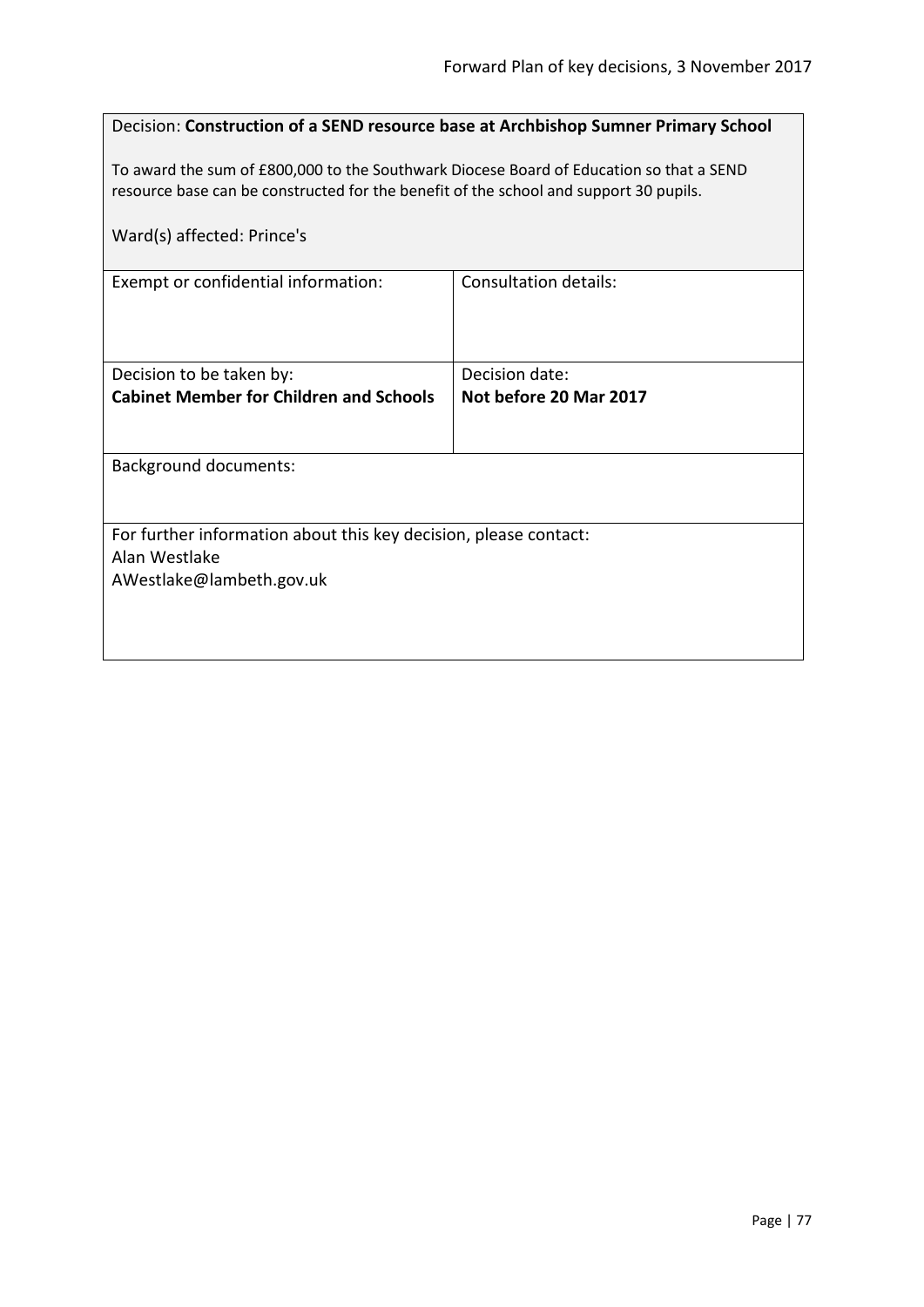Decision: **Woodmansterne Secondary Enabling Works and Minor Modifications to the Primary School.**

Willmott Dixon has been procured as the preferred bidder for the delivery of the new 5FE Secondary Department and 150 place Sixth From at Woodmansterne School.

The programme to deliver the new school is very challenging and in order to mitigate some of the delay, it is proposed to engage Willmott Dixon early in the process to undertake some enabling works, works deferred from the primary school project and to complete some of the external works and drainage.

Its also proposed to engage with Willmott Dixon earlier in the design process including progressing with surveys and detailed design development. This will enable an early start of the construction works in parallel with the Pre-Contract Agreement being signed and the award of the main contract to Willmott Dixon.

Willmott Dixon will be asked to provide 3 quotes for each package of works to be awarded (as per the terms of the SCF Framework Agreement).

Ward(s) affected: Streatham South

| Exempt or confidential information:                                                                      | Consultation details:                    |
|----------------------------------------------------------------------------------------------------------|------------------------------------------|
| Decision to be taken by:<br><b>Cabinet Member for Children and Schools</b>                               | Decision date:<br>Not before 20 Mar 2017 |
| <b>Background documents:</b>                                                                             |                                          |
| For further information about this key decision, please contact:<br>Peter Dawes<br>PDawes@lambeth.gov.uk |                                          |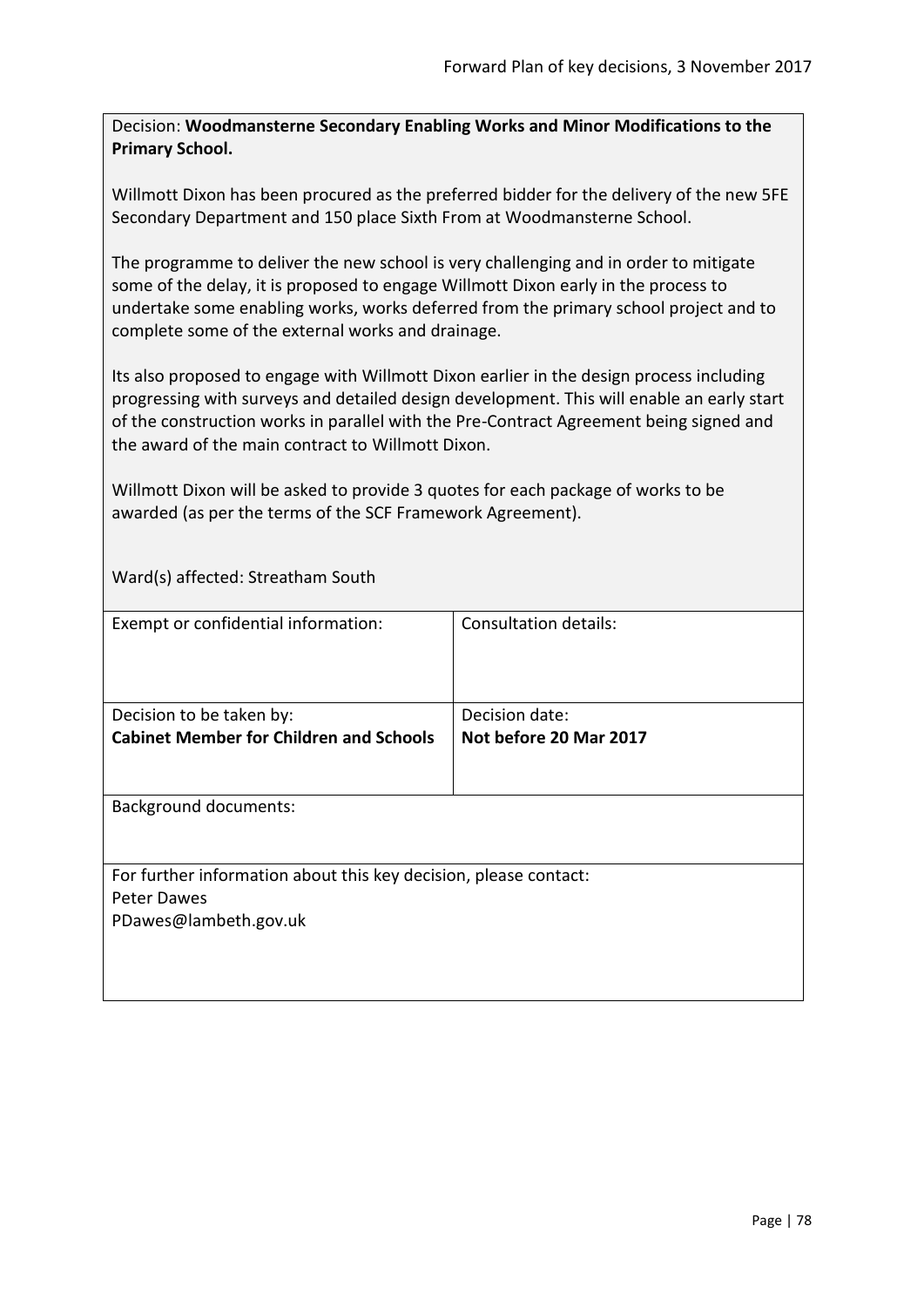| Decision: Telferscot SEN Resource Base works                                                                        |                        |
|---------------------------------------------------------------------------------------------------------------------|------------------------|
| To appoint a construction contractor to undertake construction work on the for the<br>Telferscot SEN Resource base. |                        |
| Ward(s) affected: Thornton                                                                                          |                        |
| Exempt or confidential information:                                                                                 | Consultation details:  |
| Decision to be taken by:                                                                                            | Decision date:         |
| <b>Cabinet Member for Children and Schools</b>                                                                      | Not before 13 Mar 2017 |
| <b>Background documents:</b>                                                                                        |                        |
| For further information about this key decision, please contact:                                                    |                        |
| <b>Rosemary Mann</b><br>rmann1@lambeth.gov.uk                                                                       |                        |
| 6th Floor International House                                                                                       |                        |
| Tel: 020 7926 3221                                                                                                  |                        |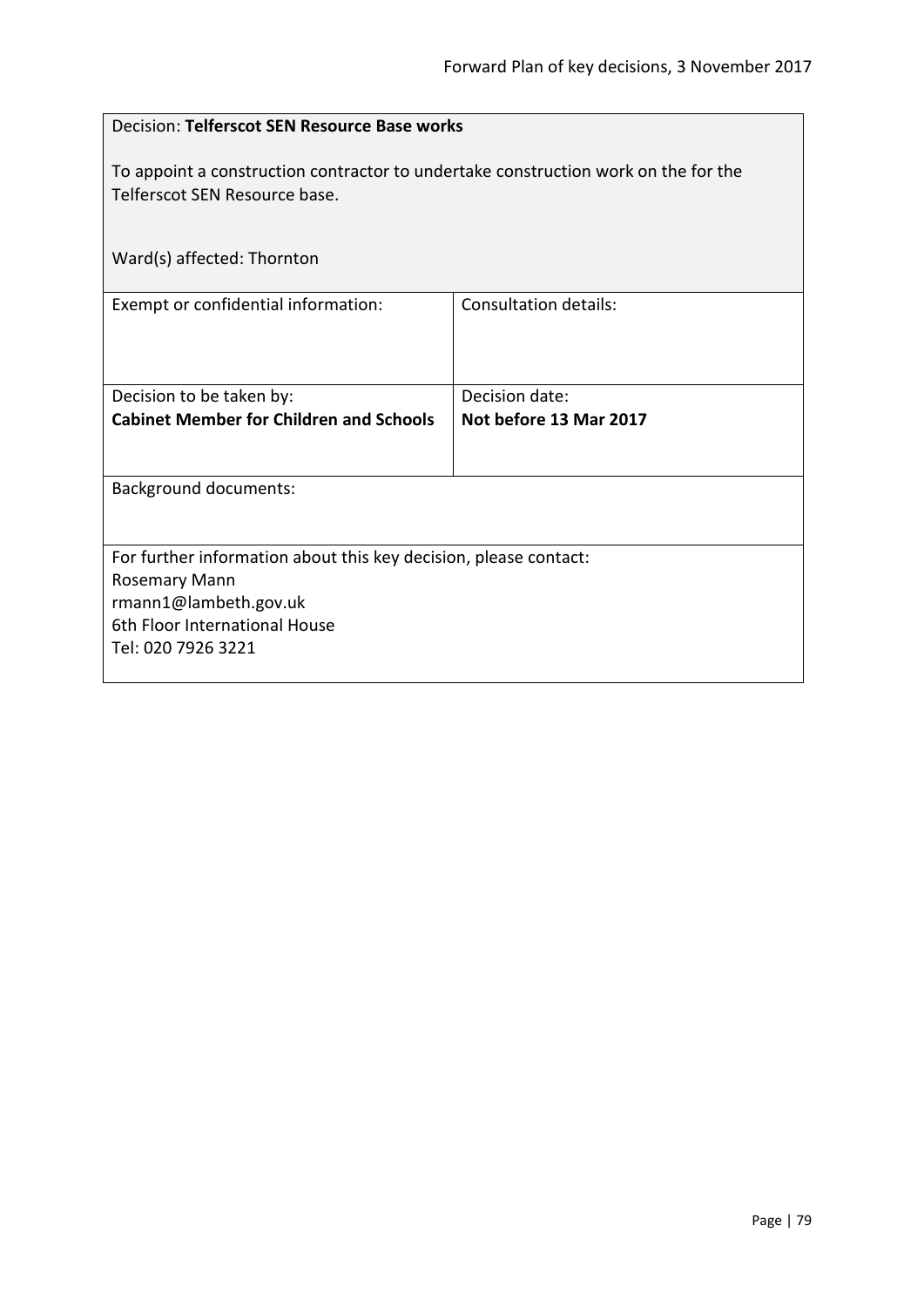Decision: **Expansion of Sudbourne Primary School from 1.5 form entry (FE) to 3 FE on the existing and Mandrell Road sites.**

To approve the expansion of Sudbourne primary school on two sites - the existing site and the Mandrell Road site.

It also involves the allocation of further capital investment of circa £5.85m bringing the investment on the project to a total of circa £9.25m

Ward(s) affected: Brixton Hill

| Exempt or confidential information:                              | Consultation details:  |
|------------------------------------------------------------------|------------------------|
|                                                                  |                        |
|                                                                  |                        |
| Decision to be taken by:                                         | Decision date:         |
| <b>Cabinet Member for Children and Schools</b>                   | Not before 12 Jun 2017 |
|                                                                  |                        |
|                                                                  |                        |
| <b>Background documents:</b>                                     |                        |
|                                                                  |                        |
|                                                                  |                        |
| For further information about this key decision, please contact: |                        |
| Peter Dawes                                                      |                        |
| PDawes@lambeth.gov.uk                                            |                        |
|                                                                  |                        |
|                                                                  |                        |
|                                                                  |                        |